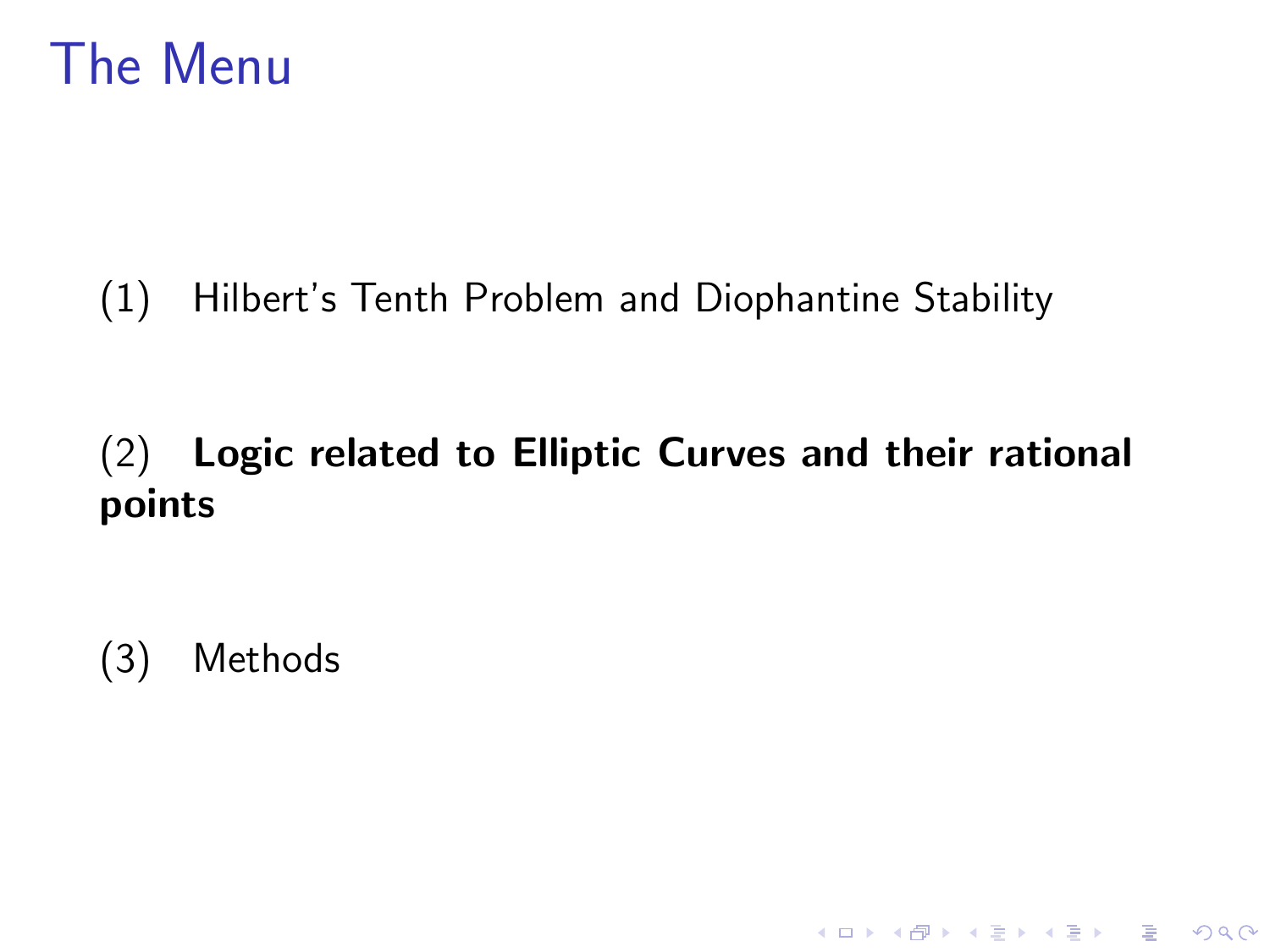Recalling the motivation of Matiyasevich (and how elliptic curves might enter the picture)

One first gives Diophantine definitions of 'basic subsets' of Z and systematically builds up.

For example, Lagrange's Theorem says that any positive whole number is expressible as a sum of four squares. In Diophantine language, this means that the polynomial

$$
f(t; X_1, X_2, X_3, X_4) := t - \sum_{i=1}^4 X_i^2
$$

4 D > 4 P + 4 B + 4 B + B + 9 Q O

cuts out the set of positive integers; so the set of positive numbers is Diophantine.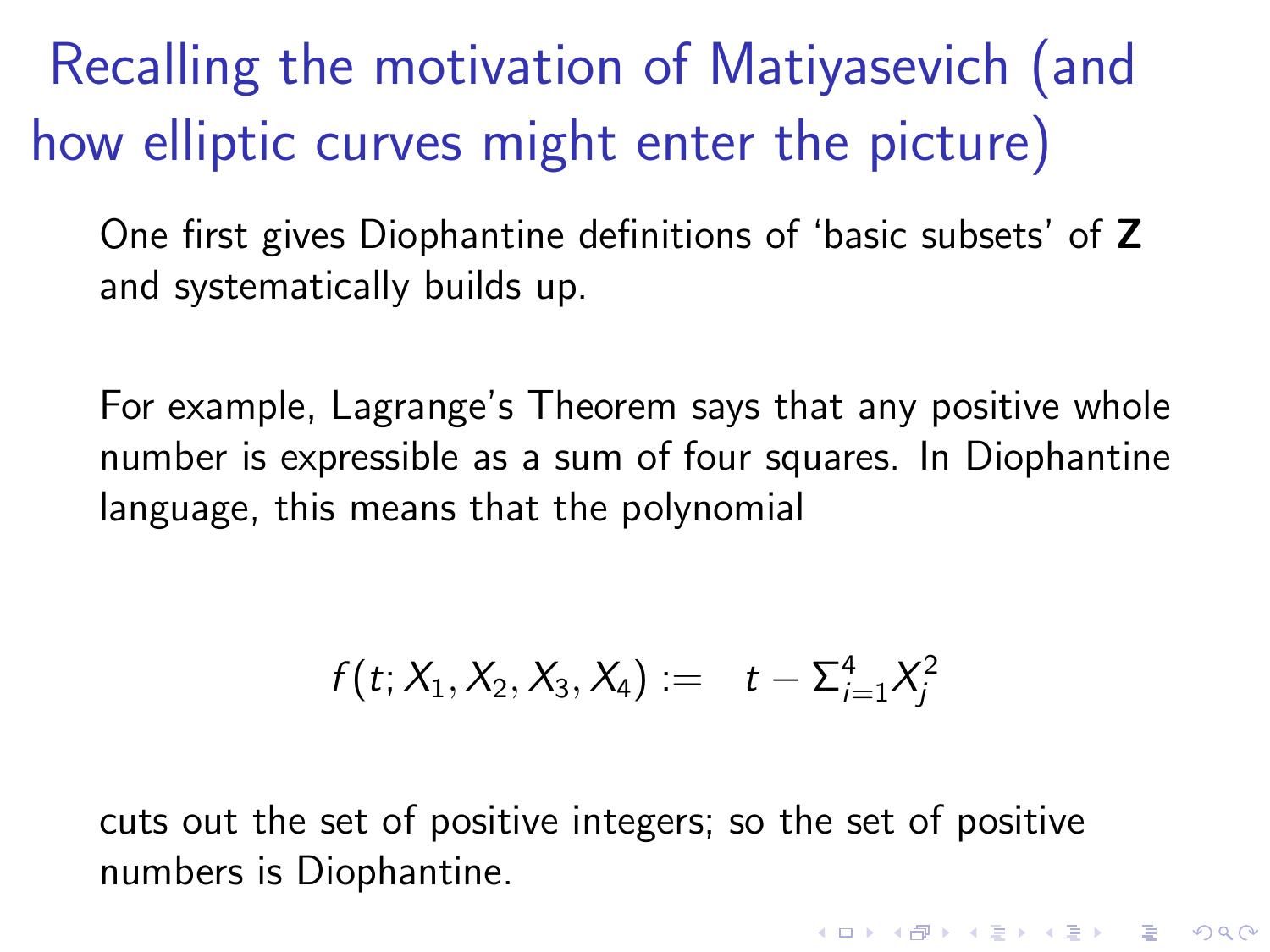# Building the vocabulary

Therefore it follows, by easy steps, that these sets are too:

- In the set of numbers  $\ge a$  for any given  $a \in \mathbb{Z}$ ,
- In the set of numbers  $\leq b$  for any given  $b \in \mathbb{Z}$ ,
- $\blacktriangleright$  any finite subset of Z.
- $\triangleright$  the complement of any finite subset of Z.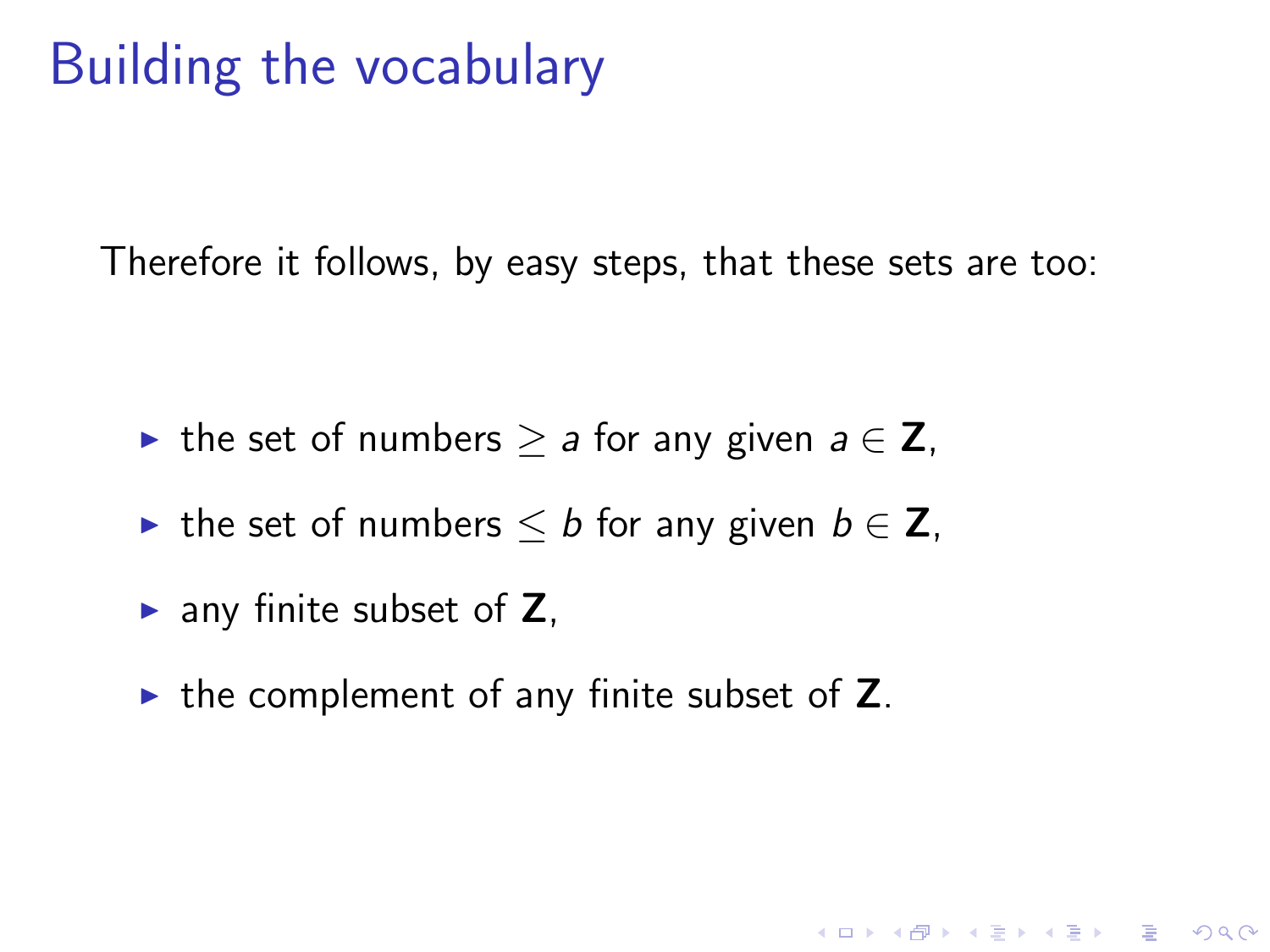$\triangleright$  So, if D is Diophantine, then any set obtained from D by removing and adding finite sets is also Diophantine.

K ロ ▶ K @ ▶ K 할 > K 할 > 1 할 > 1 이익어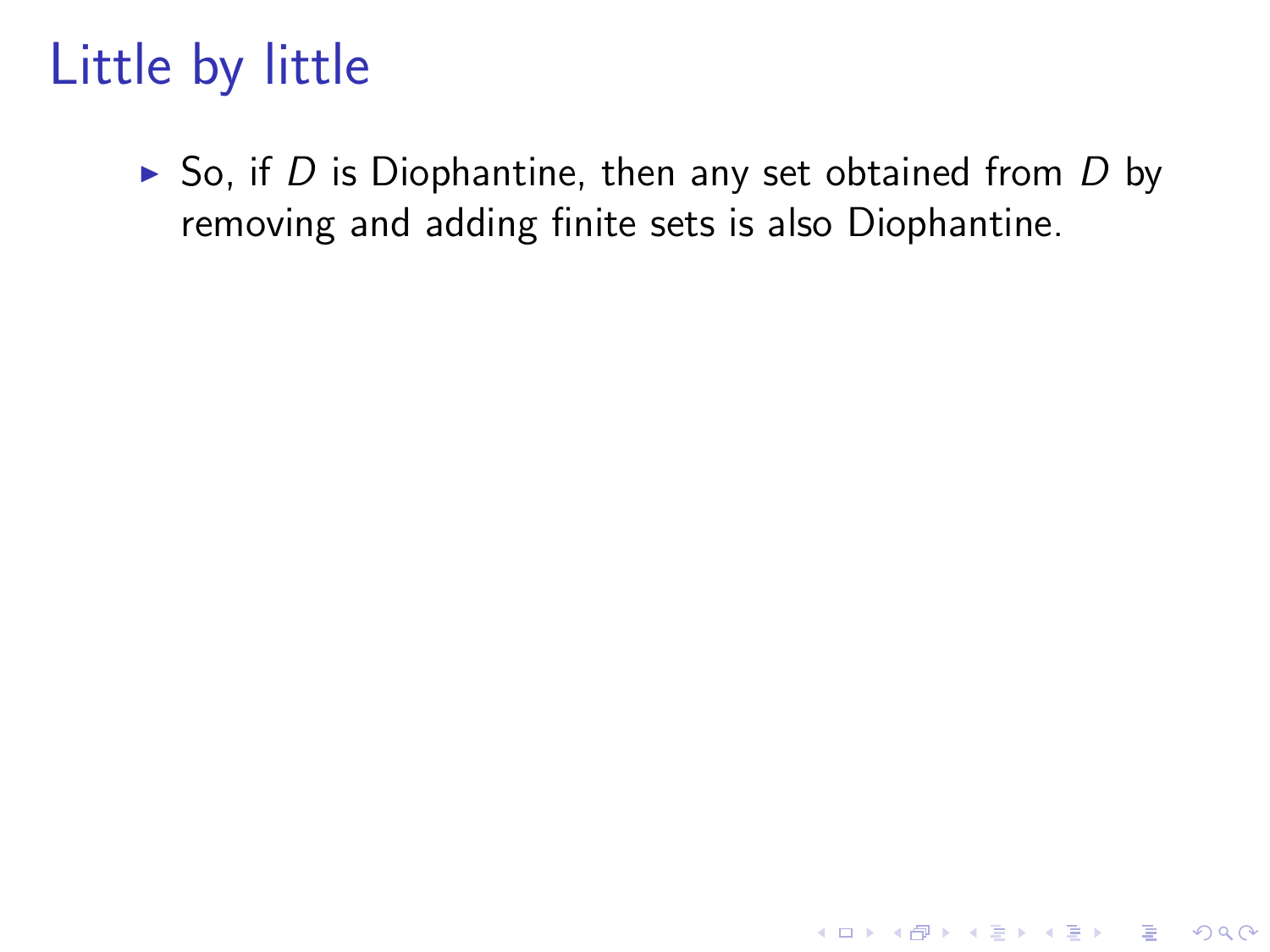- $\triangleright$  So, if D is Diophantine, then any set obtained from D by removing and adding finite sets is also Diophantine.
- $\triangleright$  Arithmetic progressions are Diophantine; as are the set of all squares, all cubes, all  $n$ -th powers for any given  $n$ .

**KORK ERKER ADE YOUR**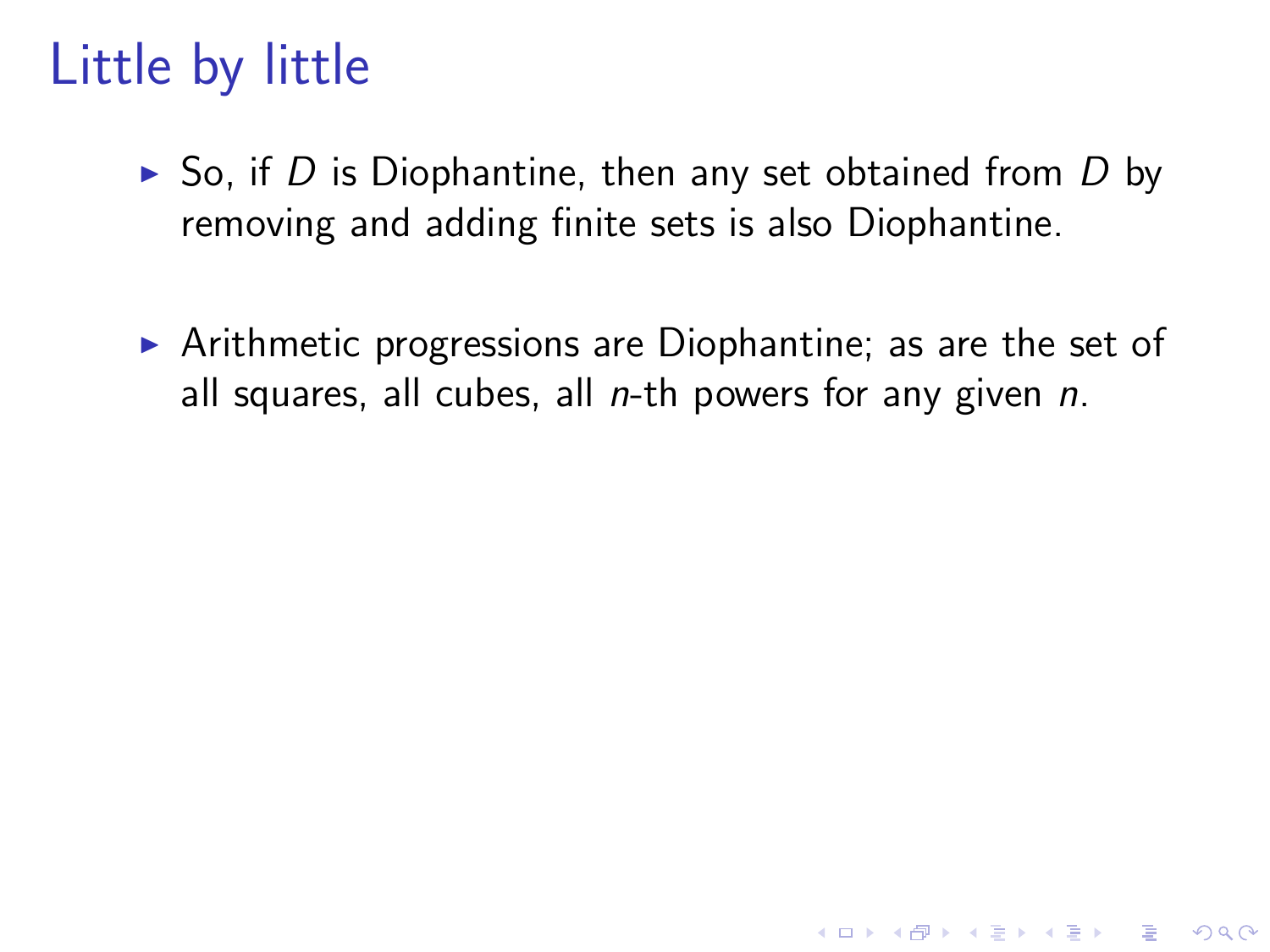- $\triangleright$  So, if D is Diophantine, then any set obtained from D by removing and adding finite sets is also Diophantine.
- $\triangleright$  Arithmetic progressions are Diophantine; as are the set of all squares, all cubes, all  $n$ -th powers for any given  $n$ .

**KORK ERKER ADE YOUR** 

 $\blacktriangleright$  Composite numbers.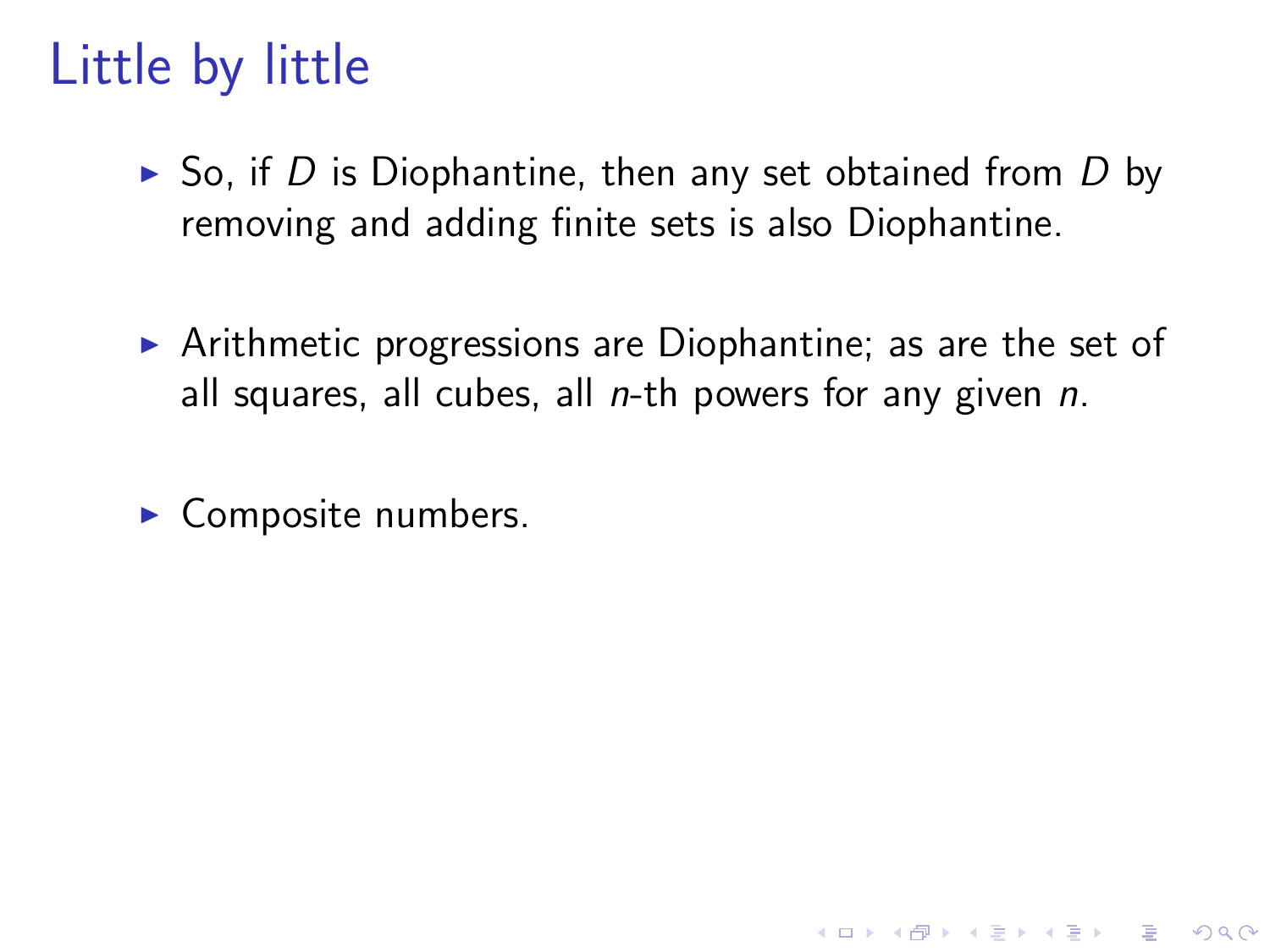- $\triangleright$  So, if D is Diophantine, then any set obtained from D by removing and adding finite sets is also Diophantine.
- $\triangleright$  Arithmetic progressions are Diophantine; as are the set of all squares, all cubes, all  $n$ -th powers for any given  $n$ .
- $\blacktriangleright$  Composite numbers.
- For any fixed (say, nonsquare, positive) integer  $d$ , consider the set of integers t that come in solutions of the Pell equation

$$
t^2 - ds^2 = 1
$$

KID KA KERKER KID KO

(this being a set that grows roughly exponentially).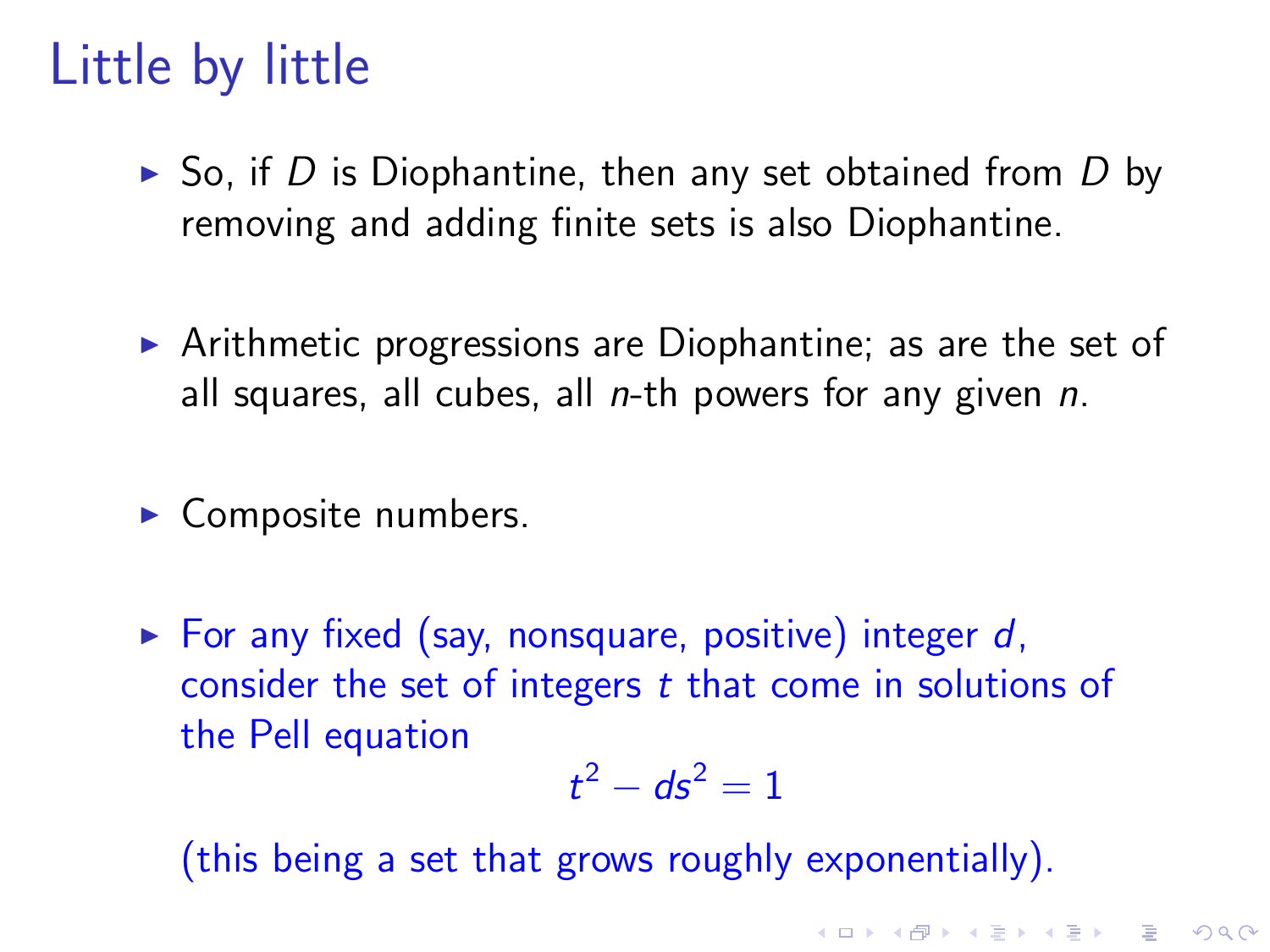#### **Factorials**

There is a system of polynomials that cut out the set of factorials 1!, 2!, 3! . . . The fact that this set is Diophantine played a big role in the development of the subject.

To get such a polynomial one starts by finding a Diophantine way of expressing the binomial coefficients  $\binom{n}{n}$  $\binom{n}{m}$  and then dealing with the—to me surprisingly unpromising—formula:

4 D > 4 P + 4 B + 4 B + B + 9 Q O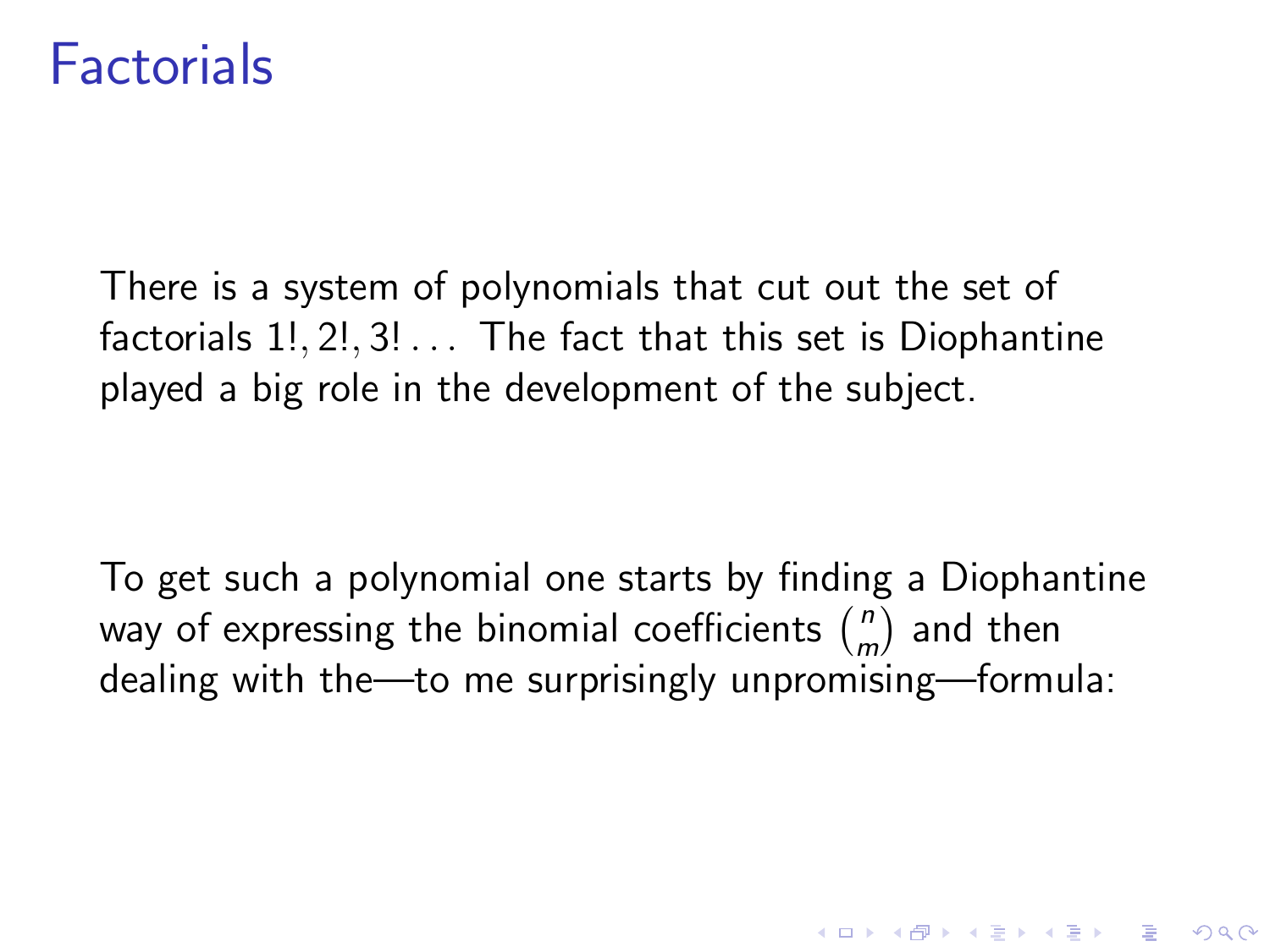#### **Factorials**

#### $m! =$  lim  $n \rightarrow \infty$ n m  $\sqrt{\frac{n}{n}}$ m  $\overline{\big)$ .

K ロ ▶ K @ ▶ K 할 > K 할 > 1 할 > 1 이익어

 $($ !!! $)$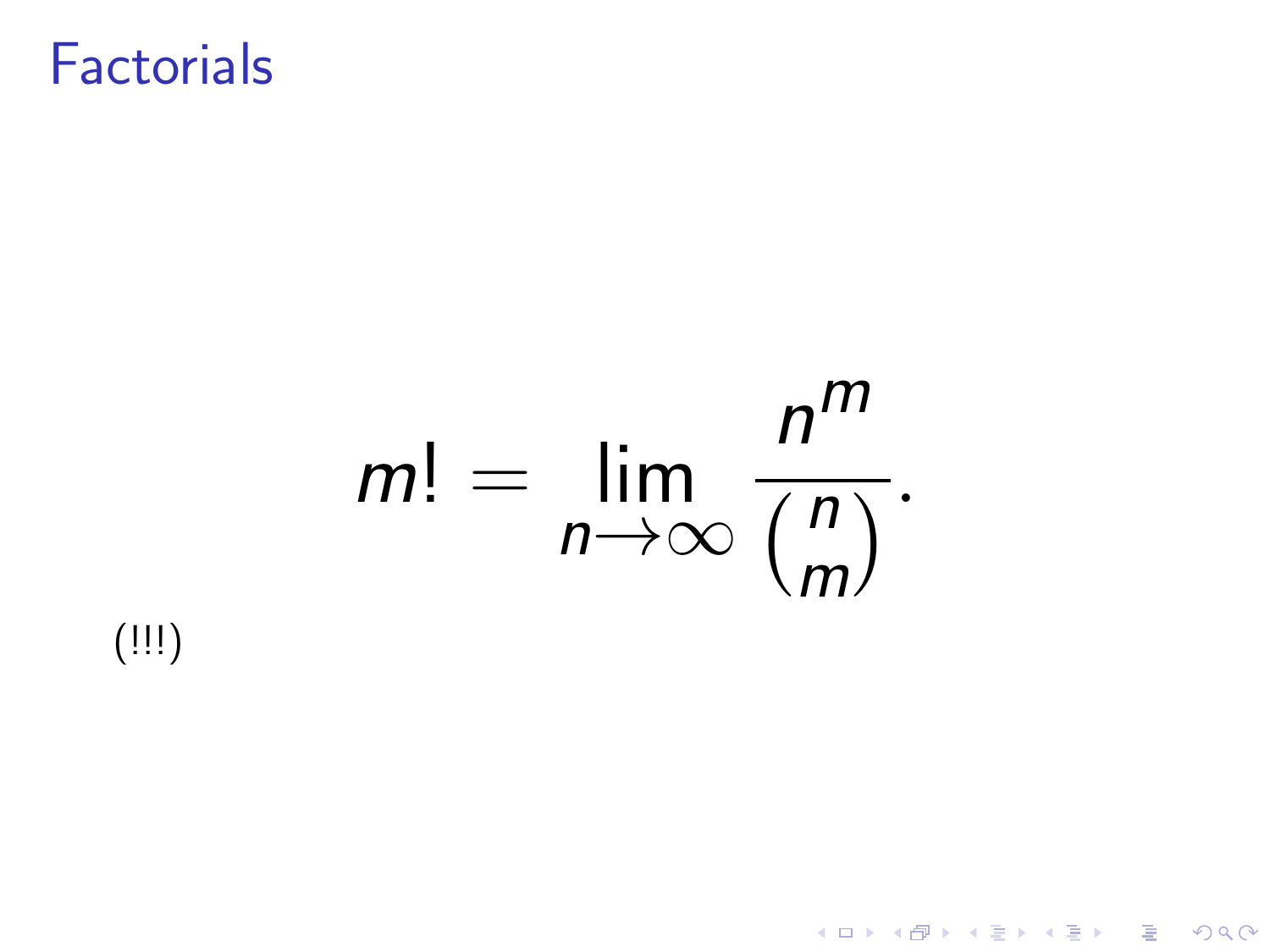#### Comments on the History

This work ranges from 1944 when Emil Post said that Hilbert's tenth problem

"begs for an unsolvability proof"

to 1970 when Matijasevic clinched the theorem.

A three decade range (beautifully and informatively documented)!

K ロ ▶ K @ ▶ K 할 > K 할 > 1 할 > 1 이익어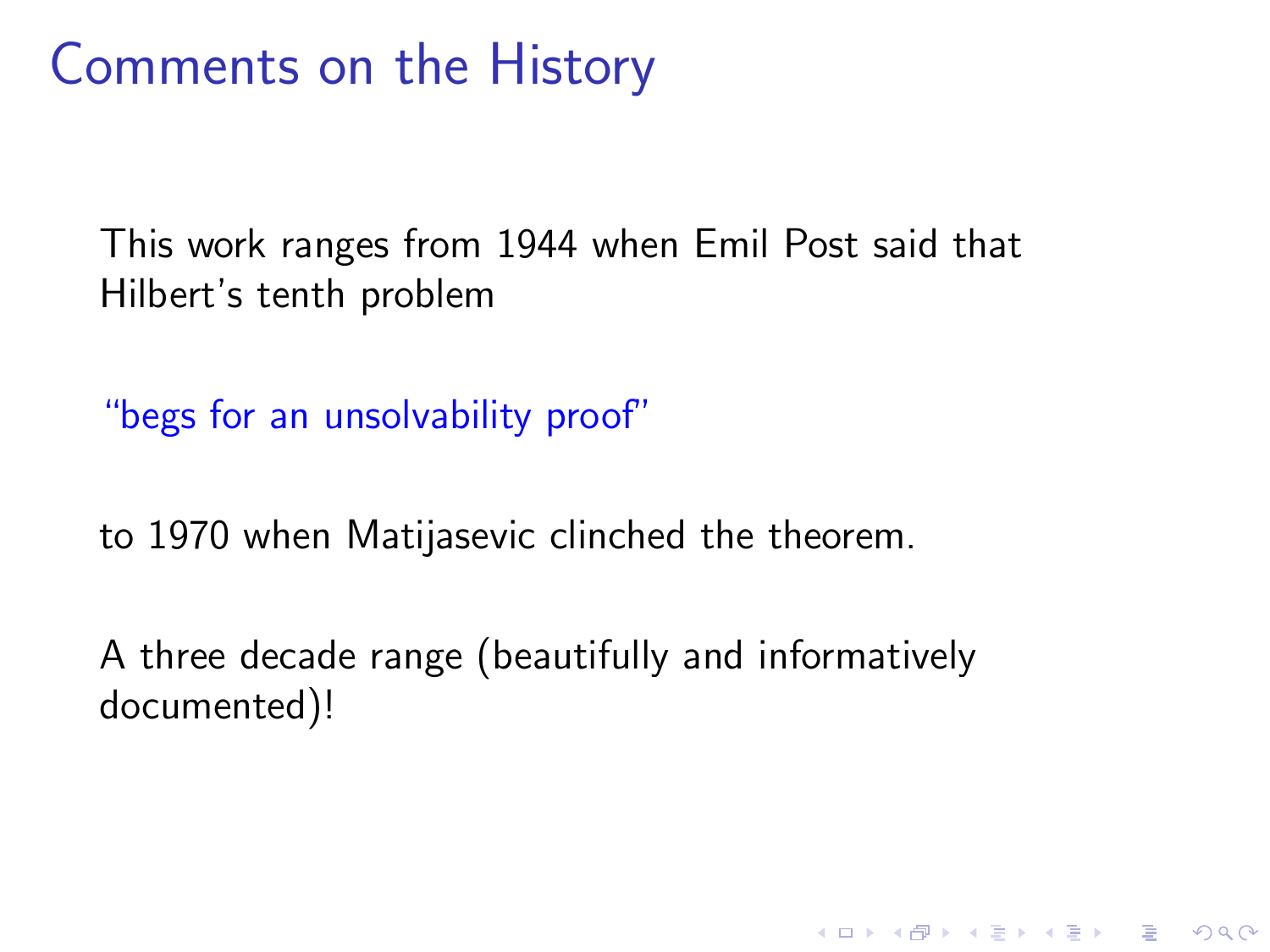## Focus on very roughly exponential functions

But I'll begin in 1960, when Julia Robinson, sharpening work of Martin Davis, and Hillary Putnam, showed that if there exists a very roughly exponential function defined in a diophantine way; i.e., a Diophantine set  $\mathcal F$  of couples  $(a, b)$  in  $N \times N$  with two properties:

1. If 
$$
(a, b) \in \mathcal{F}
$$
 then  $a < b^b$ .

2. For each positive integer k there is an  $(a, b) \in \mathcal{D}$  with  $b > a^k$ .

**KORKAR KERKER EL VOLO** 

then all listable sets would be Diophantine.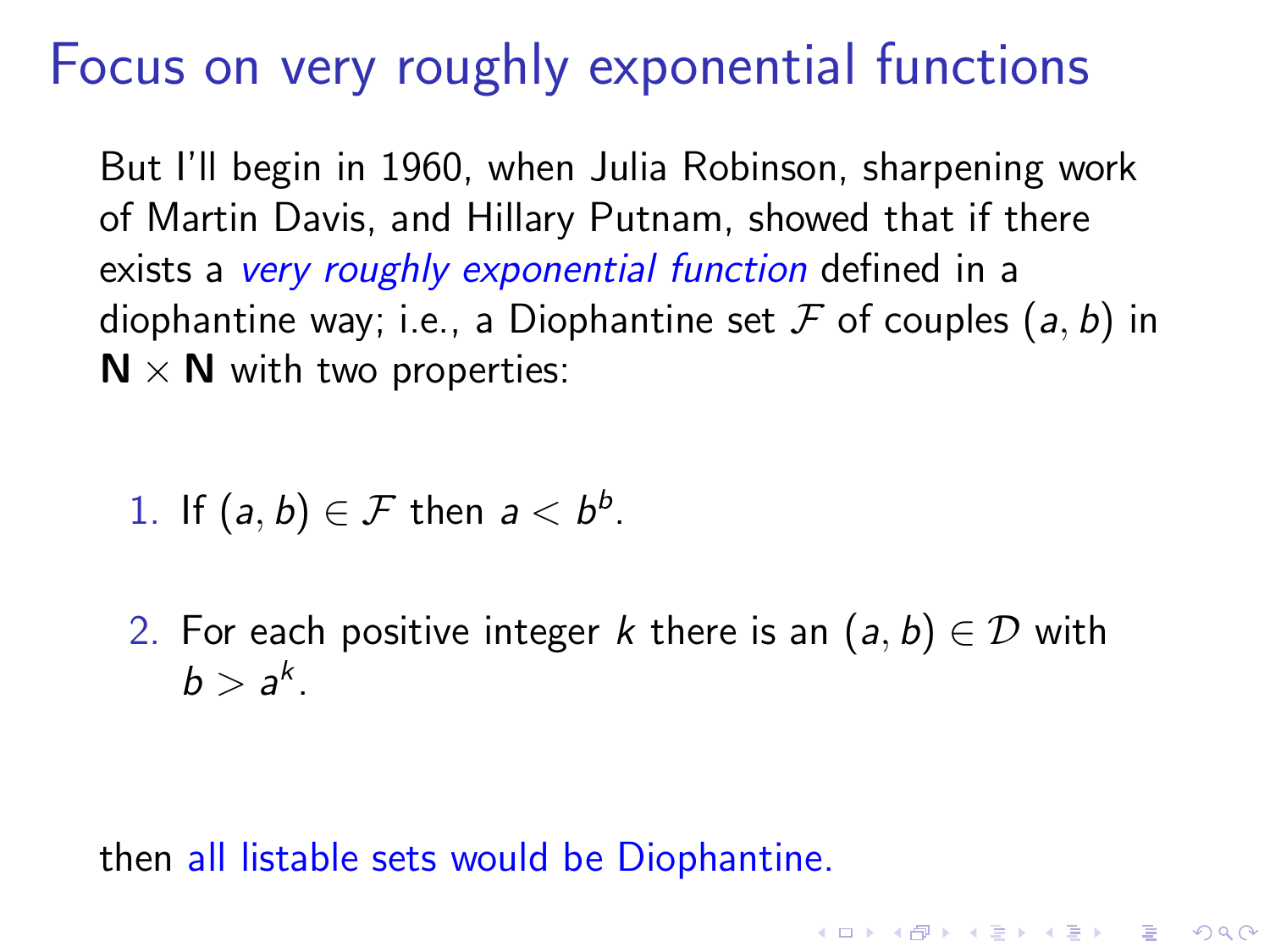#### Fibonacci

In 1970, Matiyasevich provides a Diophantine definition of a set  $\mathcal F$  as required by J.R.: he took his  $\mathcal F$  to be the collection of pairs  $(a, b)$  such that

$$
b=F_{2a}
$$

**KORK ERKER ADE YOUR** 

where  $F_n$  is the nth Fibonacci number.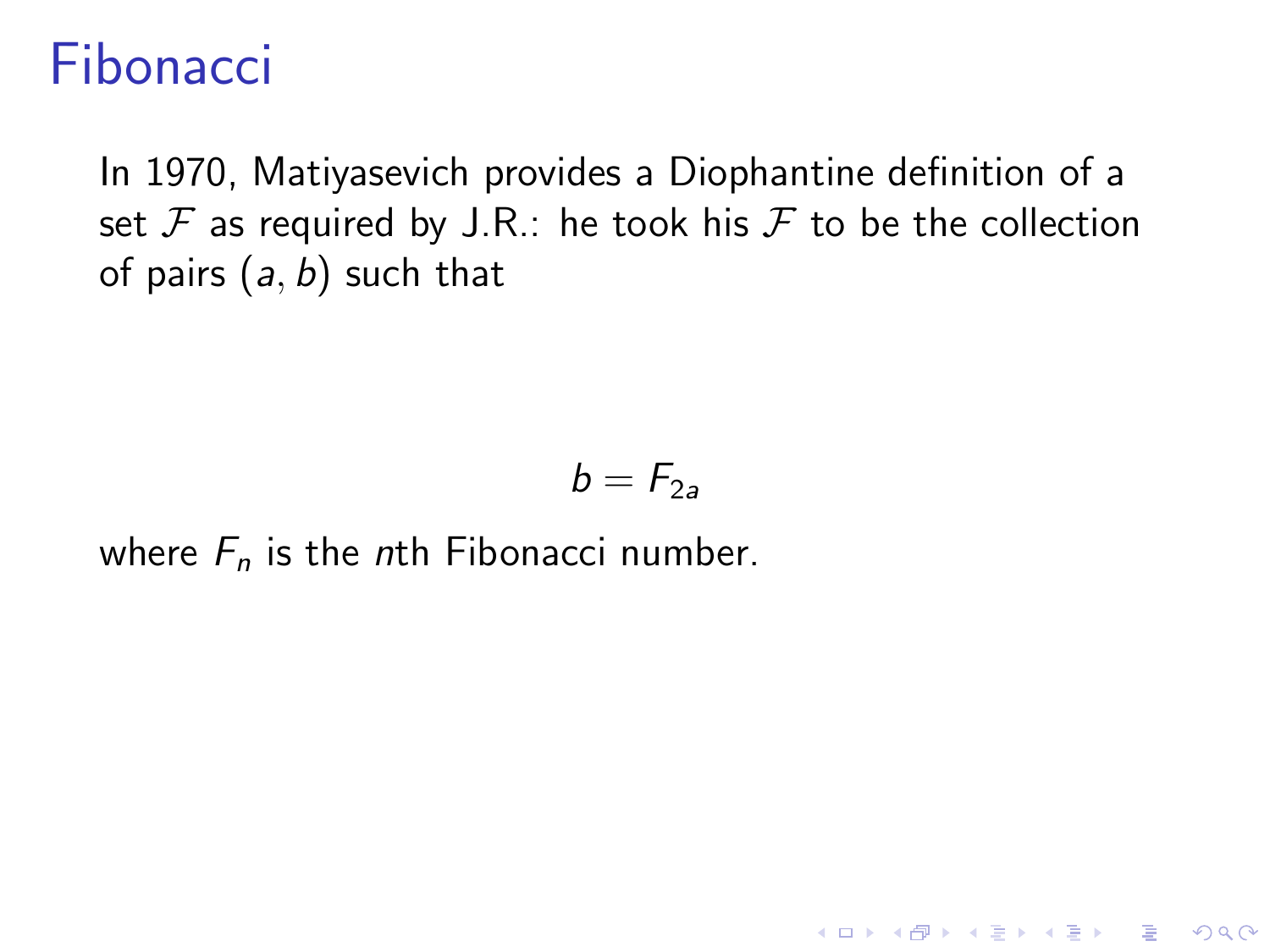#### Fibonacci

In 1970, Matiyasevich provides a Diophantine definition of a set  $\mathcal F$  as required by J.R.: he took his  $\mathcal F$  to be the collection of pairs  $(a, b)$  such that

$$
b=F_{2a}
$$

where  $F_n$  is the nth Fibonacci number.

He managed to define this set  $\mathcal F$  in a diophantine way, thereby completing the proof that all listable sets are Diophantine and establishing the fact that Hilbert's tenth problem (over Z) is unsolvable.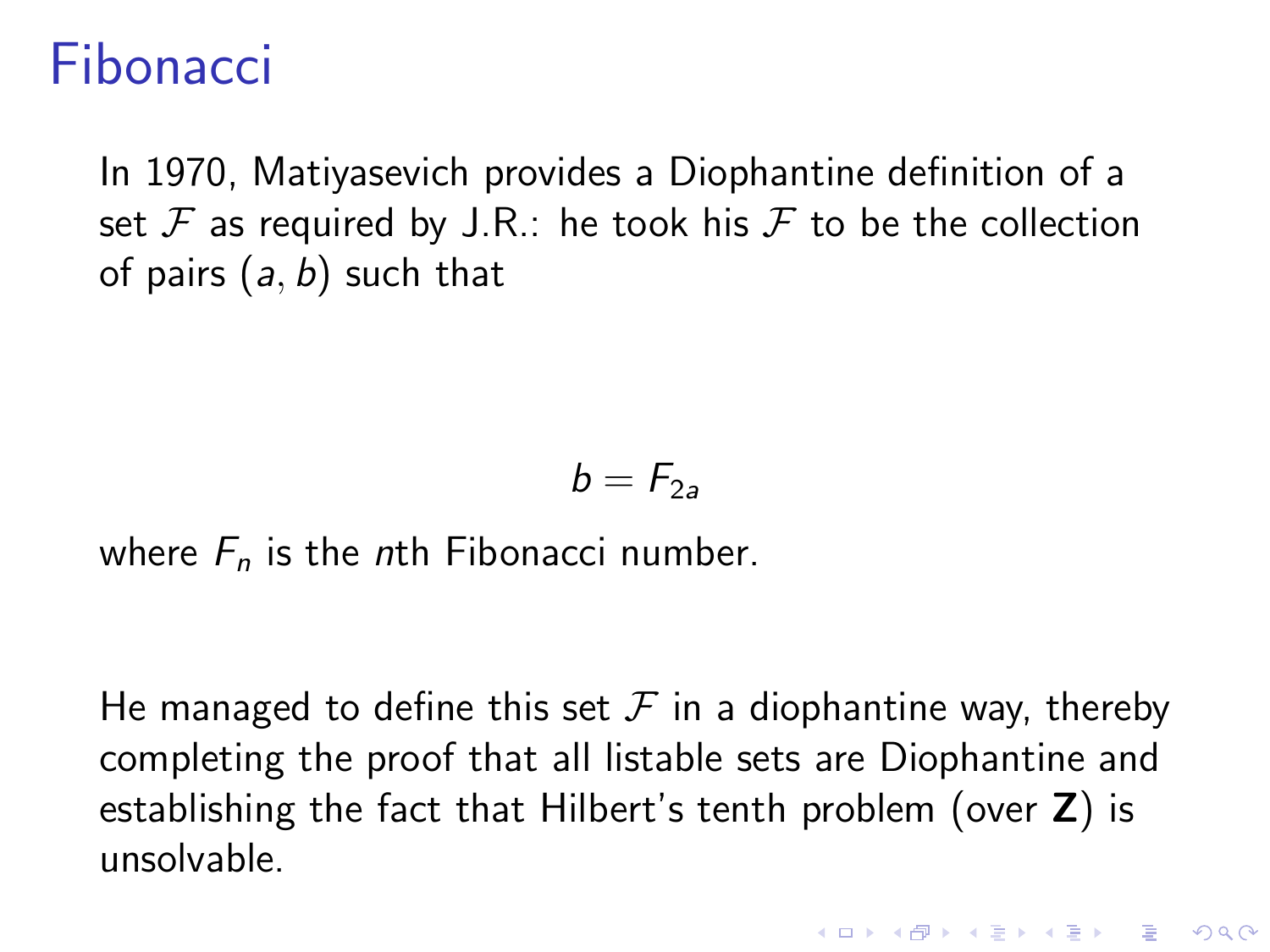# I find this quotation of Matiyasevich illuminating:

"The idea was as follows. A universal computer science tool for representing information uses words rather than numbers. However, there are many ways to represent words by numbers. One such method is naturally related to Diophantine equations. Namely, it is not difficult to show that every  $2 \times 2$ matrix

 $\begin{pmatrix} m_{11} & m_{12} \\ m_{21} & m_{22} \end{pmatrix}$ 

**KORK (FRAGE) EL POLO**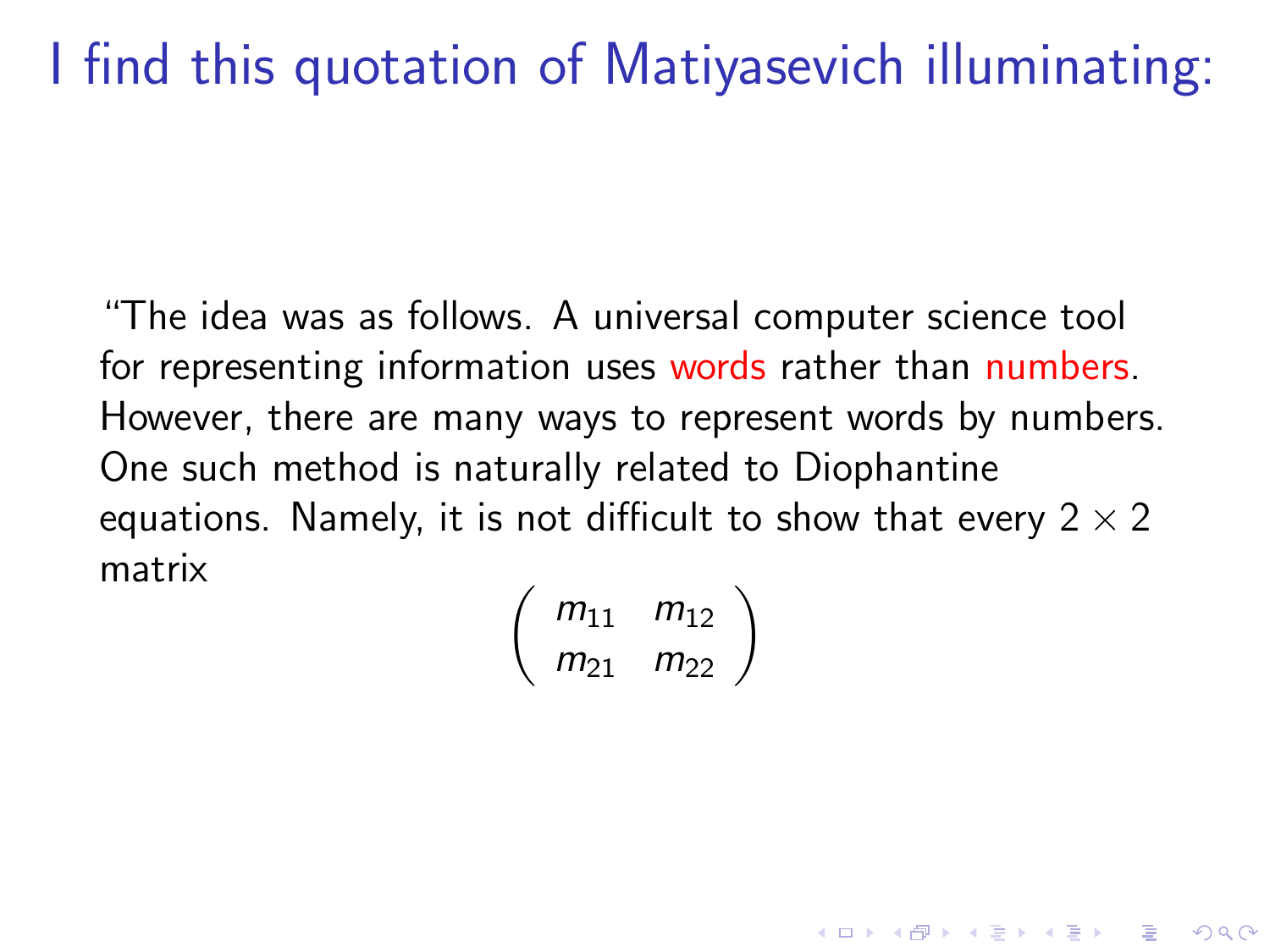with the *m*'s being non-negative integers and the determinant

 $m_{11}m_{22} - m_{12}m_{21}$ 

equal to 1 can be represented, in a unique way, as a product of matrices:

$$
M_0:=\left(\begin{array}{cc}1&1\\0&1\end{array}\right)
$$

and

$$
\mathsf{M}_1:=\left(\begin{array}{cc} 1 & 0 \\ 1 & 1 \end{array}\right).
$$

**K ロ ▶ K @ ▶ K 할 X X 할 X 및 할 X X Q Q O**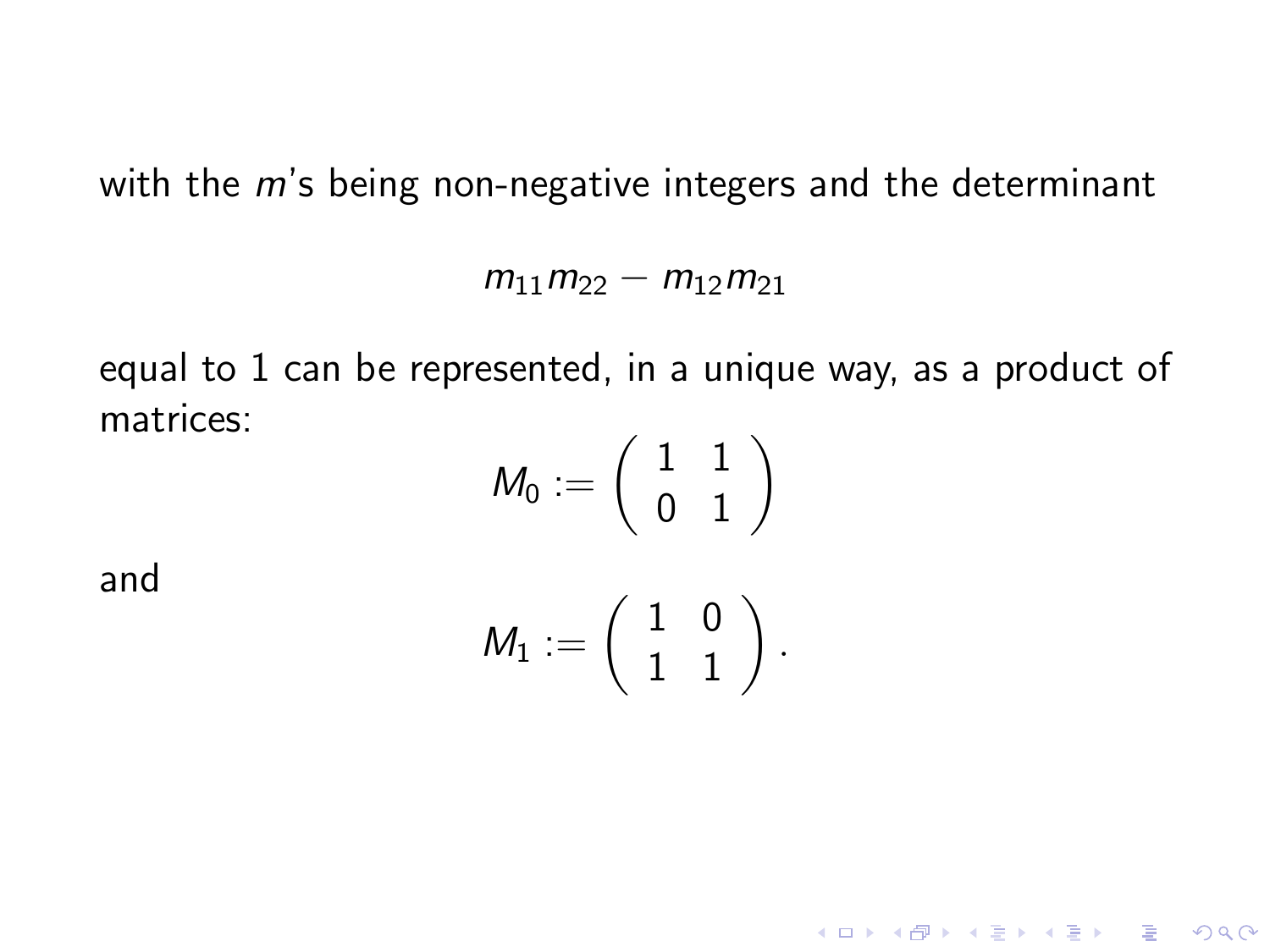It is evident that any product of such matrices has non-negative integer elements and the determinant equals 1. This implies that we can uniquely represent a word in the two-letter alphabet  $M_0$ ,  $M_1$  by the four-tuple

 $(m_{11}, m_{12}, m_{21}, m_{22})$ 

such that the numbers evidently satisfy the Diophantine equation

$$
m_{11}m_{22}-m_{12}m_{21} = 1.
$$

**K ロ ▶ K @ ▶ K 할 X X 할 X 및 할 X X Q Q O**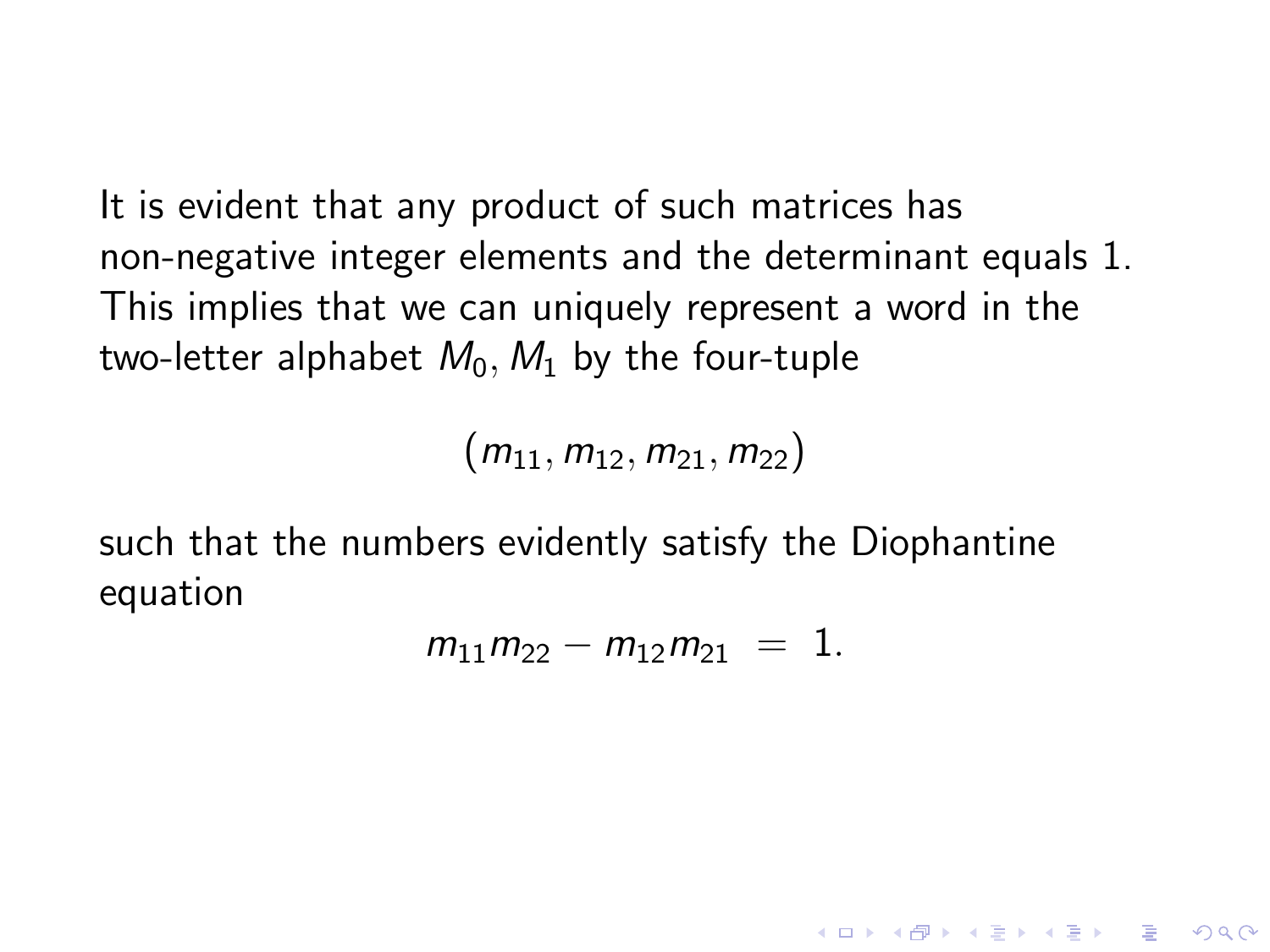## Representing words in a diophantine way

Under this representation of words by matrices, the operation of concatenation-of-words corresponds to matrix multiplication and thus can be easily expressed as a system of Diophantine equations,

opening up a way of transforming an arbitrary system of word equations into "equivalent" Diophantine equations.

Many decision problems about words had been shown undecidable, so it was quite natural to try to attack Hilbert's tenth problem by proving the undecidability of systems of word equations."

4 D > 4 P + 4 B + 4 B + B + 9 Q O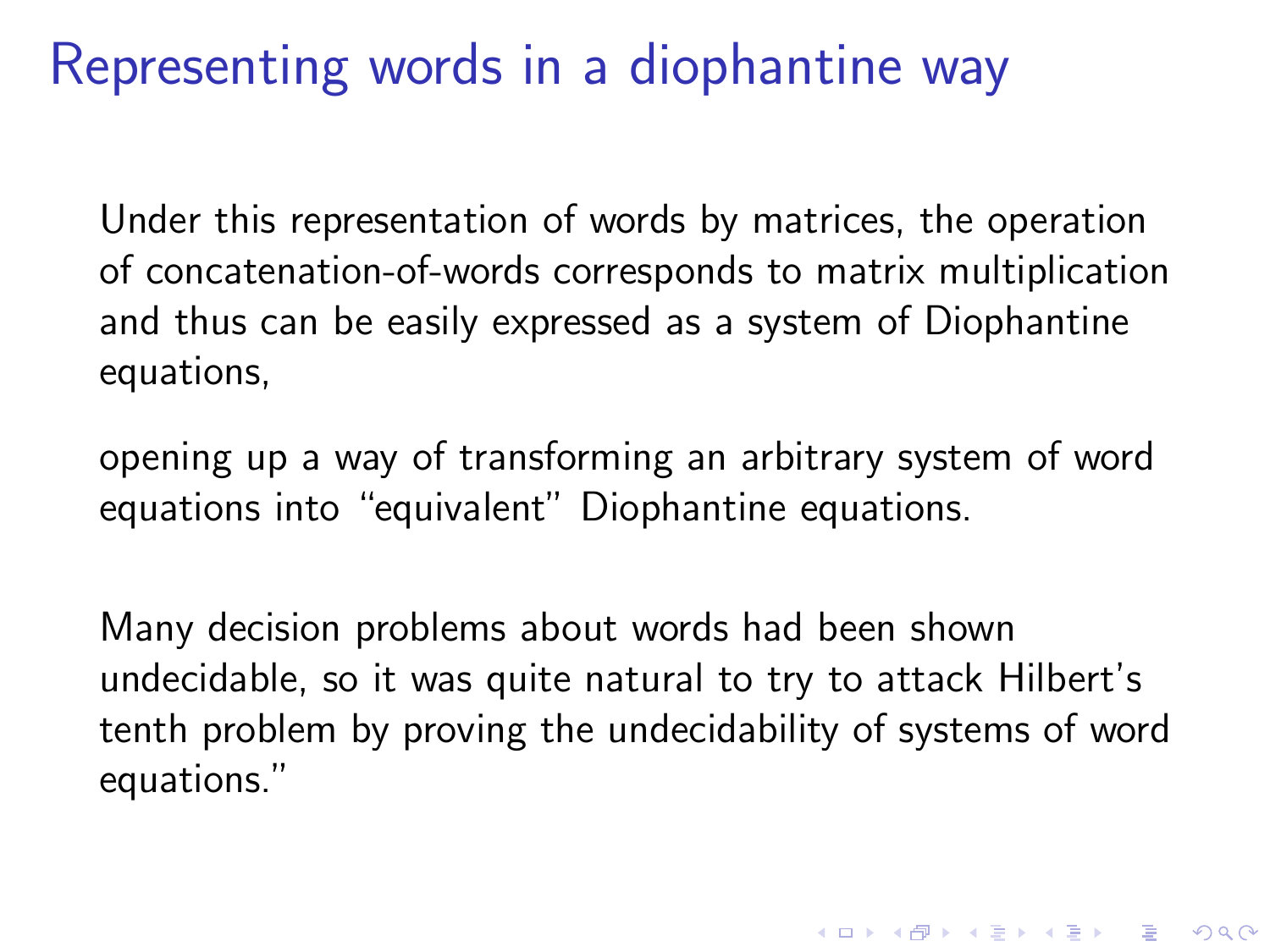Pell's Equation versus Elliptic curves with infinitely many rational points

Pell's Equation:

 $Y^2 - DX^2$ 

or the Norm equation giving units in real quadratic fields was, in effect, what Matiyasevich used rather than matrices.

—The Fibonacci numbers come as the coefficients of the group of units

$$
(\frac{1+\sqrt{5}}{2})^n.
$$

**K ロ ▶ K @ ▶ K 할 X X 할 X 및 할 X X Q Q O**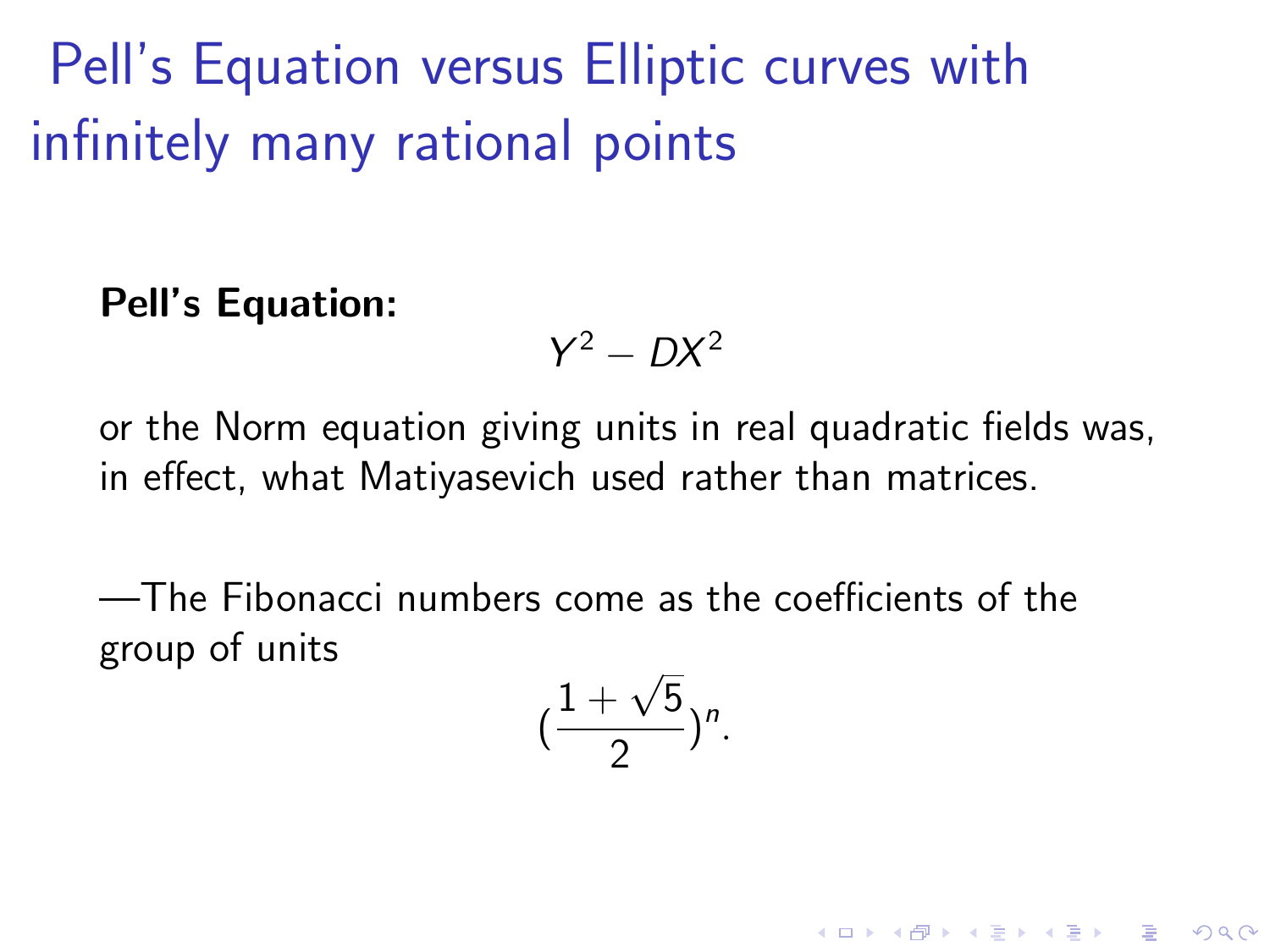<span id="page-18-0"></span>The Bootstrap Method: Find a 'definable model' of a subring  $A \hookrightarrow B$  in the vocabulary of B

If you can construct a *definable set-theoretic injection* 

 $A \hookrightarrow B^N$ 

that has the property that the image of 1, and the graphs of addition and multiplication are all definable, then one says that

#### The ring B 'has' a definable model of A

K ロ ▶ K @ ▶ K 할 > K 할 > 1 할 > 1 이익어

If a ring  $B$  has a definable model of  $A$  we get the following "Bootstrap" transport of undecidability:

undecidability of  $A \implies$  undecidability of B.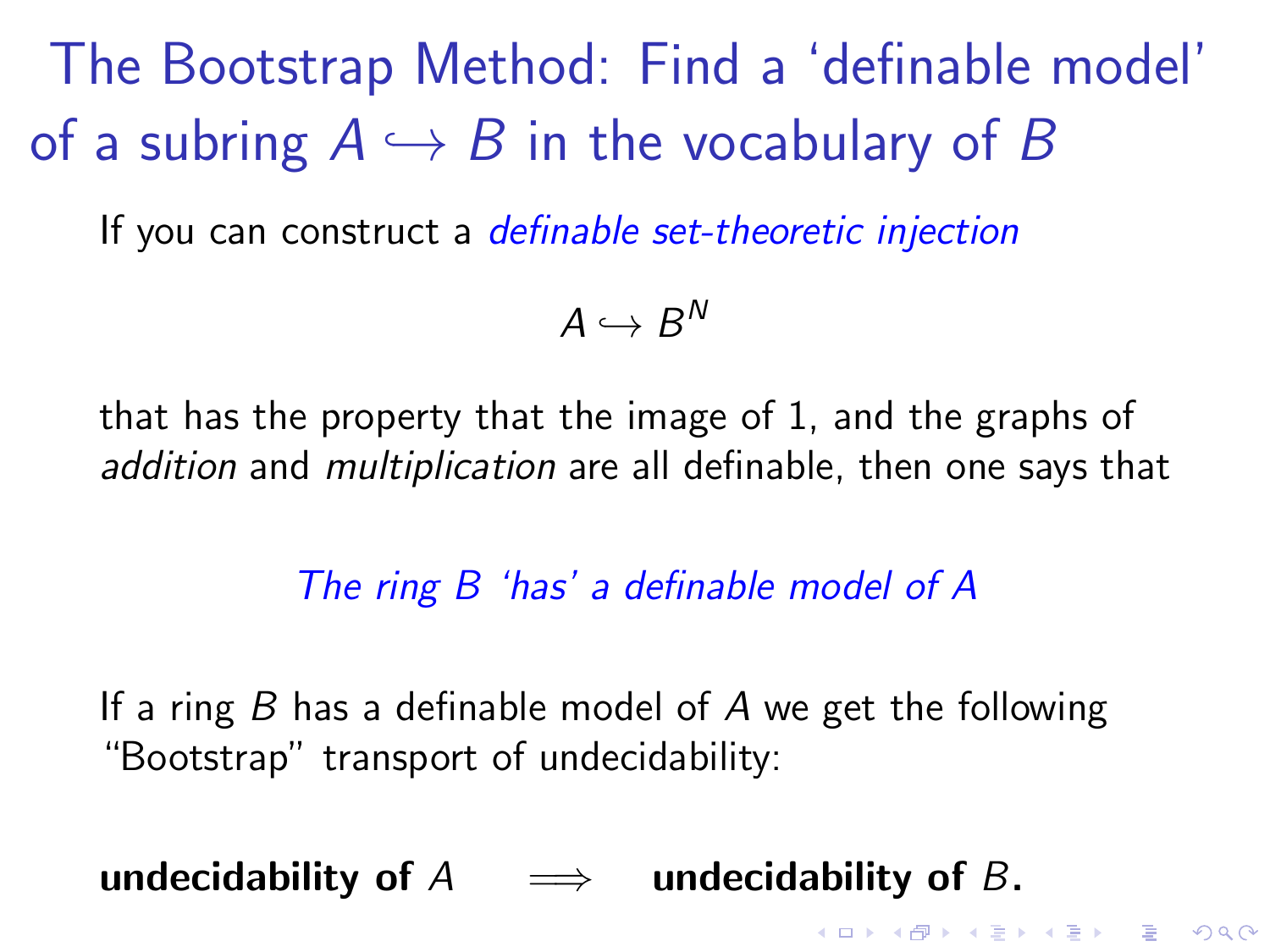# Recall from the first lecture: Diophantine versus First-Order undecidability

**Decidability of B:** There is an algorithm to determine a yes or no answer for the truth of 'sentences in the language of B.'

- $\triangleright$  Diophantine decidability: The naive notion: we get an answer for any sentence asserting that some diophantine equation (or finite collection of them) has a (simultaneous) solution.
- $\triangleright$  First-order decidability: The sentences may include

∃∀∃ . . .

Again: if  $B$  has a definable model of  $A$ :

Decidabili[ty](#page-18-0) [of](#page-0-0)  $B \implies$  Decidability of  $A$ ,  $\lim_{n \to \infty}$  is seen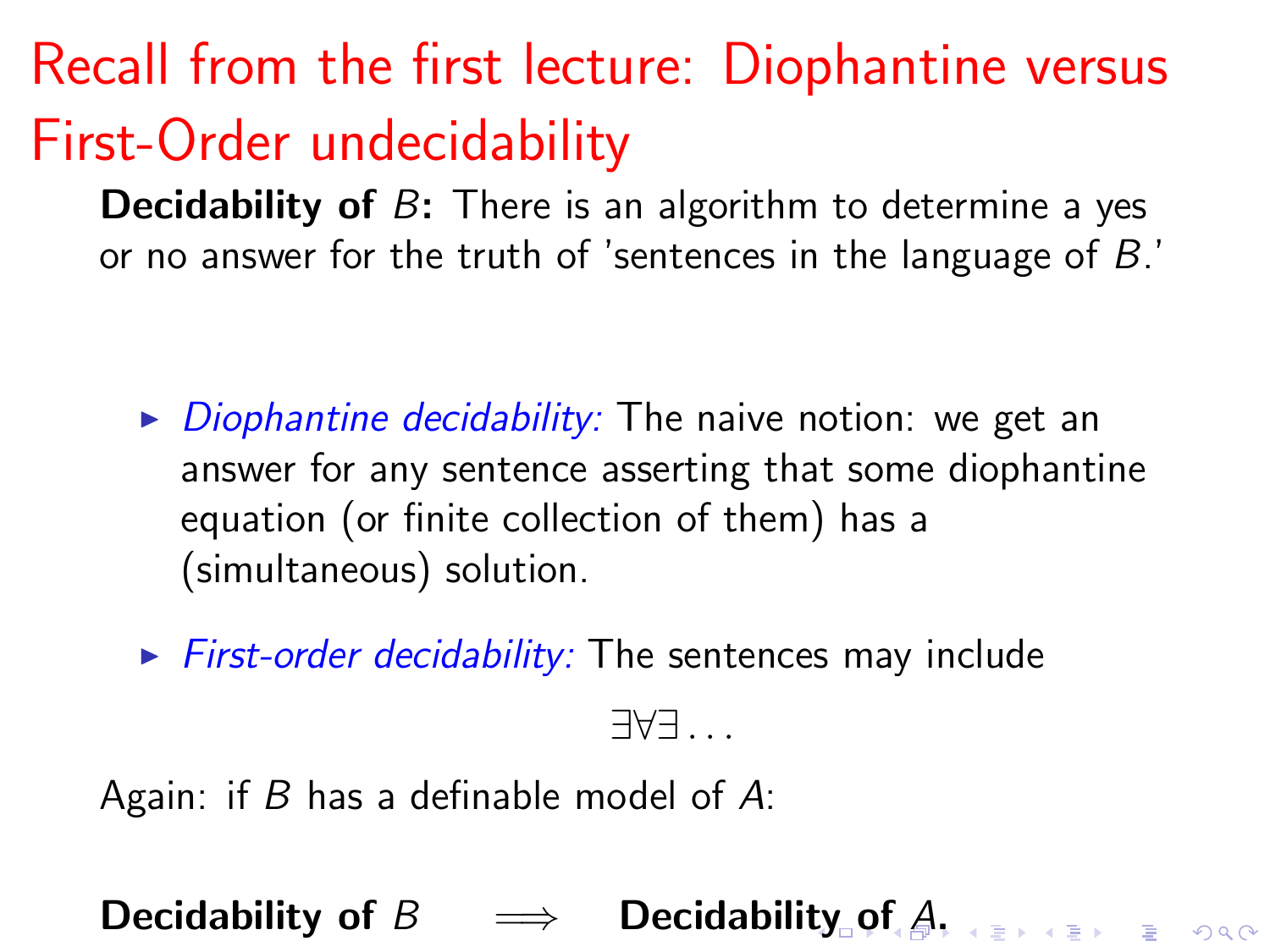# The Bootstrap Method, Elliptic curves, and Diophantine stability

The problem with Pell's Equation for the 'Bootstrap method' to pass from a ring A to a larger ring  $B$ —i.e., when you consider equations of the form

$$
Y^2 - DX^2 = \pm 1,
$$

is that you often get *more rational solutions* in B and hence the set of rational solutions over B has, in a sense, forgotten about the subring A.

**KORKAR KERKER EL VOLO**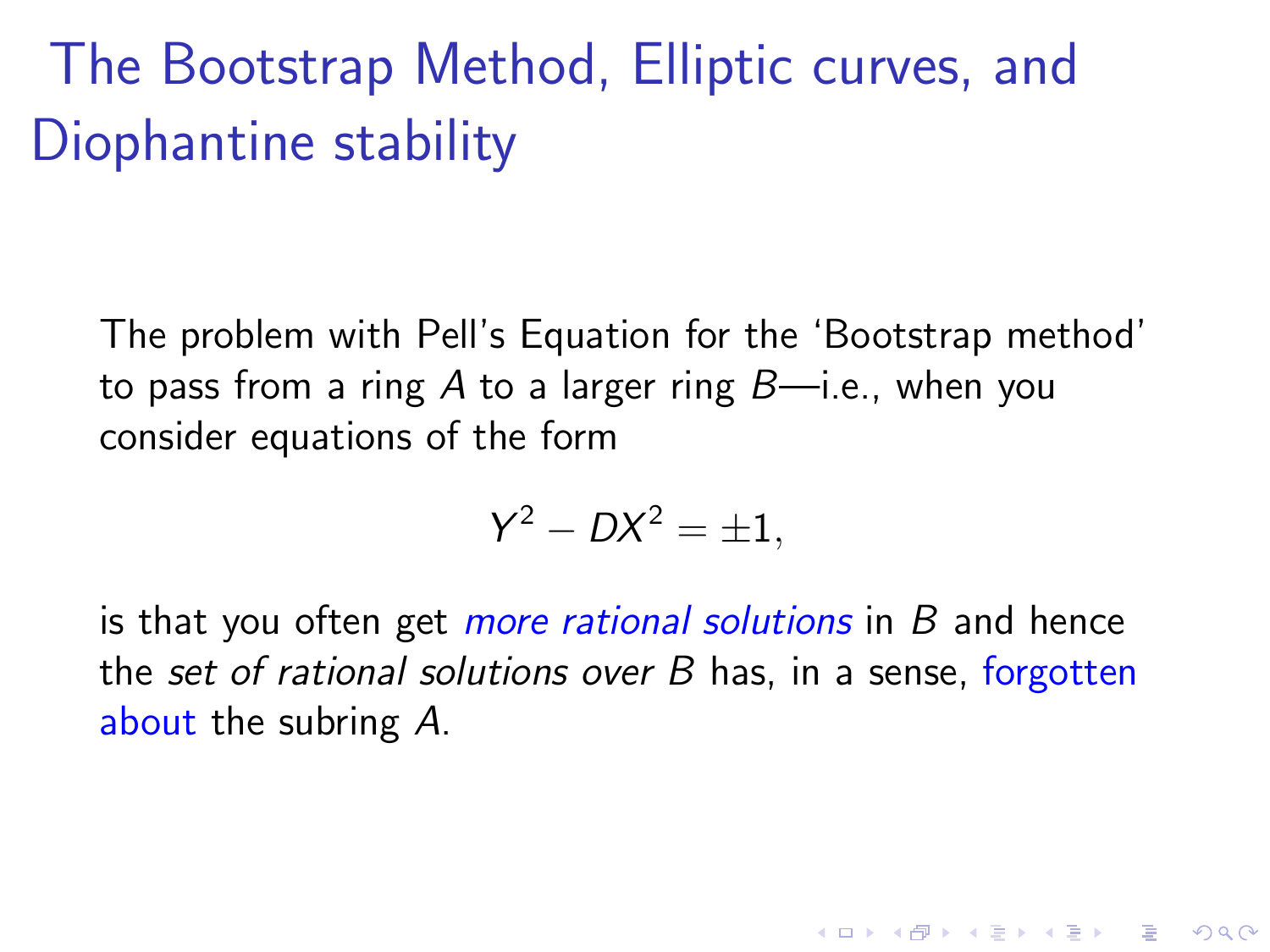Bootstrapping a definition of  $Z$  to the ring of integers,  $\mathcal{O}_K$ , of a number field

Theorems of Cornelissen-Pheidas-Zahidi, Poonen, Shlapentokh

1. Find some elliptic curve  $E$  over  $Q$  that has

(a) infinitely many rational points over Q and

**(b)** the diophantine-stability property:  $E(\mathbf{Q}) = E(K)$ .

**K ロ ▶ K @ ▶ K 할 X X 할 X 및 할 X X Q Q O** 

Then the set of rational integers is diophantine over  $\mathcal{O}_K$ .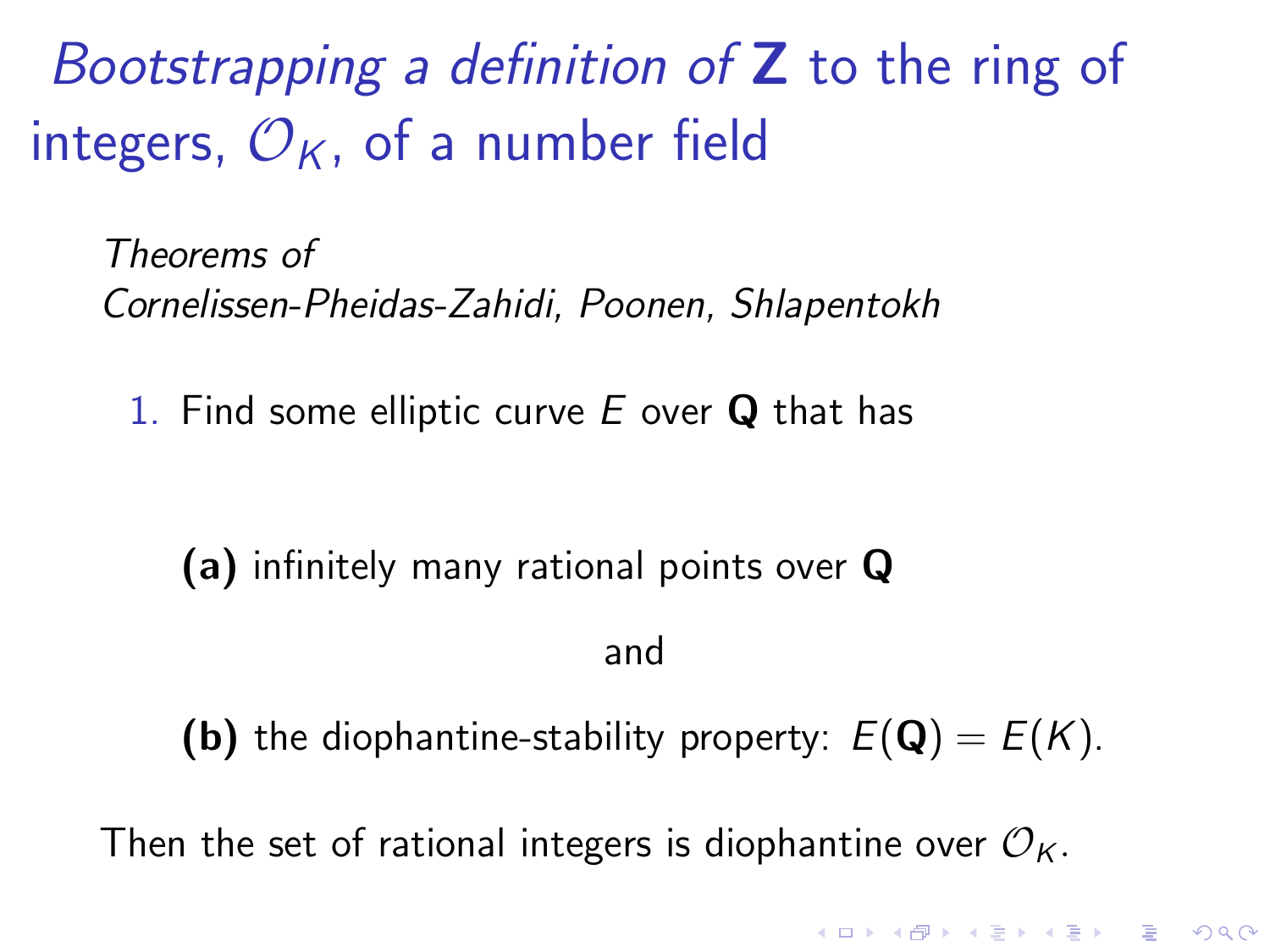Climbing number field extensions L/K

(B. Poonen, A. Shlapentokh) Let  $K \subset L$  be number fields. If there exists an elliptic curve  $E$  over  $K$  having (a) infinitely many rational points over K

#### and

**(b)** the diophantine-stability property for the extension  $L/K$ :

$$
E(K)=E(L),
$$

**KORK ERKER ADE YOUR**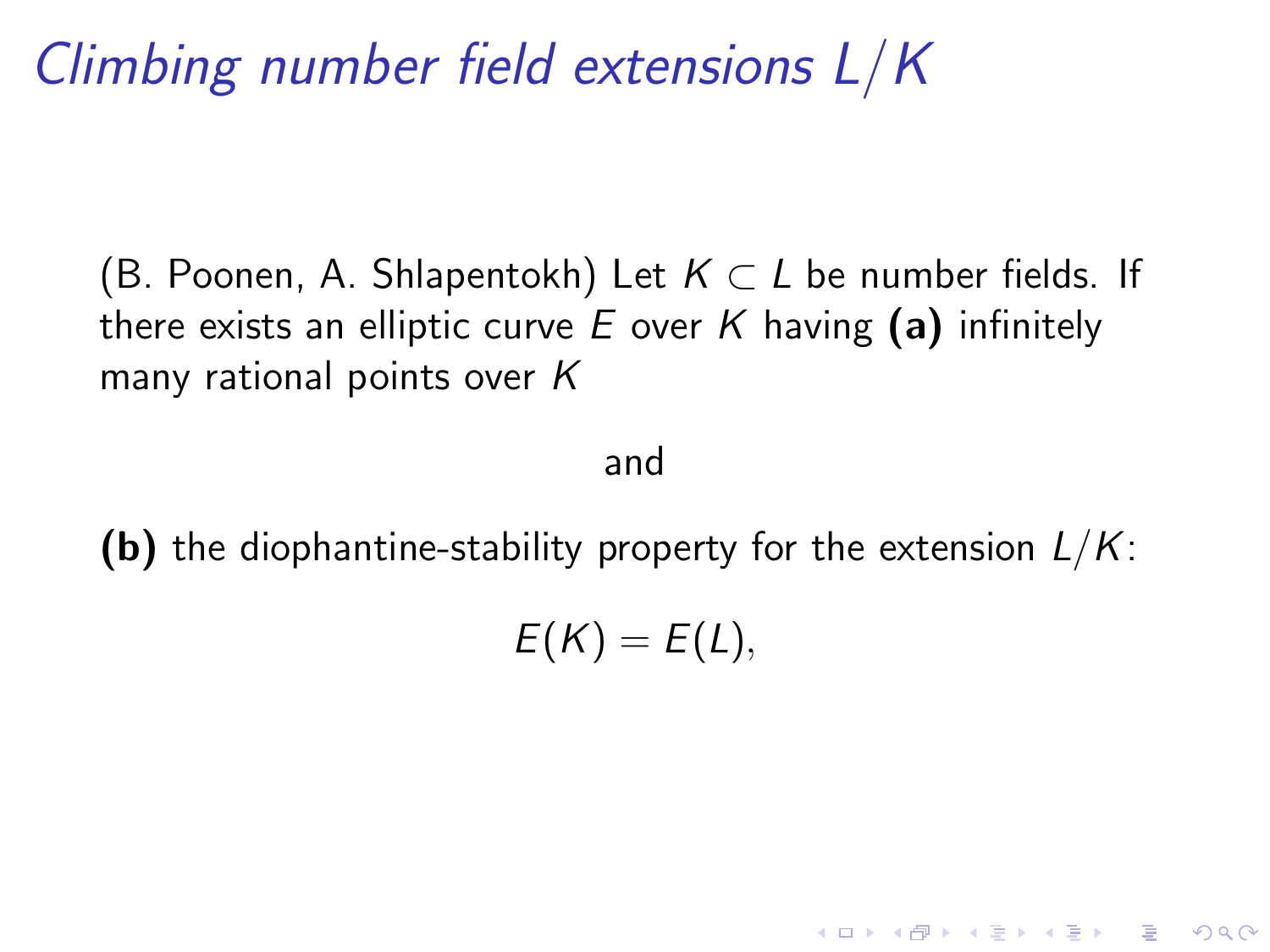Climbing number field extensions L/K

(B. Poonen, A. Shlapentokh) Let  $K \subset L$  be number fields. If there exists an elliptic curve E over K having (a) infinitely many rational points over K

#### and

**(b)** the diophantine-stability property for the extension  $L/K$ :

$$
E(K)=E(L),
$$

**KORK ERKER ADE YOUR** 

then there exists a a diophantine definition of  $\mathcal{O}_K$  in  $\mathcal{O}_L$ .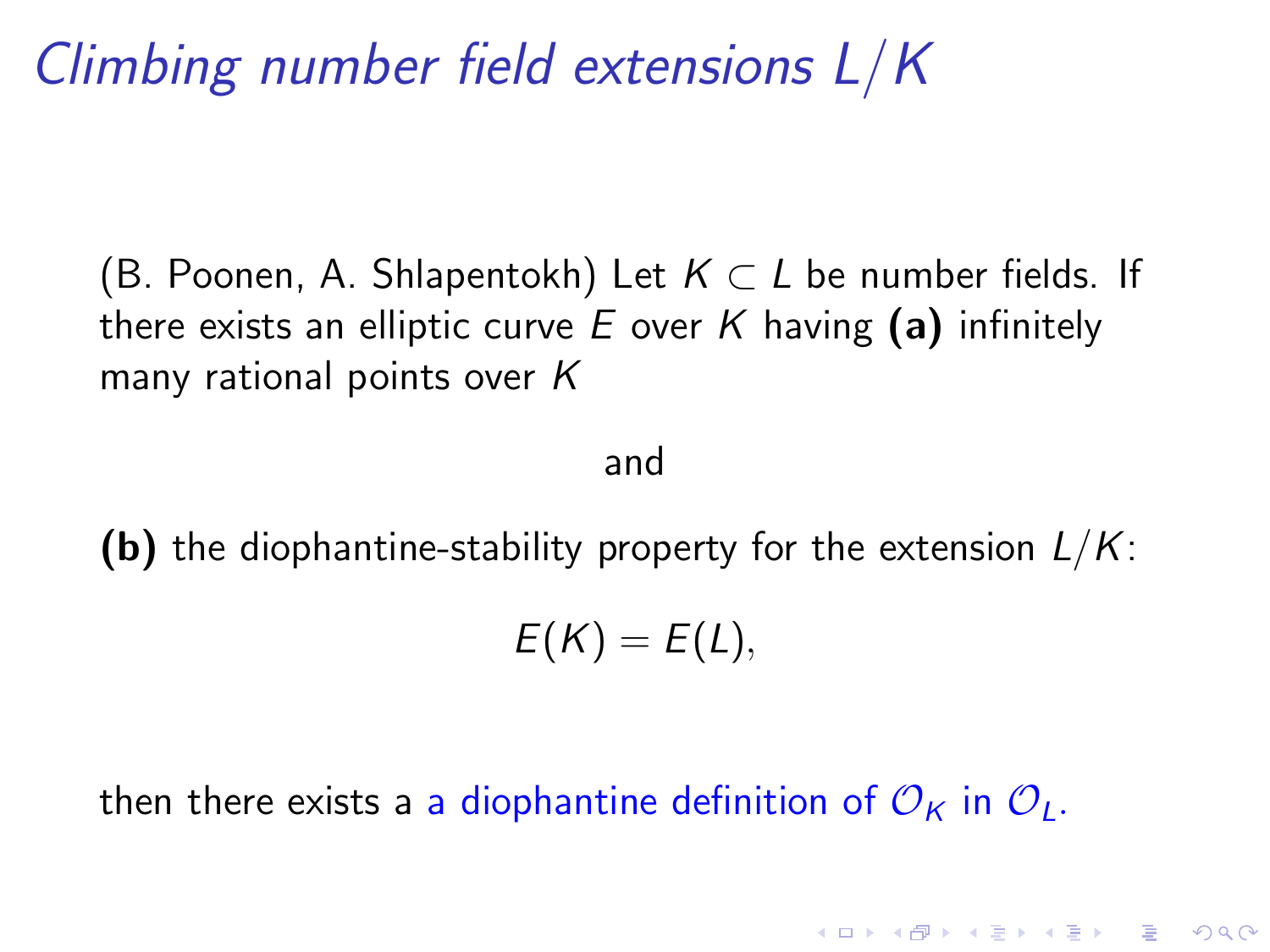#### Aside: Mention the strong(er) Lang conjecture

Elliptic curves seem to be in close contact with a surprising number of different fields of mathematics, and physics and applied areas.

For example, in their essential role in cryptography, elliptic curves have a certain predominance that warrants publications such as this 1999 government memo:

K ロ ▶ K @ ▶ K 할 > K 할 > 1 할 > 1 이익어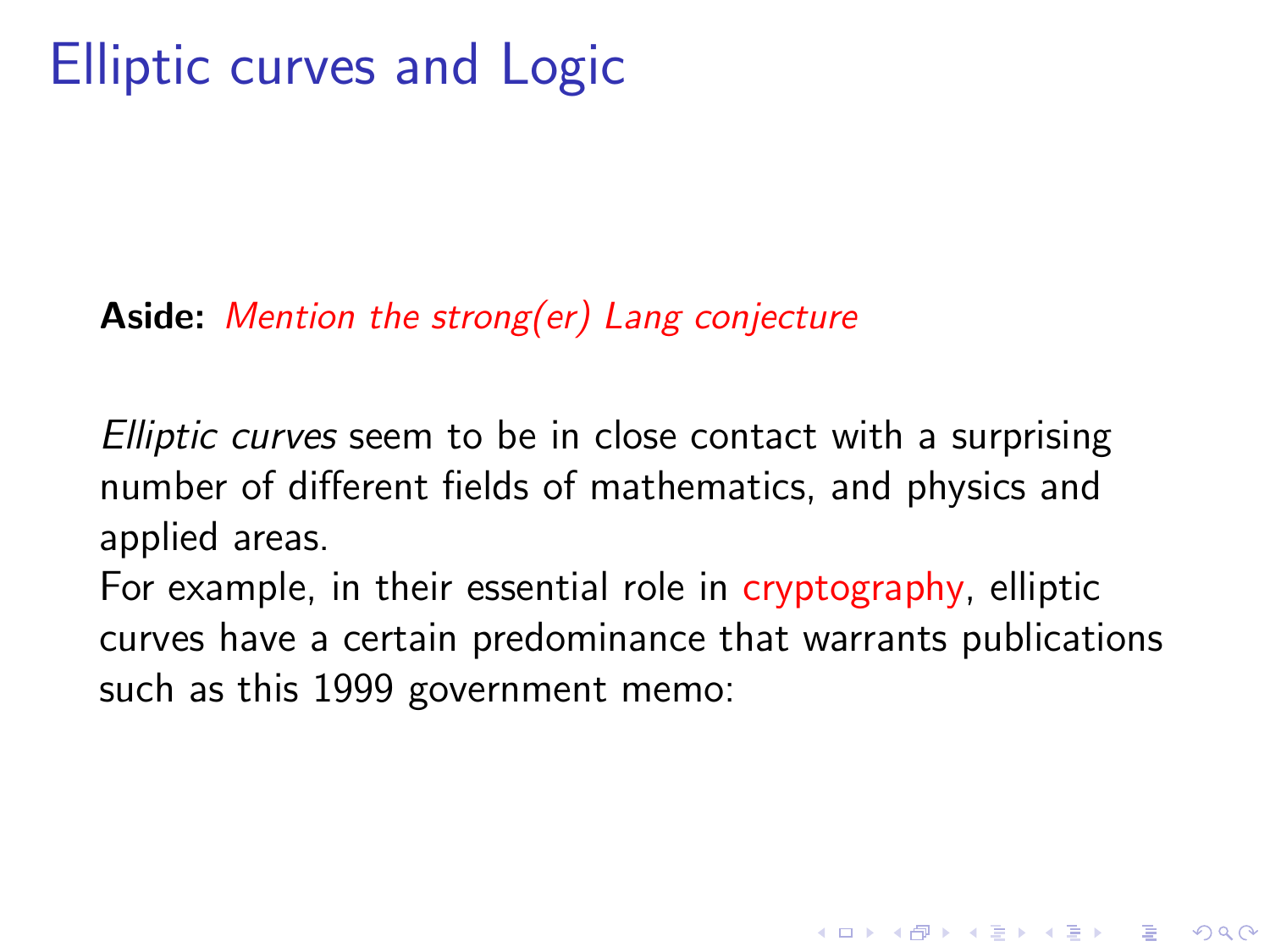### Elliptic curves and cryptography

#### **RECOMMENDED ELLIPTIC CURVES FOR FEDERAL GOVERNMENT USE**

July 1999

This collection of elliptic curves is recommended for Federal government use and contains choices of private key length and underlying fields.

**81. PARAMETER CHOICES** 

#### 1.1 Choice of Kev Lengths

The principal parameters for elliptic curve cryptography are the elliptic curve  $E$  and a designated point  $G$  on  $E$  called the *base point*. The base point has order  $r$ , a large prime. The number of points on the curve is  $n = fr$  for some integer f (the *cofactor*) not divisible by r. For efficiency reasons, it is desirable to take the cofactor to be as small as possible.

All of the curves given below have cofactors 1, 2, or 4. As a result, the private and public keys are approximately the same length. Each length is chosen to correspond to the cryptovariable length of a common symmetric cryptologic. In each case, the private key length is, at least, approximately + O → + A → + B → + B → D → O Q O twice the symmetric cryptovariable length.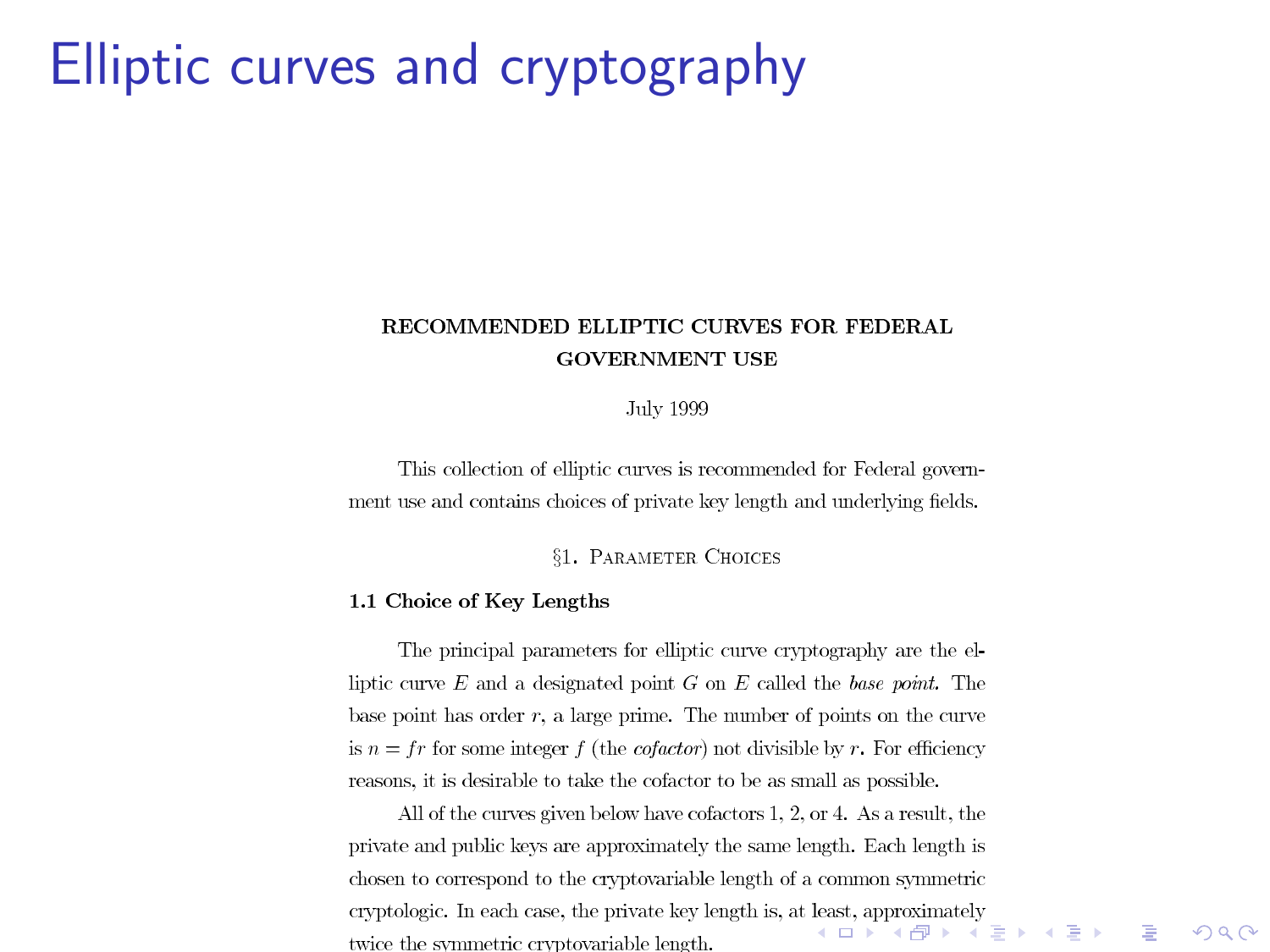#### Discrete Logarithm Problem

The first page of that memorandum already gets down to the business of discussing the discrete logarithm problem when posed in terms of the near-cyclic group of rational points of those preferred elliptic curves, and specifically, the difficulty of computing such logs, which—in this game—is a virtue.

**KORKAR KERKER EL VOLO**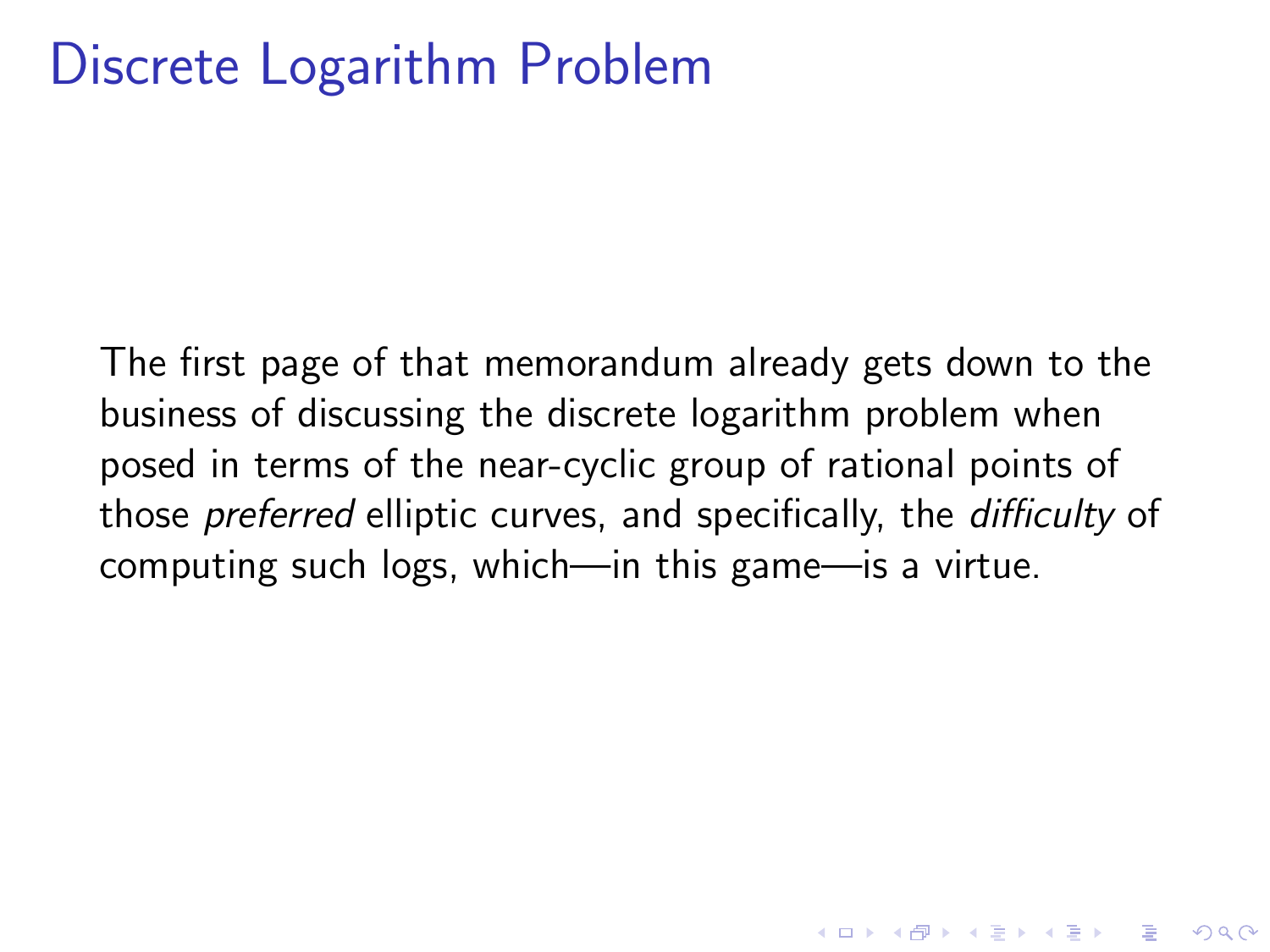Elliptic curves can be represented as smooth plane cubic curves with one point at infinity, and therefore by adroit linear change of variables can be given by an affine equation of the form

$$
y^2 = g(x) := x^3 + cx + d,
$$

for c, d constants, where the cubic polynomial  $g(x)$  has no multiple roots.

4 D > 4 P + 4 B + 4 B + B + 9 Q O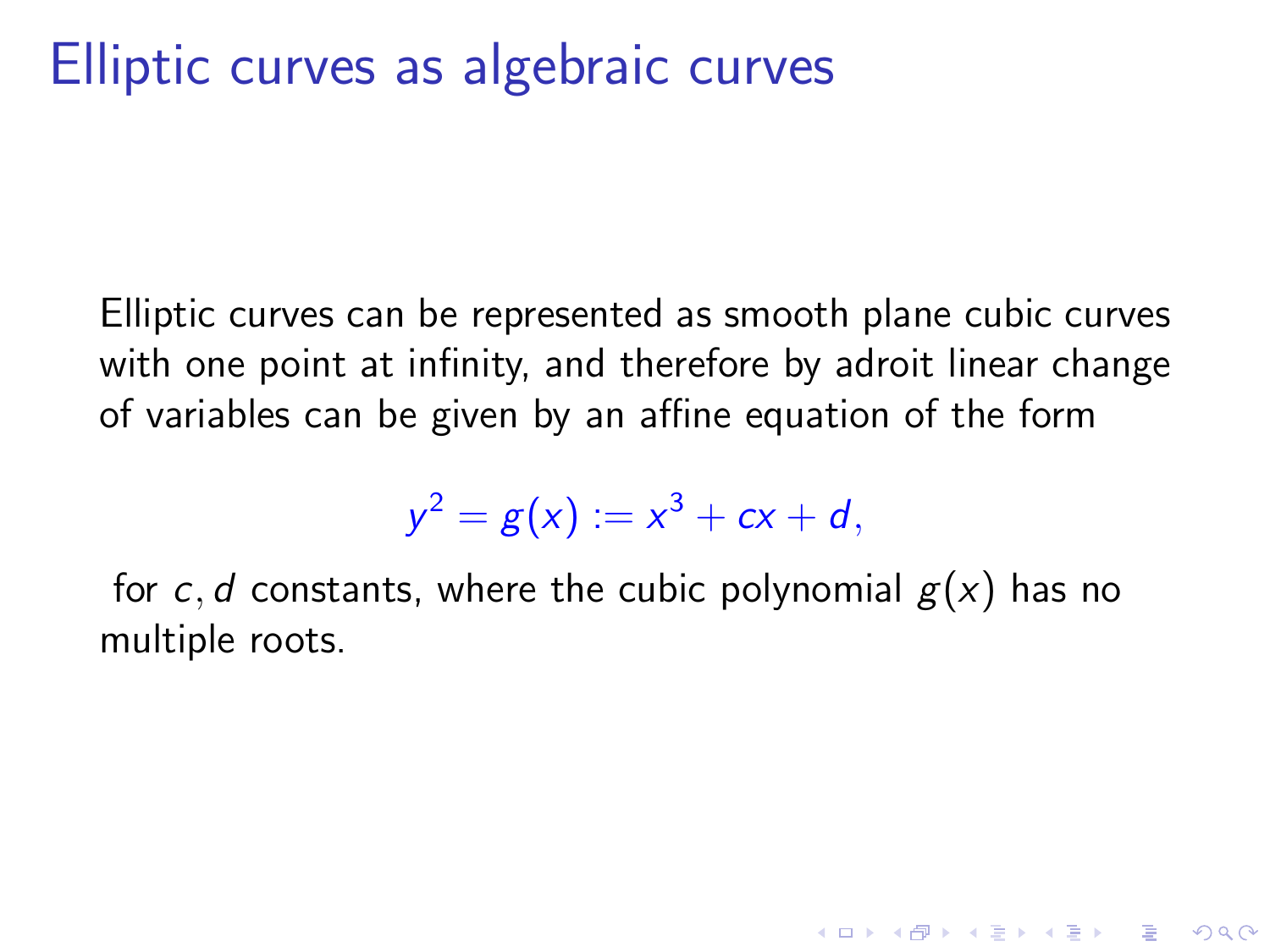## Rational points

Such curves then are algebraic objects, and can be defined over any field k, by taking the constants  $c, d \in k$ .

The "elliptic curve" E itself then is the projective model of this affine curve, and its points rational over the field  $k$  is usually denoted  $E(k)$  which consists of the single point at infinity –usually called, perversely, 0 or the origin—and all affine points

 $(\alpha, \beta)$ 

each entry in  $k$ , satisfying the equation

 $\beta^2 = \alpha^3 + c \cdot \alpha + d.$ 

4 D > 4 P + 4 B + 4 B + B + 9 Q O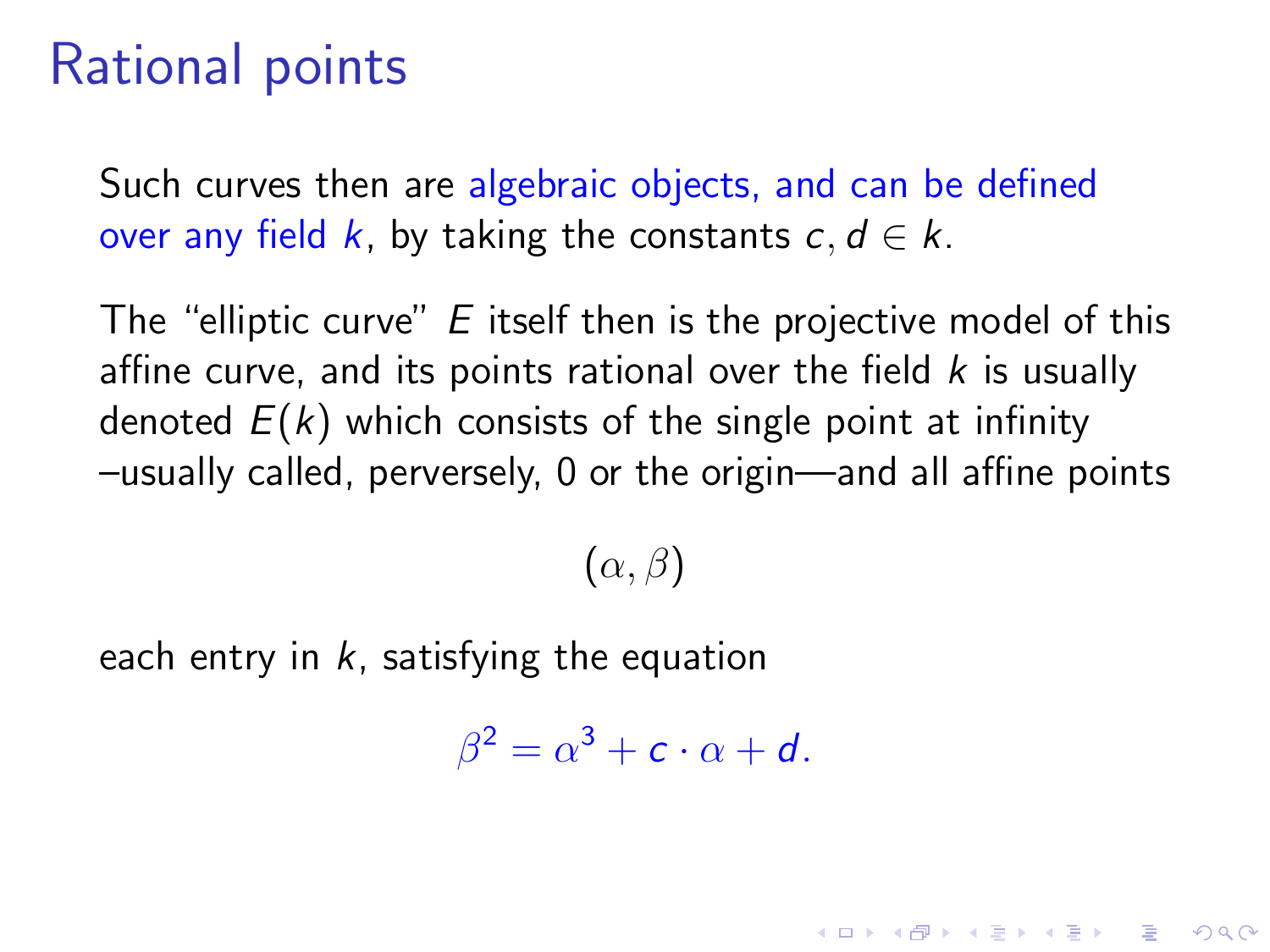#### Chord-and Tangent

Some readers of Diophantus seem to already find in his treatise hints of what later came to be called the "chord-and-tangent process" for making new points on this curve E (rational over k) from pairs of points in  $E(k)$ :

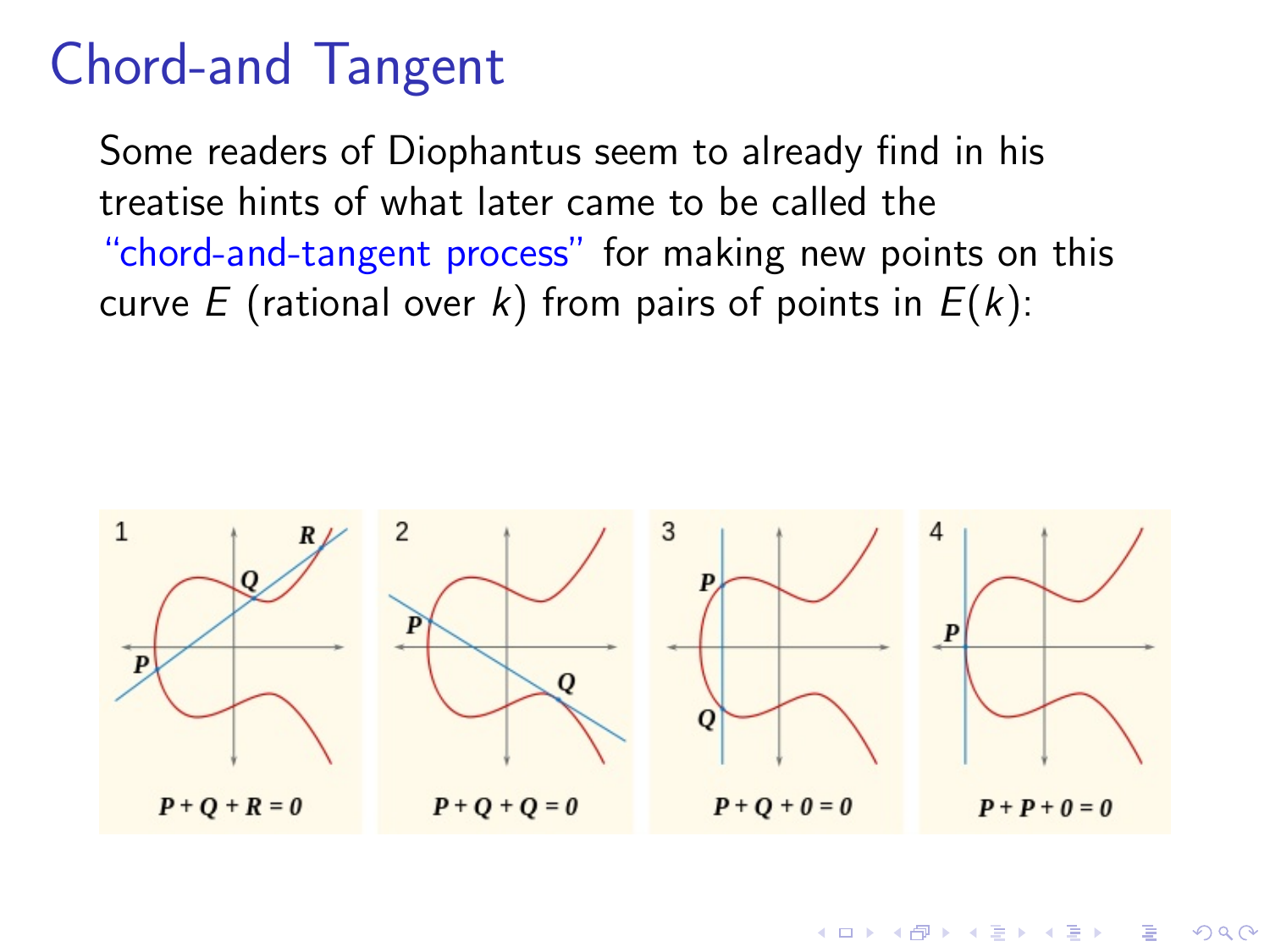Interesting similar structure for cubic hypersurfaces of any dimension, but ...

This "chord-and-tangent process" banks on the fact that our curve is a cubic hypersurface and would work in any dimension.

But when  $E$  is an elliptic curve, defining an addition law of  $E(k)$  by stipulating that any 'three' collinear points sum to zero, gives  $E(k)$ , as it turns out, an abelian group structure:

 $E(k) \times E(k) \longrightarrow E(k)$ 

KID KA KERKER E VOOR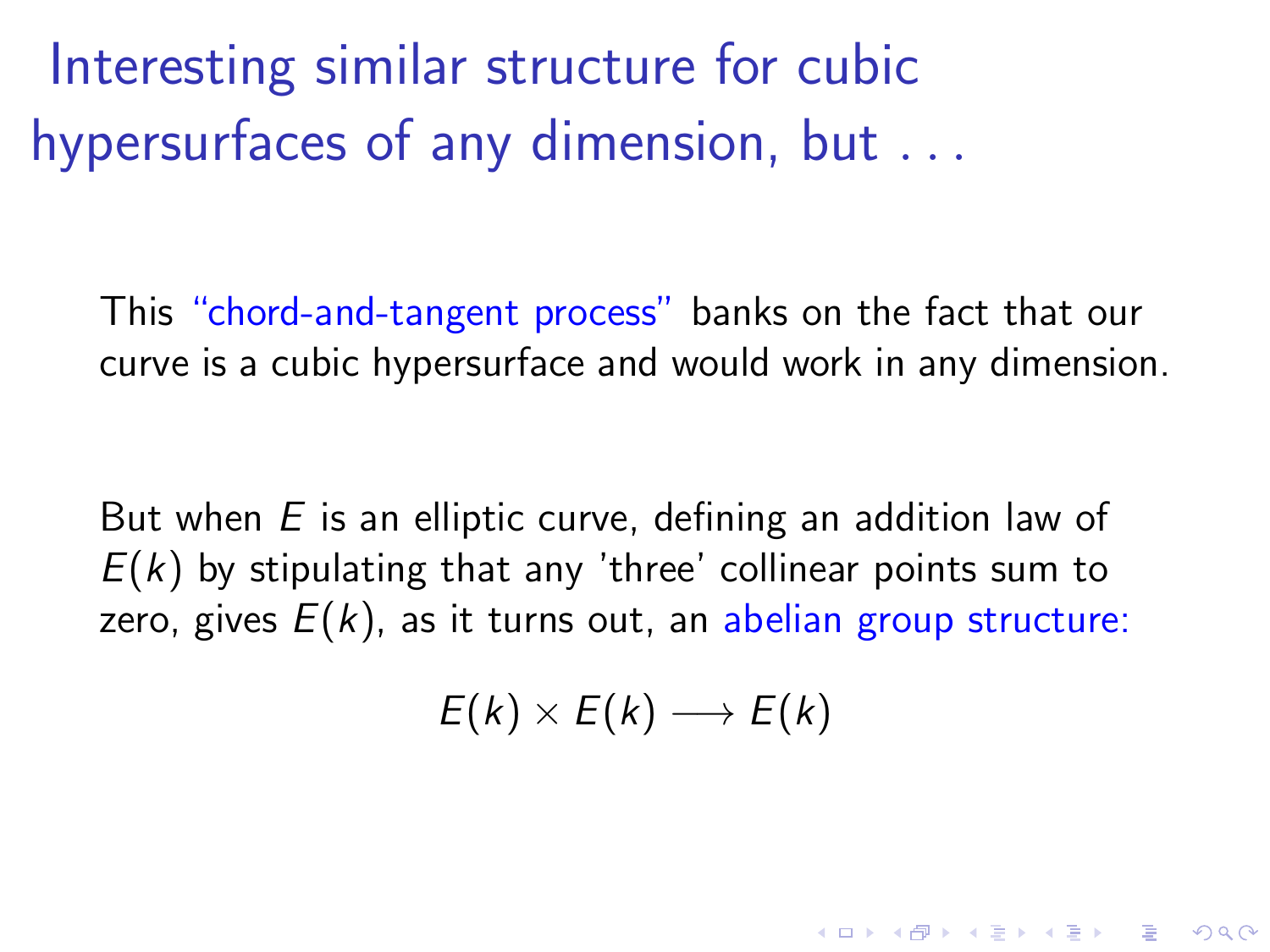the arithmetic of elliptic curves was already in full swing, and any number of a host of questions Mordell himself asked, such as

What products of two consecutive integers are equal to a product of three consecutive integers?

**KORKA SERKER ORA** 

provide very interesting questions about elliptic curves.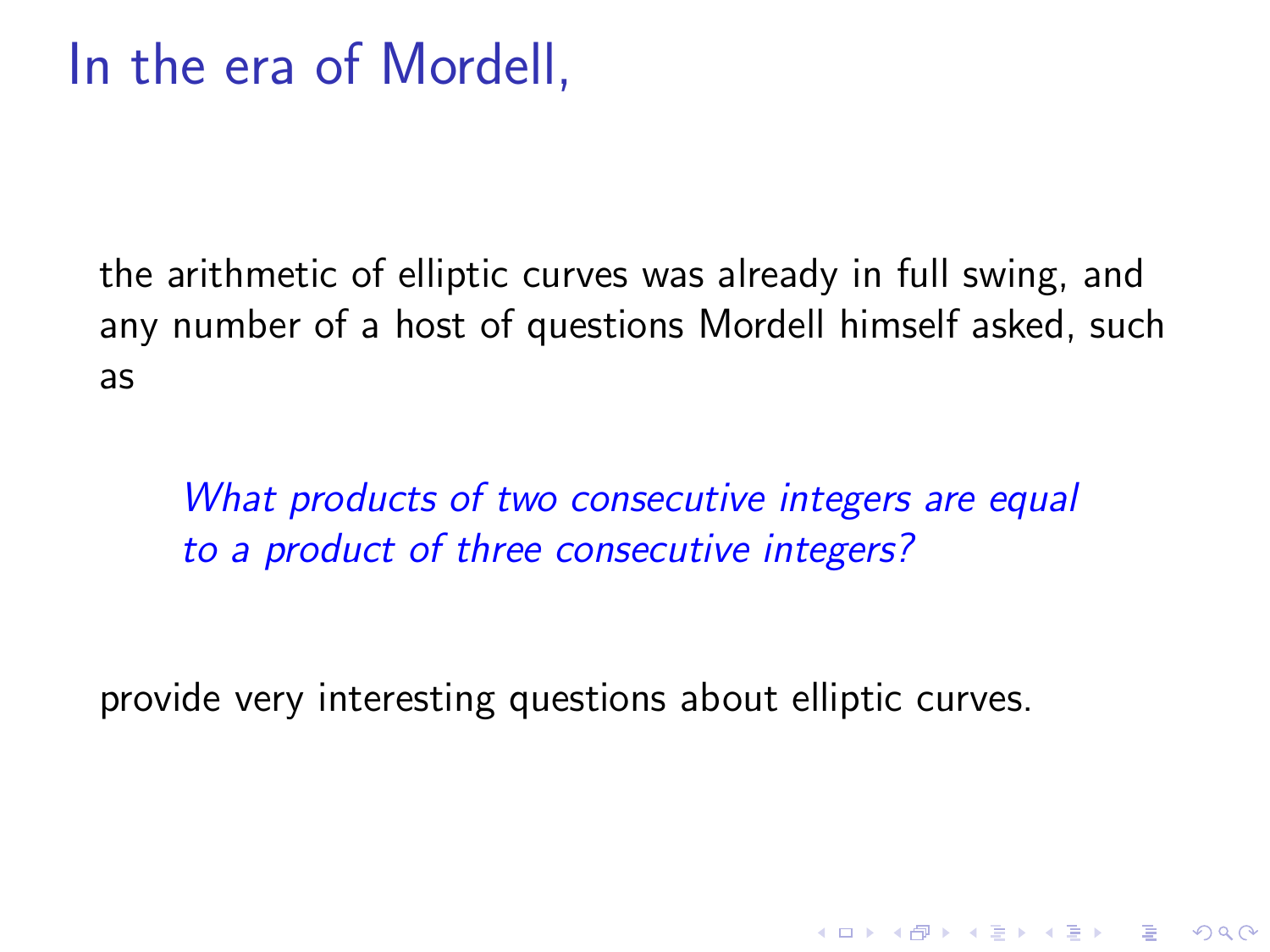# 0, 6, and 210

The answer to this question, known to Mordell half a century ago, is that the only such products are 0, 6, and 210.

The equation whose integral solutions "solves" Mordell's Question is

$$
\mathcal{E}: y^2 + y = x^3 - x
$$

and this is an affine model, over Z, of an elliptic curve over Q which we'll call

#### Mordell's Elliptic Curve

**KORKA SERKER ORA**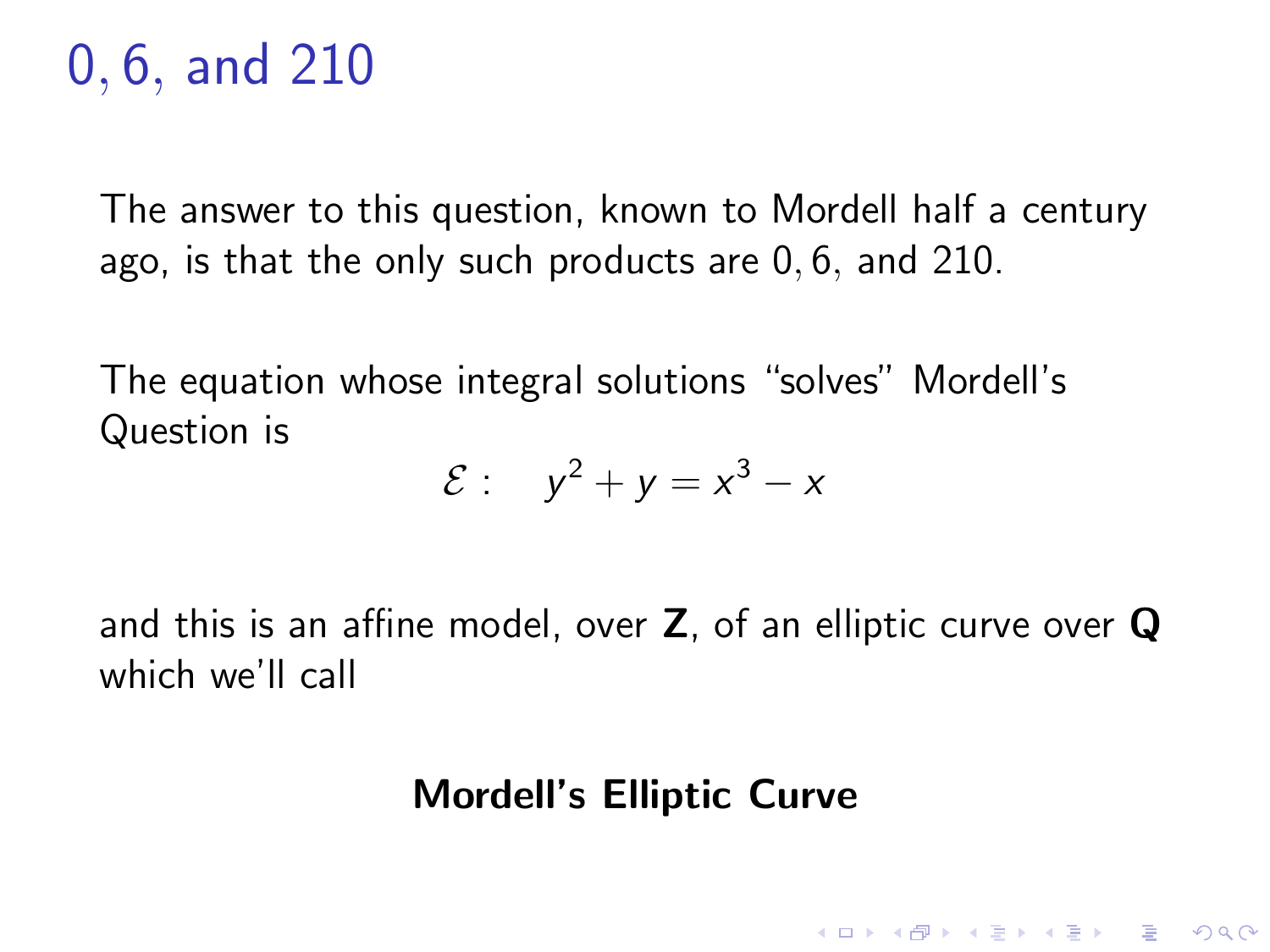Mordell's original question is about integral solutions.

Now, for any equation that equates a quadratic expression of the variable y to a cubic expression of x (with no multiple roots)

there is an algorithm allowing one to finitely determine all its integral solutions.

**K ロ ▶ K @ ▶ K 할 X X 할 X 및 할 X X Q Q O**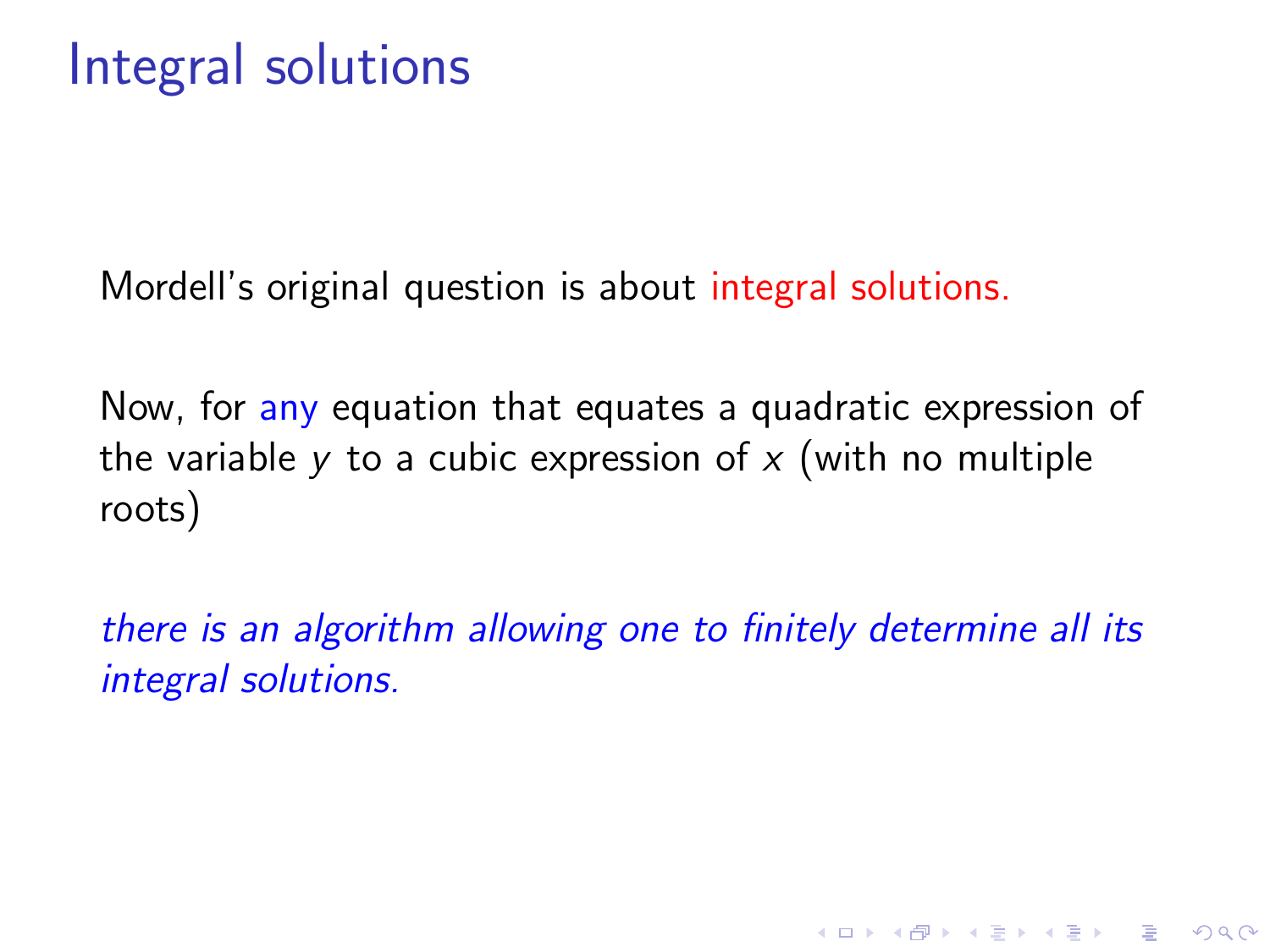## Algorithm for integral solutions

(A. Baker): if the maximum height of the coefficients of this equation is  $H$ , then all solutions of the satisfy

$$
\max(|x|,|y|) < \exp\{(10^6 H)^{10^6}\}.
$$

This success is in contrast to the general problem of integral solutions as posed by Hilbert's Tenth Problem solved negatively by Matyasevich. And in contrast to the problem of rational solutions.

4 D > 4 P + 4 B + 4 B + B + 9 Q O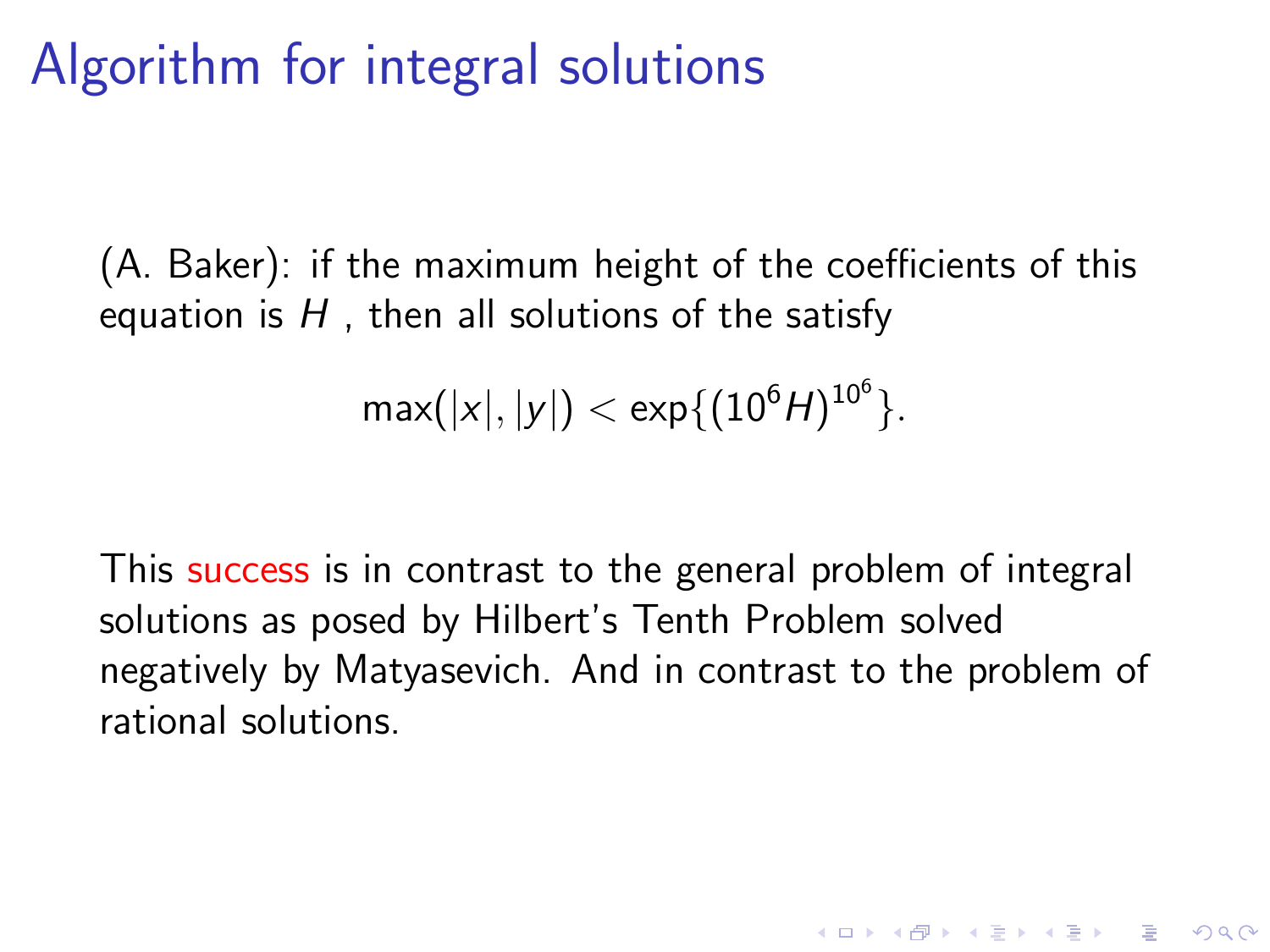So let's return to Mordell's equation and determine its rational rather than only integral solutions. We get quite a different, and striking, answer: there are infinitely many rational solutions, and all of them are 'generated' out of the simplest of its solutions:  $(x, y) = (0, 0)$ .

$$
\mathbf{0}^2+\mathbf{0}=\mathbf{0}^3-\mathbf{0}
$$

**KORKA SERKER ORA**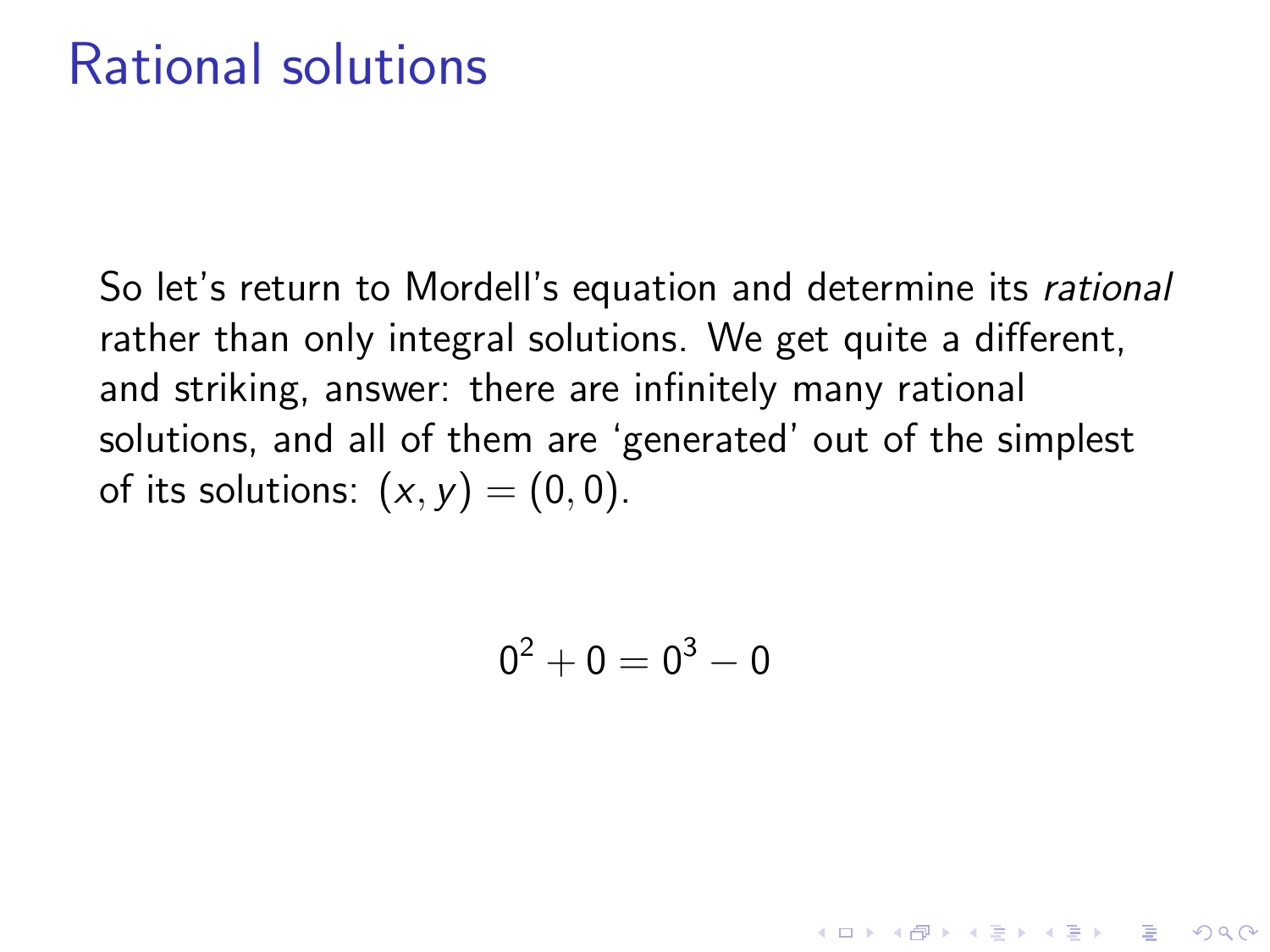#### Denominators of the x-coordinates

**KORK ERRY ABY DE YOUR**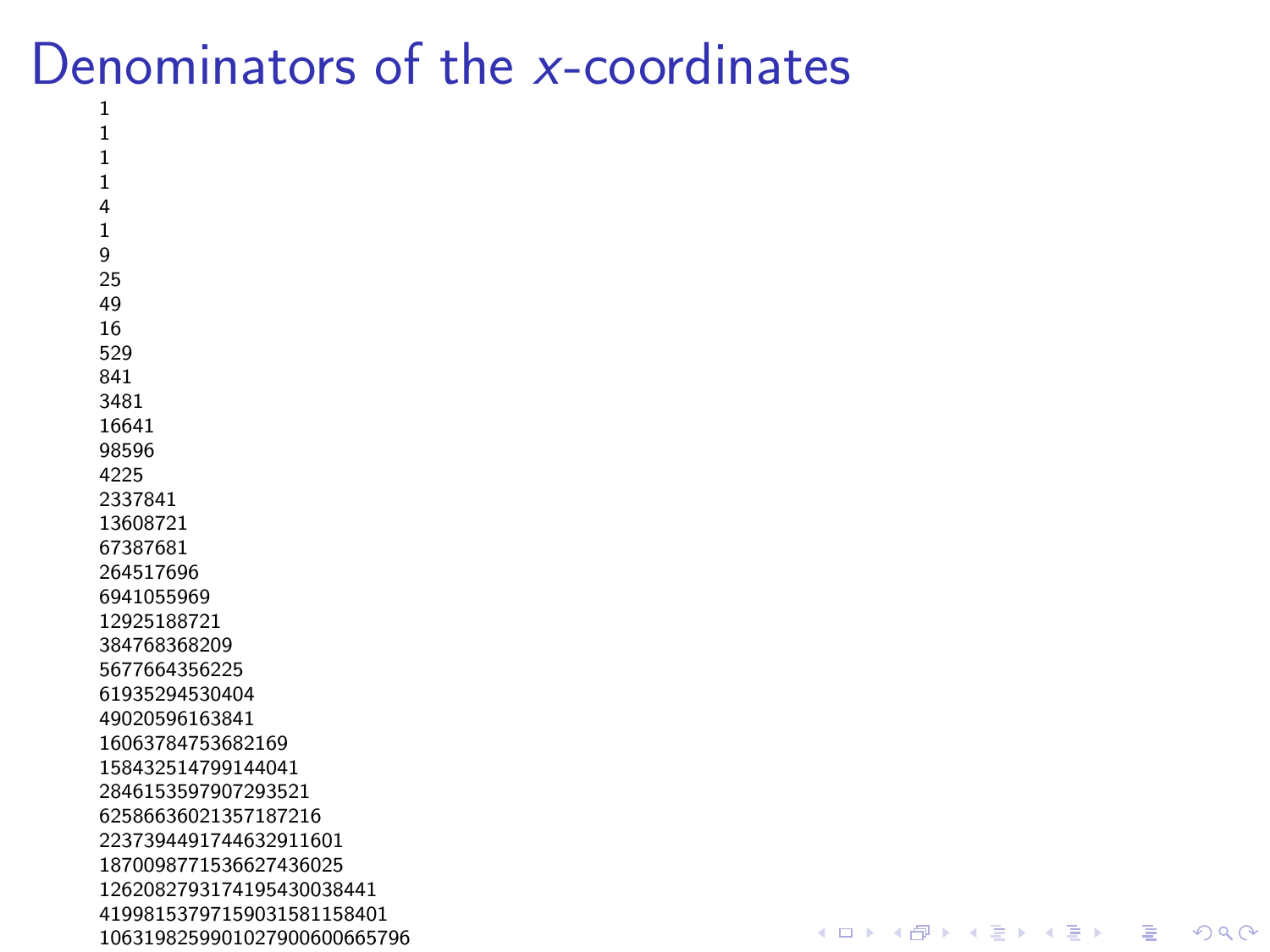$$
P_1 = [0, 0]
$$
  
\n
$$
P_2 = [1, 0]
$$
  
\n
$$
P_3 = [-1, -1]
$$
  
\n
$$
P_4 = [2, -3]
$$
  
\n
$$
P_5 = [1/4, -5/8]
$$
  
\n
$$
P_6 = [6, 14]
$$
  
\n
$$
P_7 = [-5/9, 8/27]
$$
  
\n
$$
P_8 = [21/25, -69/125]
$$
  
\n
$$
P_9 = [-20/49, -435/343]
$$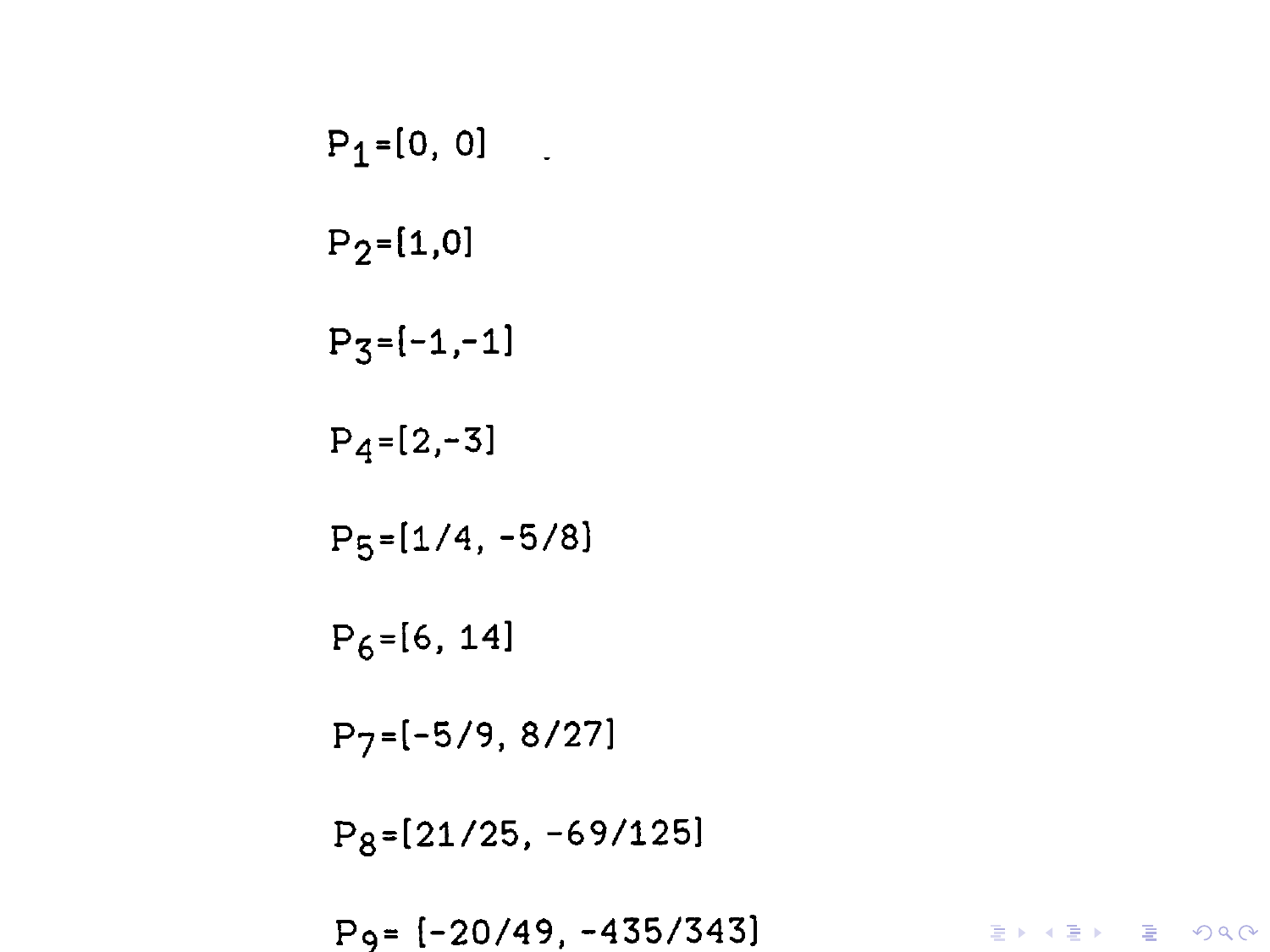Notice the growth of the numerators and denominators of these solutions!

They trace out the shadow of a parabola.

The equation of the 'limit' parabola is itself an important arithmetic invariant of the elliptic curve (if you normalize for the size of typefont)—determined by the regulator of this elliptic curve.

**KORK STRAIN A BAR SHOP**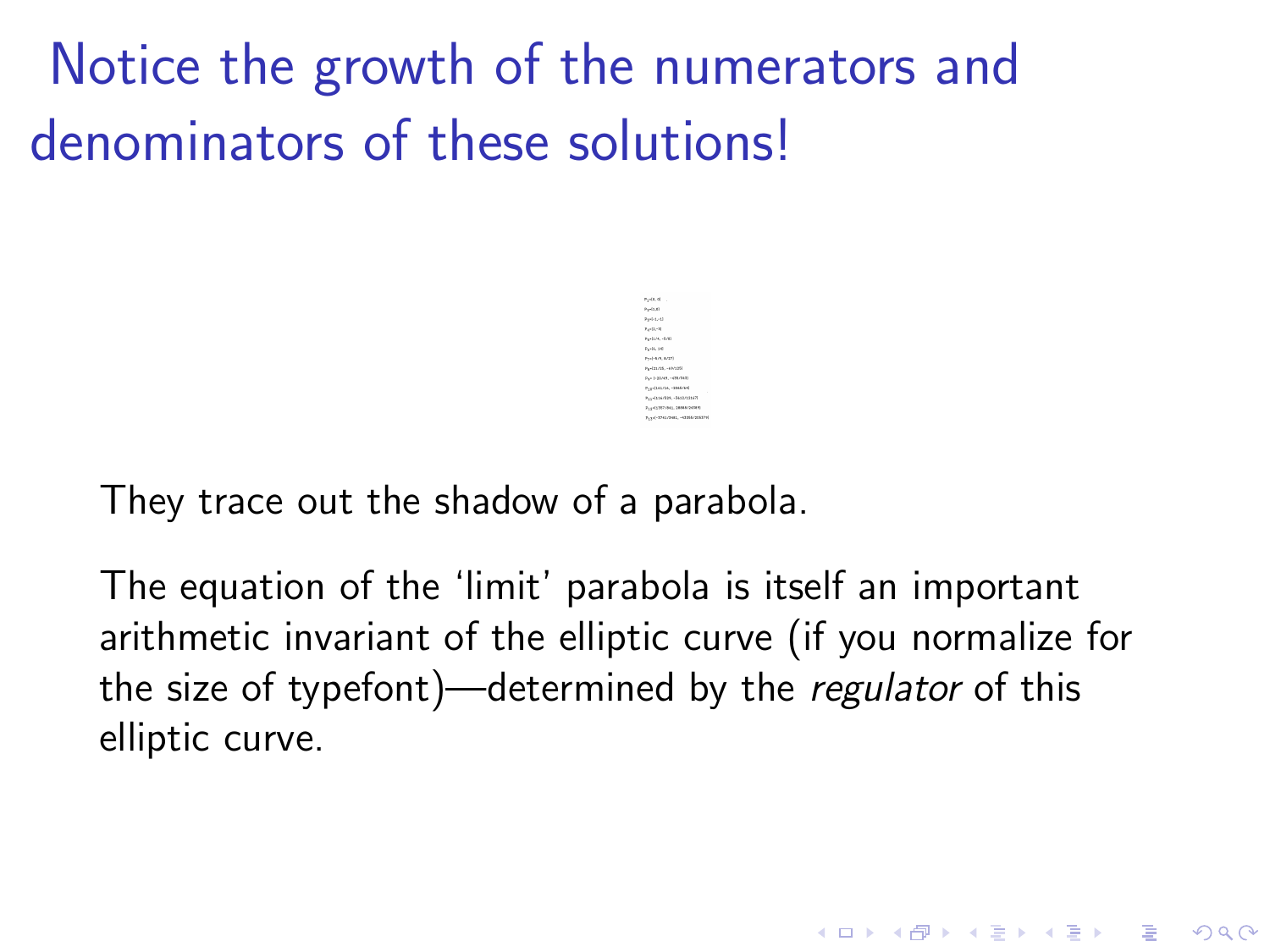Can you make use of the set of denominators of the x-coordinates of the rational points Mordell's elliptic curve,

 $1, 9, 25, 49, 16, 529, 841, \ldots$ 

just as Matiyasevich used the Fibonacci numbers to construct a model of the rational integers?

**KORKAR KERKER EL VOLO**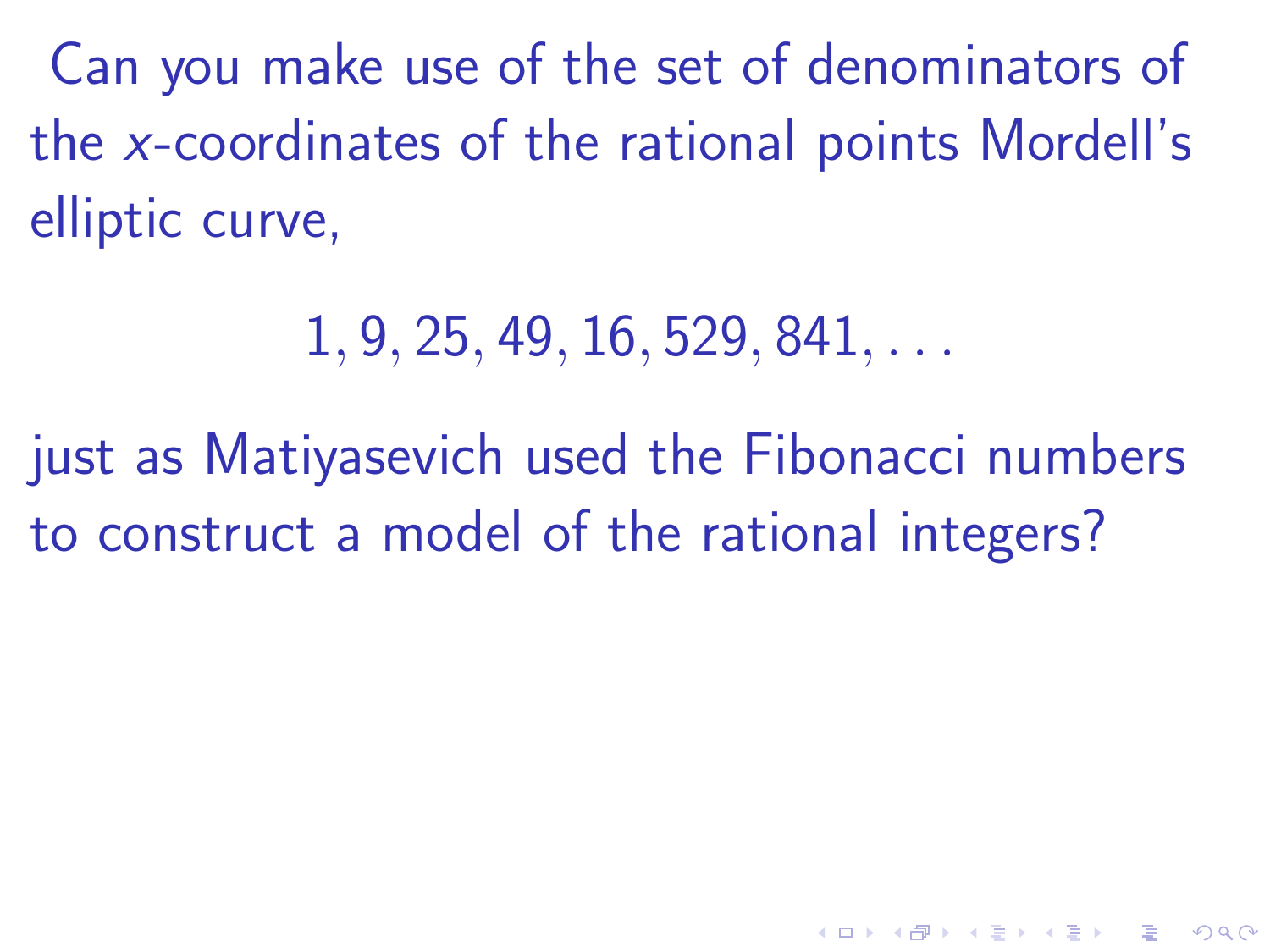Work of Cornelissen, Pheidas, Zahidi and independently Poonen showed how to do that (in a more general context).

K ロ ▶ K @ ▶ K 할 ▶ K 할 ▶ | 할 | © 9 Q @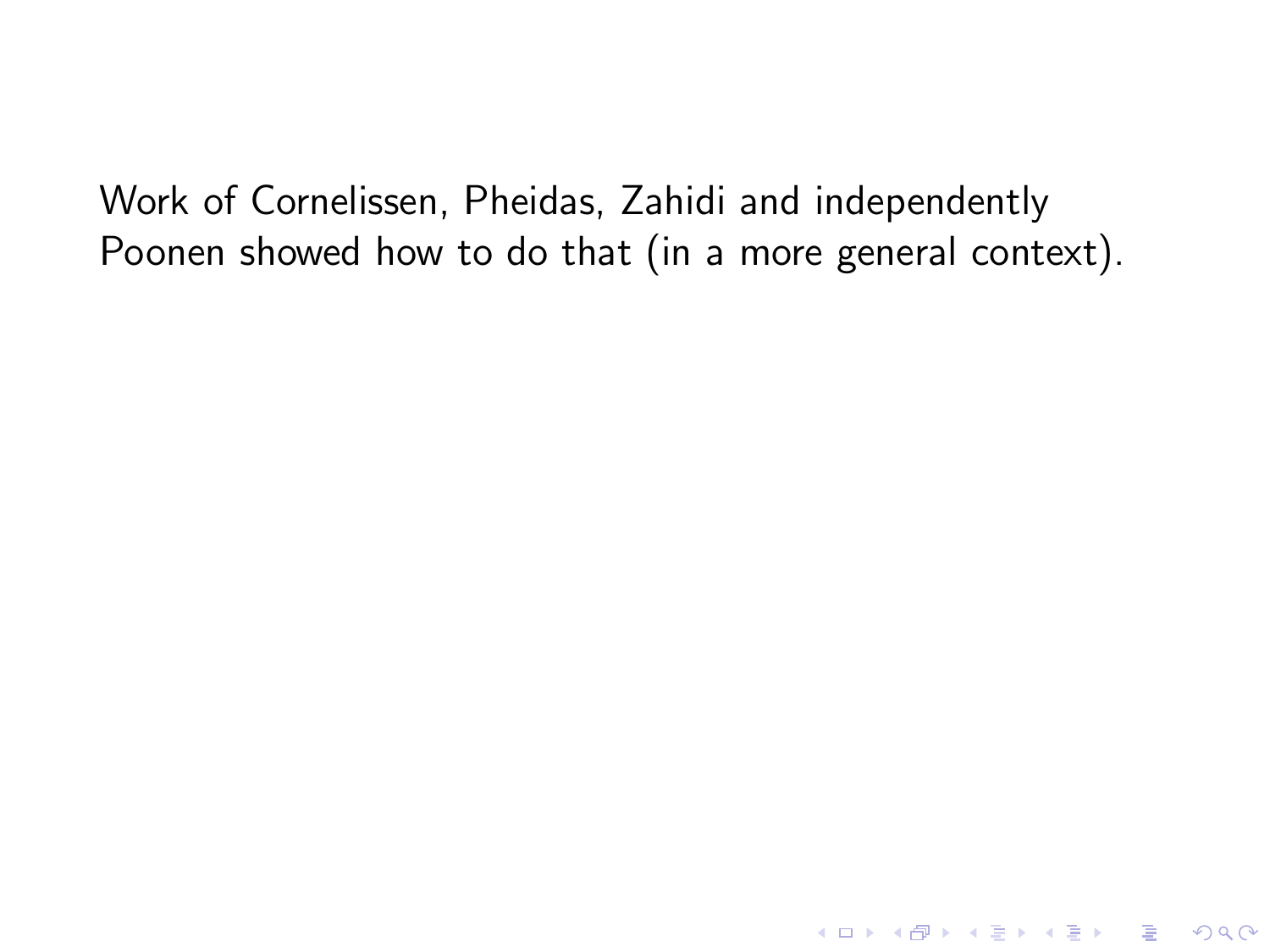Work of Cornelissen, Pheidas, Zahidi and independently Poonen showed how to do that (in a more general context).

AND if Mordell's elliptic curve is diophantine-stable for the extension  $L/Q$ , you can use those denominators to give a diophantine construction of the ring of rational integers in the ring of integers of L.

Discuss!

**KORKA SERKER ORA**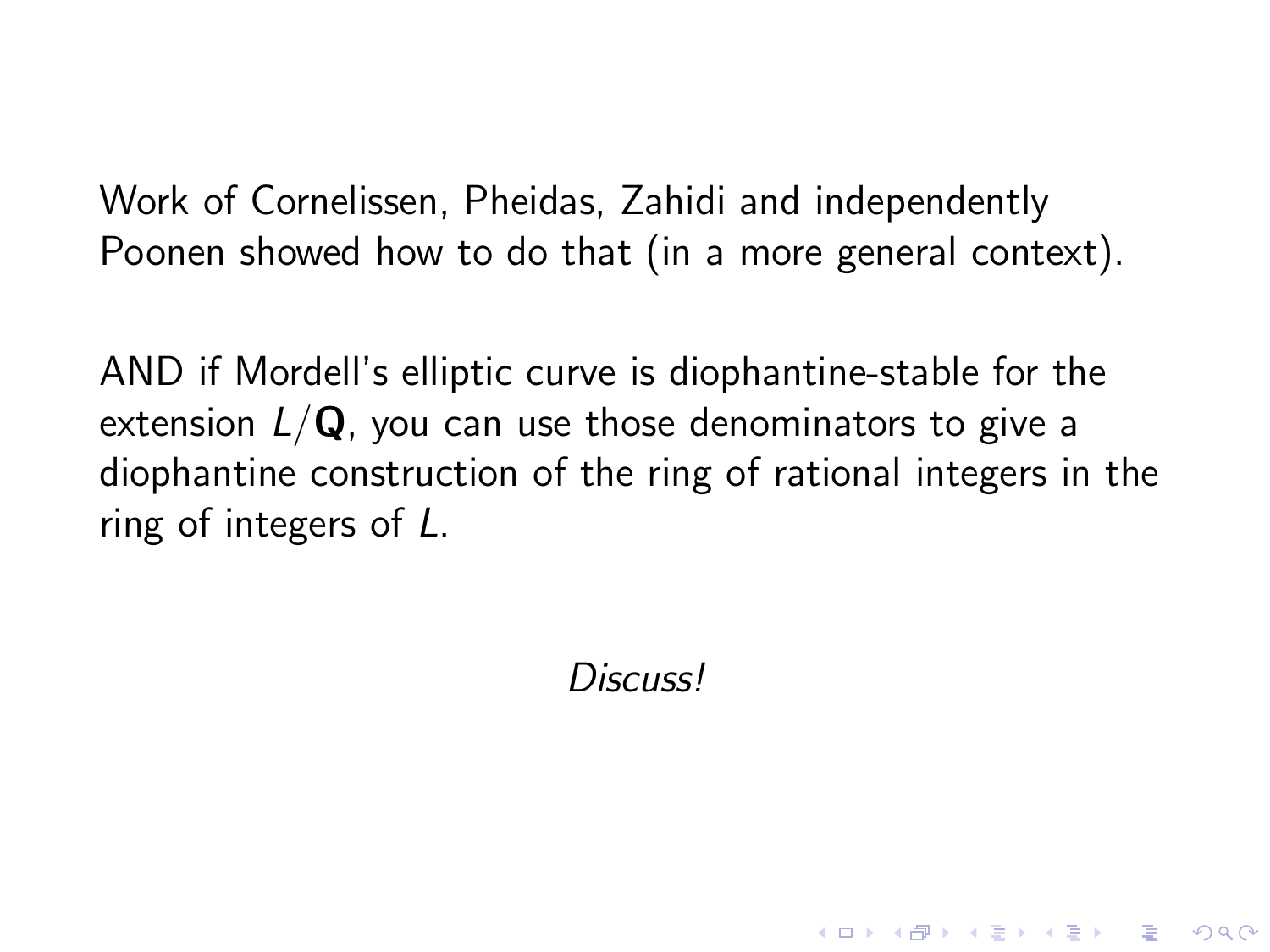# Classical pillars of the arithmetic of elliptic curves

Modular curves play two somewhat disjoint roles in the foundations of the theory of elliptic curves. As algebraic geometric objects they enter the scene as 'classifiers.'

Their (noncuspidal) points determined (and classify all) elliptic curves with some extra interesting arithmetic structure, such as

Pairs  $(E, P)$ , where E is an elliptic curve and P a point of order  $N > 3$  on it.

The completed moduli space that classifies this particular problem is a curve usually denoted

$$
X_1(N):=\mathcal{H}/\Gamma_1(N)\cup cusps,
$$

and its K-rational (noncuspidal) points give K-rational pairs  $(E, P)$ . **K ロ ▶ K @ ▶ K 할 X X 할 X 및 할 X X Q Q O**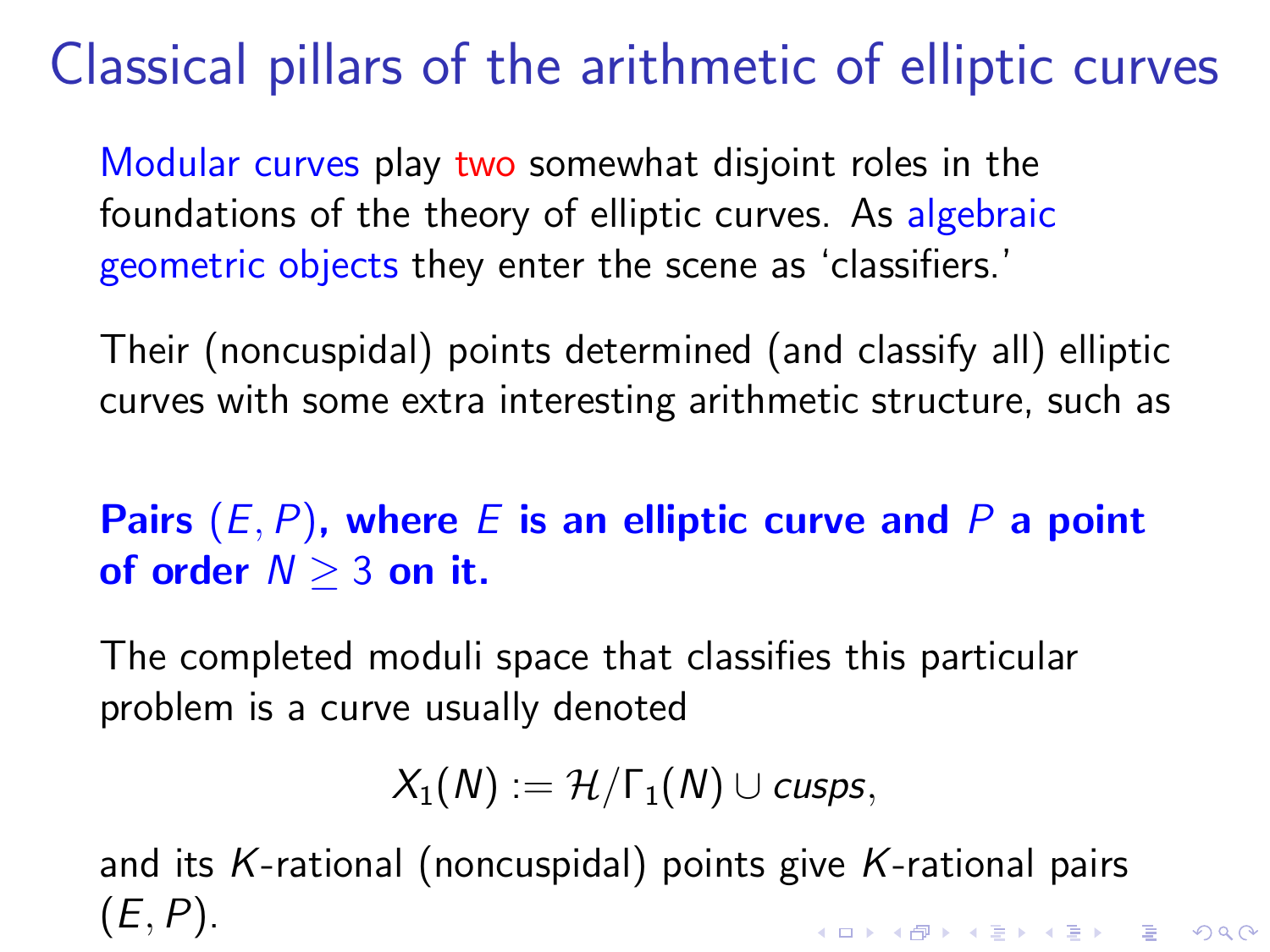Classical pillars of the arithmetic of elliptic curves

K ロ ▶ K @ ▶ K 할 > K 할 > 1 할 > 1 이익어

The other role modular curves play is via the famous modularity theorem.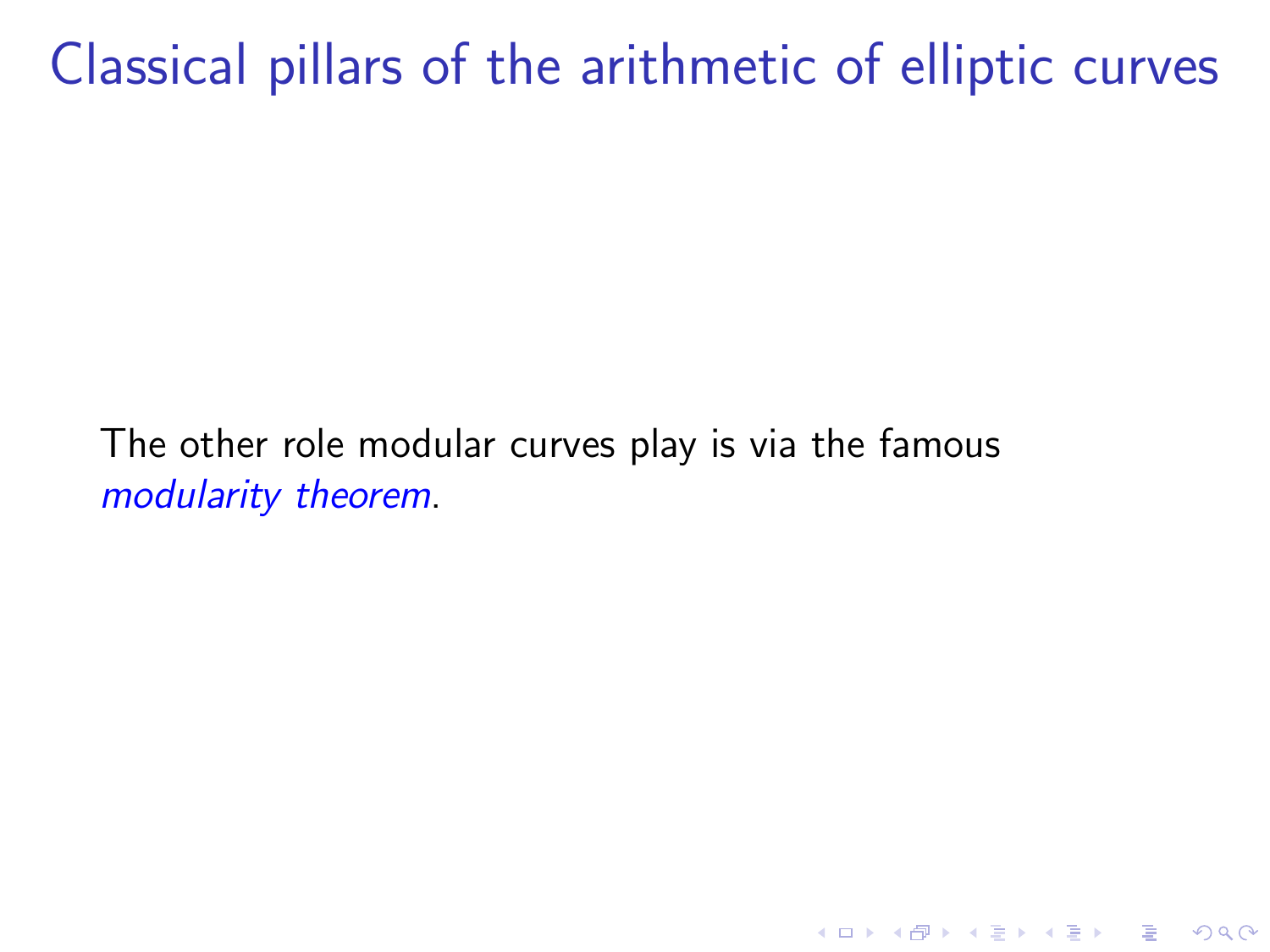Classical pillars of the arithmetic of elliptic curves

The Mordell-Weil Theorem for any elliptic curve E over any number field  $K$  is simply fundamental for the arithmetic theory.

It asserts that:

the group  $E(K)$ , of K-rational points is a *finitely generated* abelian group.

**KORKA SERKER ORA** 

So  $E(K)$  is characterized up to isomorphism by its two invariants: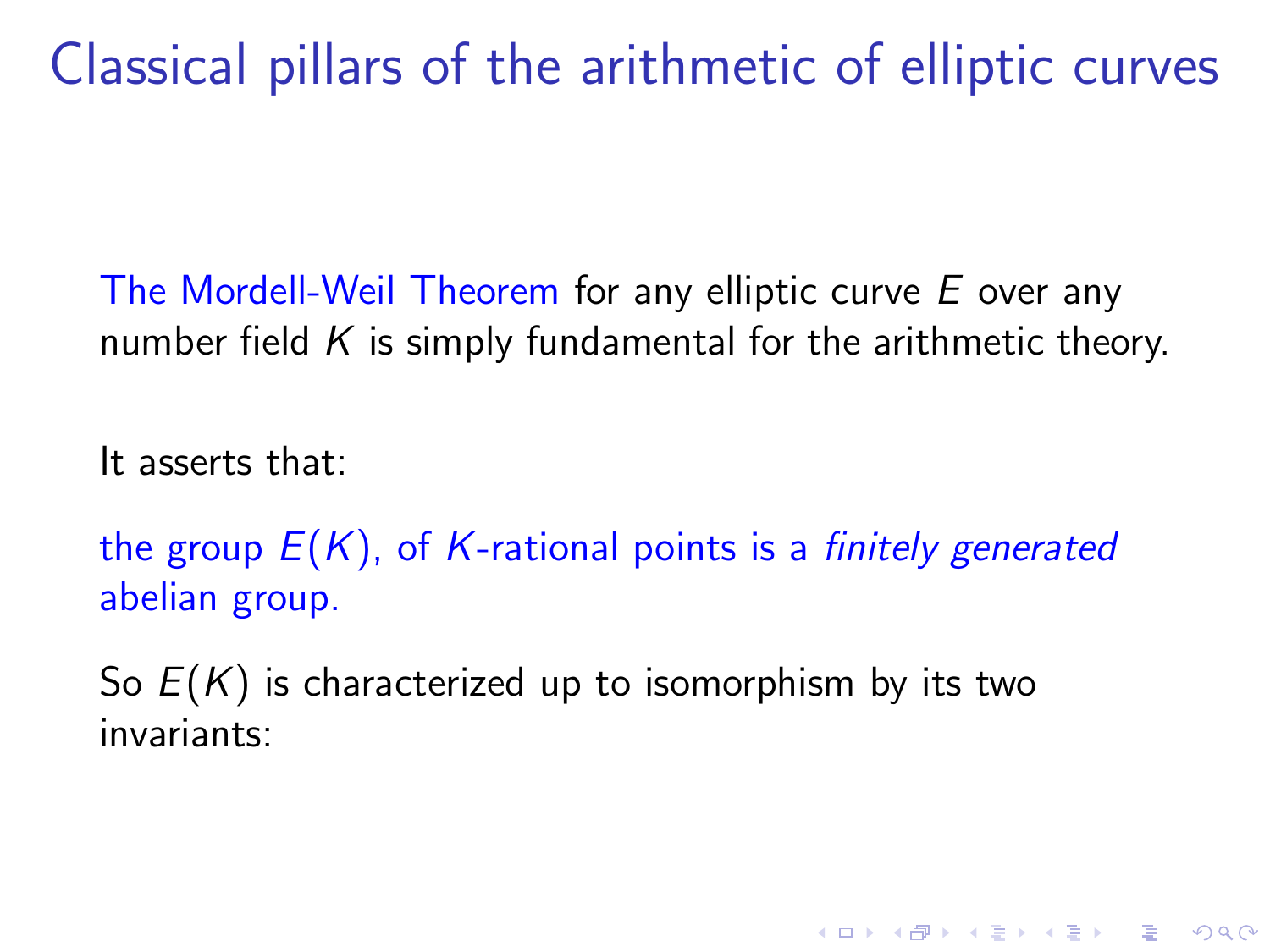## Rank and Torsion

I.e.,

$$
E(K) \simeq \boxed{\mathsf{T}(E,K)} \bigoplus \mathsf{Z}^{\boxed{\mathsf{r}(E,K)}}.
$$

This launches two (surprisingly differently) mathematical projects:

- ► Study the behavior of torsion  $(E, K) \mapsto |T(E,K)|$ ,
- ► Study the behavior of rank  $(E, K) \mapsto |r(E,K)|$ .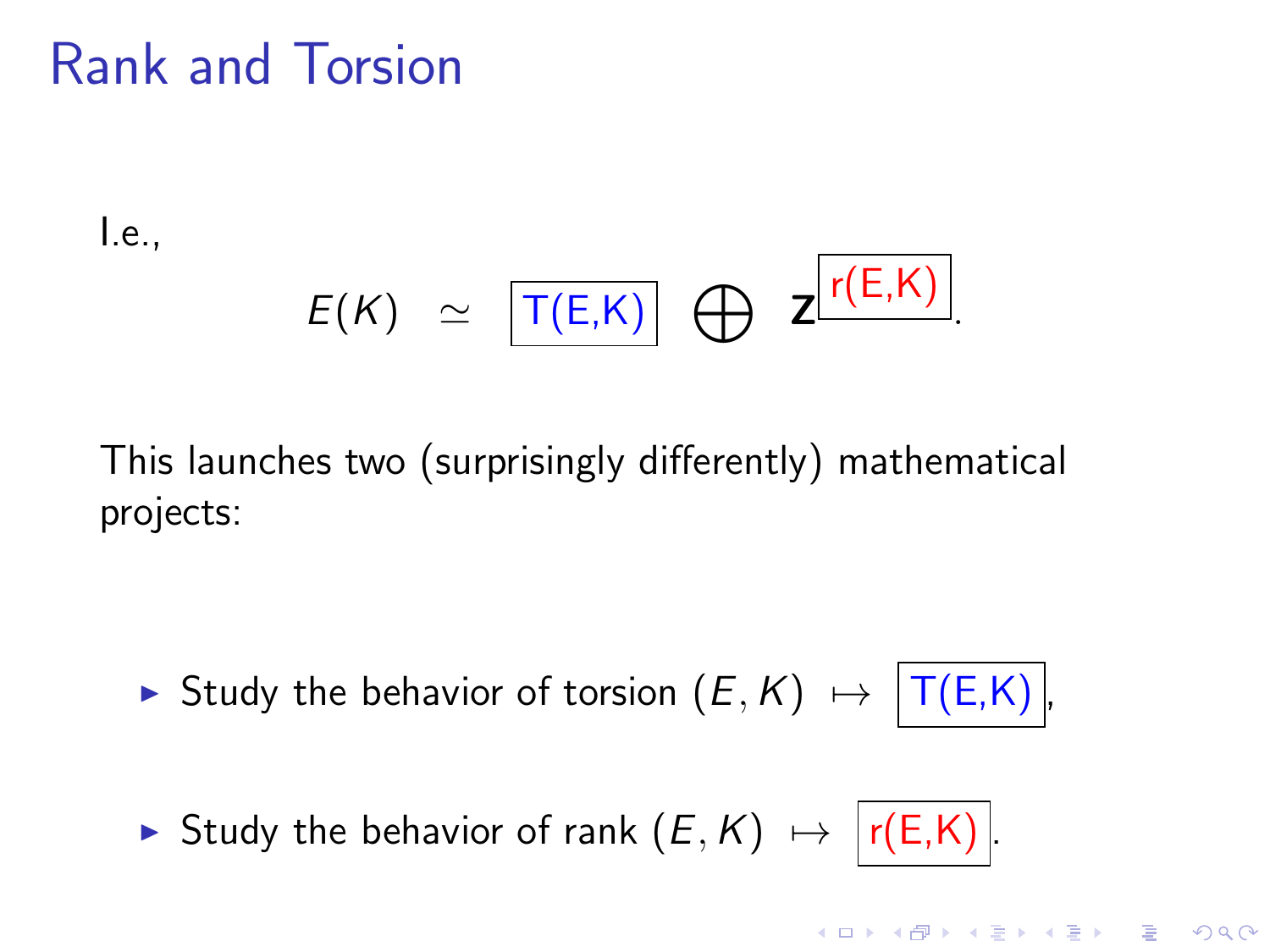### **Torsion**

Torsion in elliptic curves have, as one of their many neat realizations, periodic arrays in the classical Poncelet Billiard game



K ロ ▶ K @ ▶ K 할 > K 할 > 1 할 > 1 이익어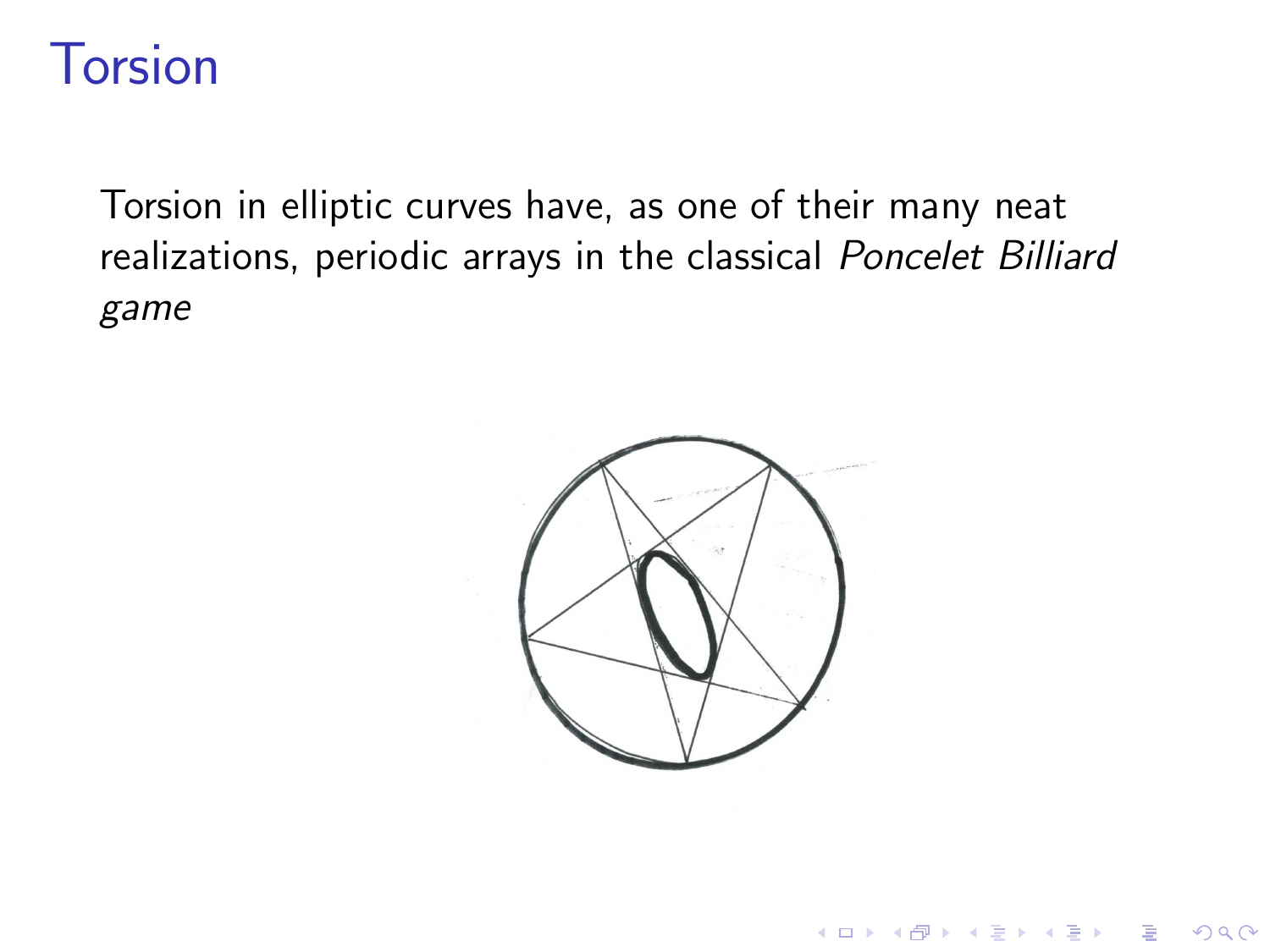

We have a complete classification of torsion, rational over Q for elliptic curves defined over Q. It could be stated this "minimalist" way...

K ロ ▶ K @ ▶ K 할 > K 할 > 1 할 > 1 이익어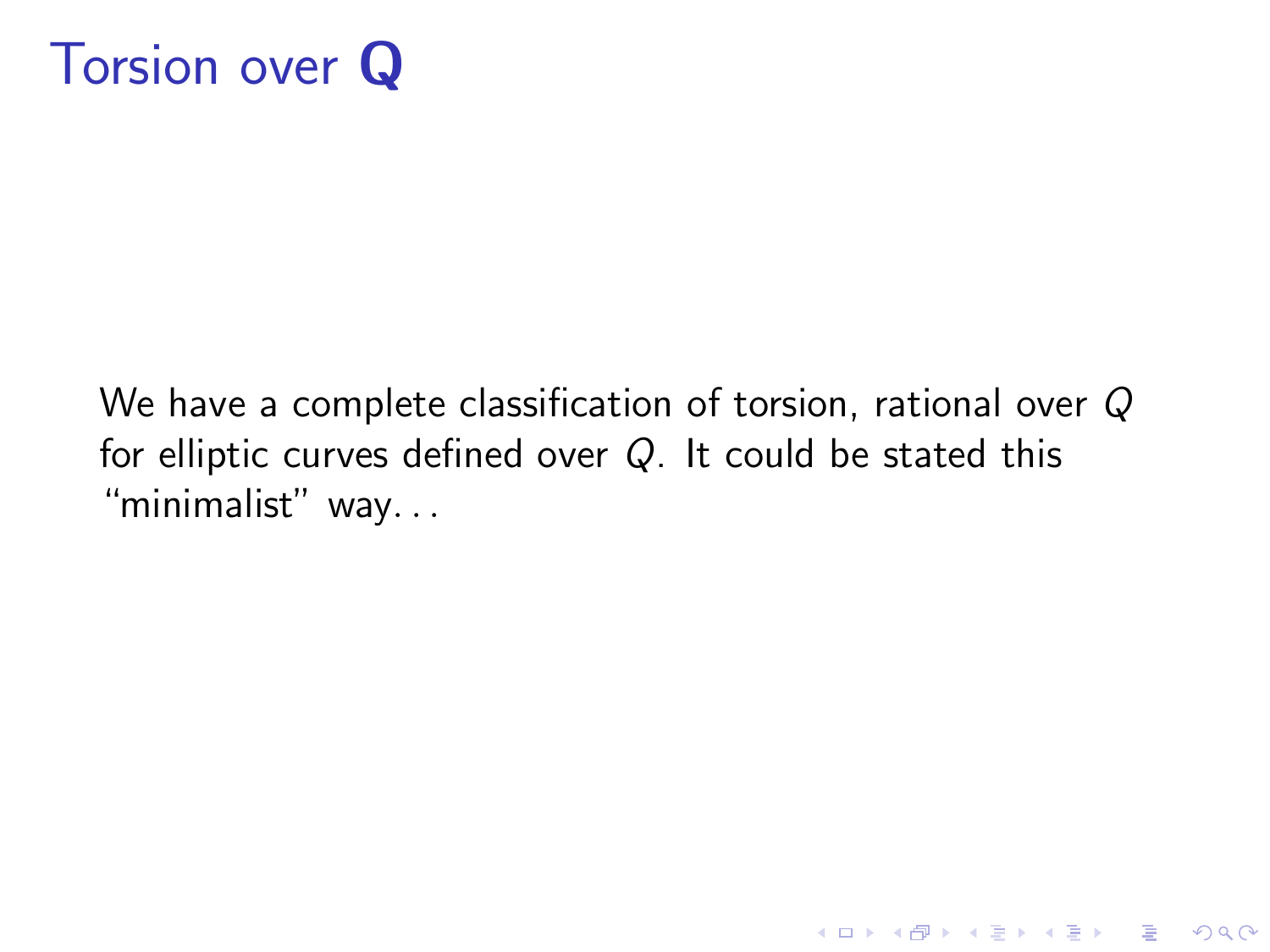# Torsion over Q

#### Theorem

The isomorphy type of a finite group  $T$  occurs as the rational torsion group  $T(E, \mathbf{Q})$  of some elliptic curves over  $\mathbf{Q}$  only when it is forced to occur, by algebraic geometry.

**KORKA SERKER ORA**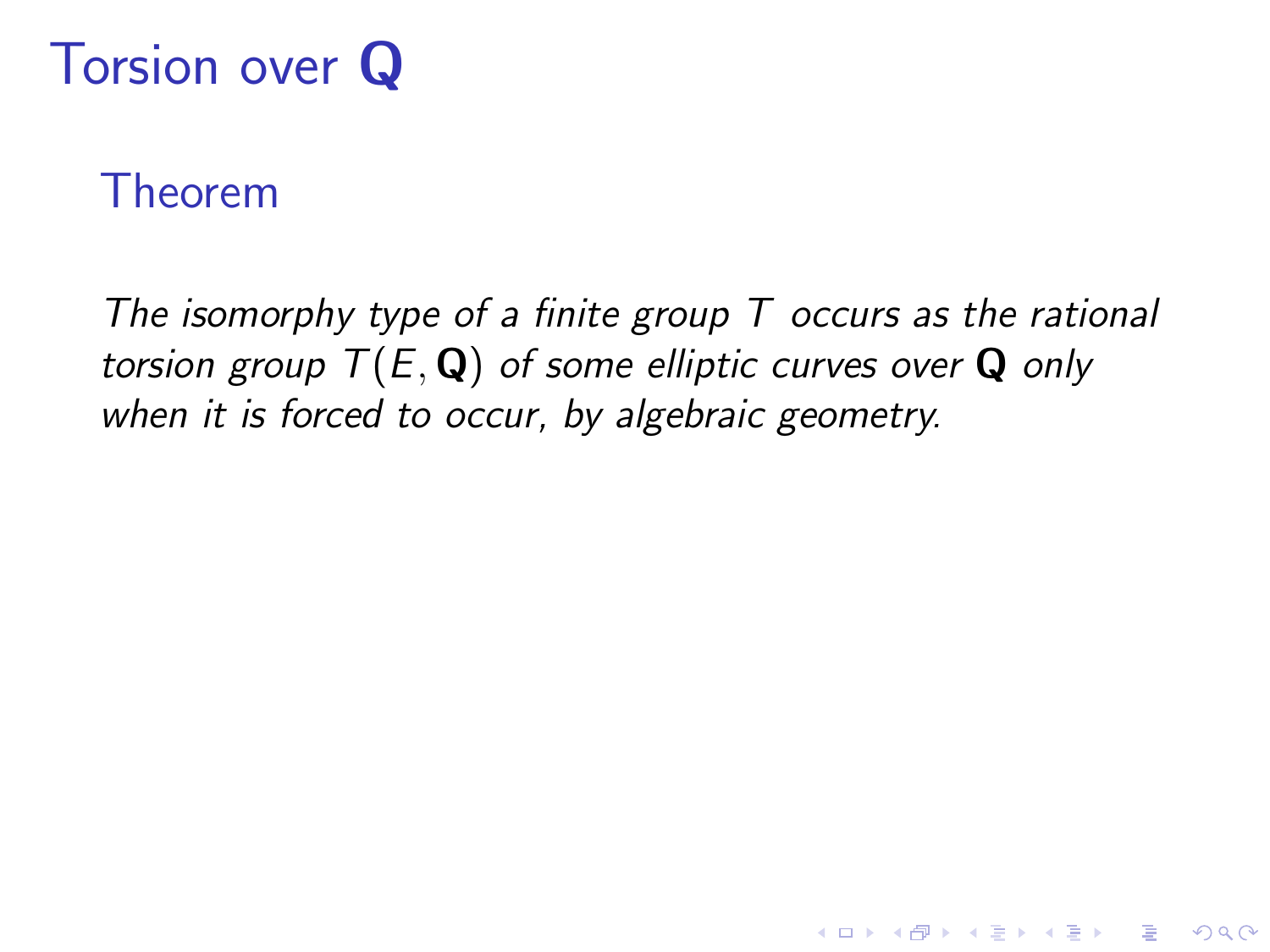# Torsion over Q

#### Theorem

The isomorphy type of a finite group  $T$  occurs as the rational torsion group  $T(E, \mathbf{Q})$  of some elliptic curves over **Q** only when it is forced to occur, by algebraic geometry.

Namely, only when the modular curve classifying pairs consisting of elliptic curves together with a specified finite subgroup isomorphic to  $T$  is isomorphic to the projective line over Q.

**KORKA SERKER ORA**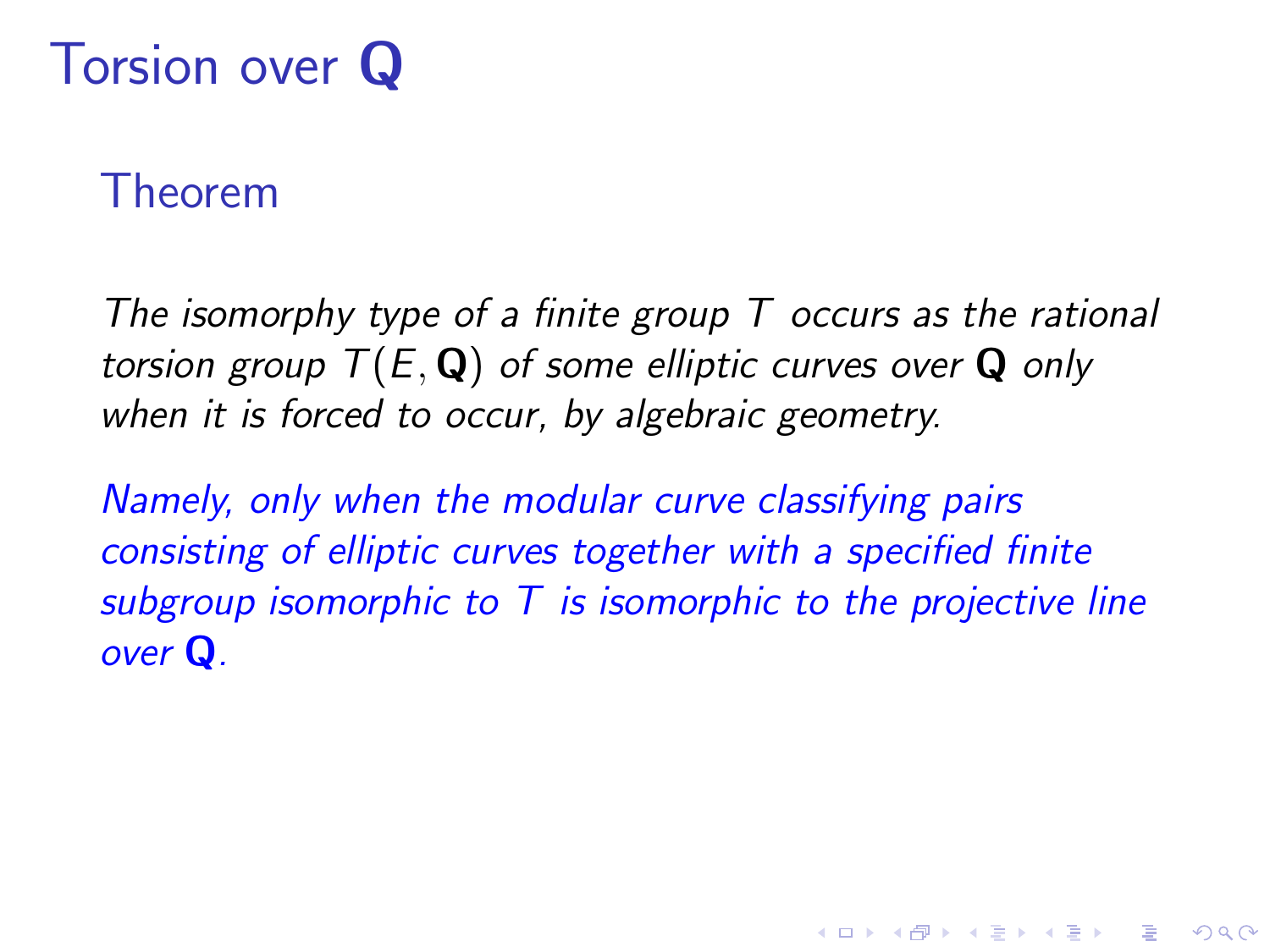# Torsion over Q

#### Theorem

The isomorphy type of a finite group  $T$  occurs as the rational torsion group  $T(E, \mathbf{Q})$  of some elliptic curves over **Q** only when it is forced to occur, by algebraic geometry.

Namely, only when the modular curve classifying pairs consisting of elliptic curves together with a specified finite subgroup isomorphic to  $T$  is isomorphic to the projective line over Q.

In such a case, there is an infinite rationally parametrized family of elliptic curves over  $Q$  possess  $T$  as rational torsion group.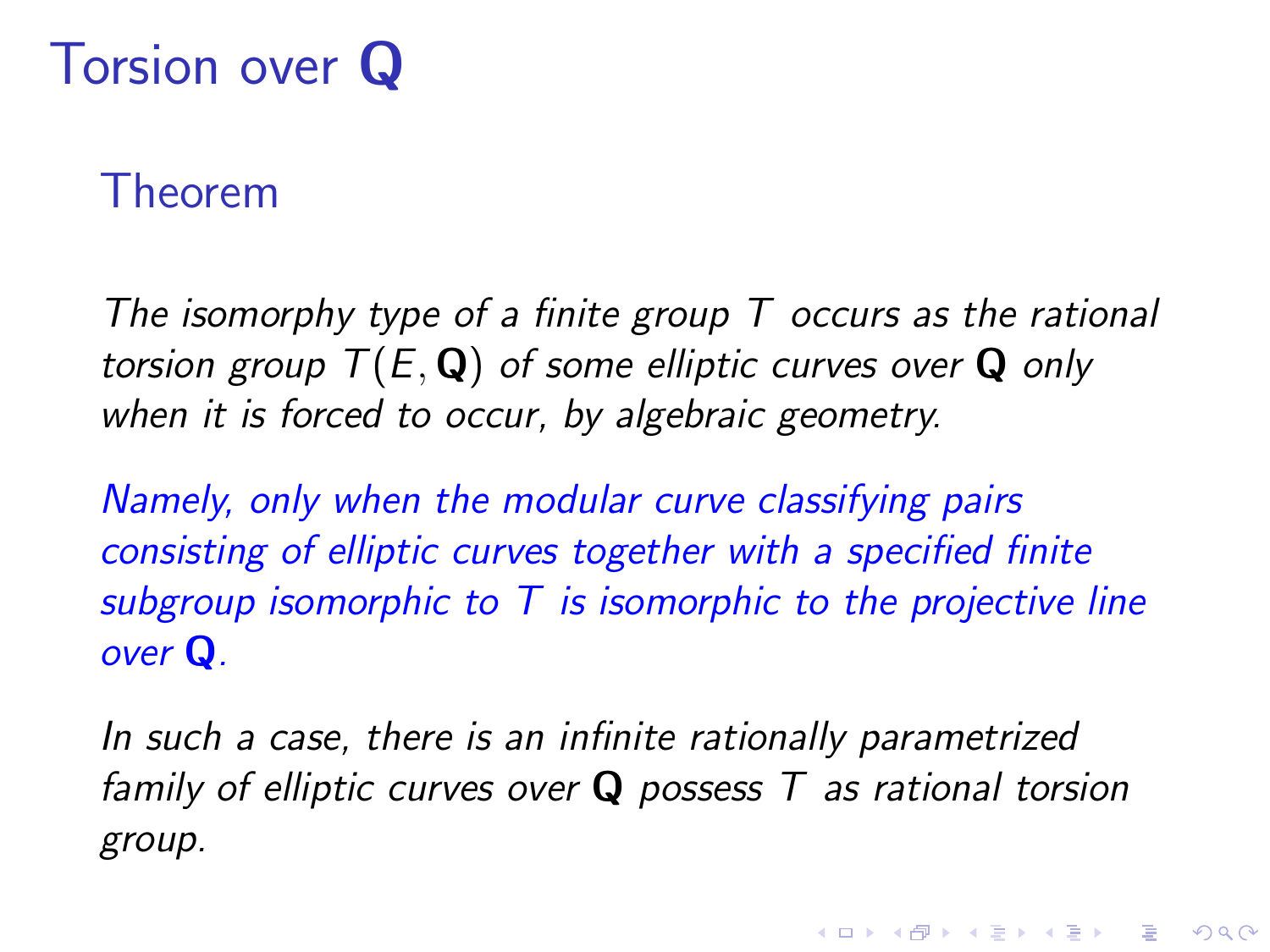Fix a positive integer d and let  $P(d)$  be:

the *largest* prime number  $p$  such that there exists an elliptic curve (no CM) defined over some number field of degree  $\leq d$ over  $\bf{Q}$  and for which there is a point of order  $\bf{p}$  on that elliptic curve, rational over that field.

**KORKA SERKER ORA**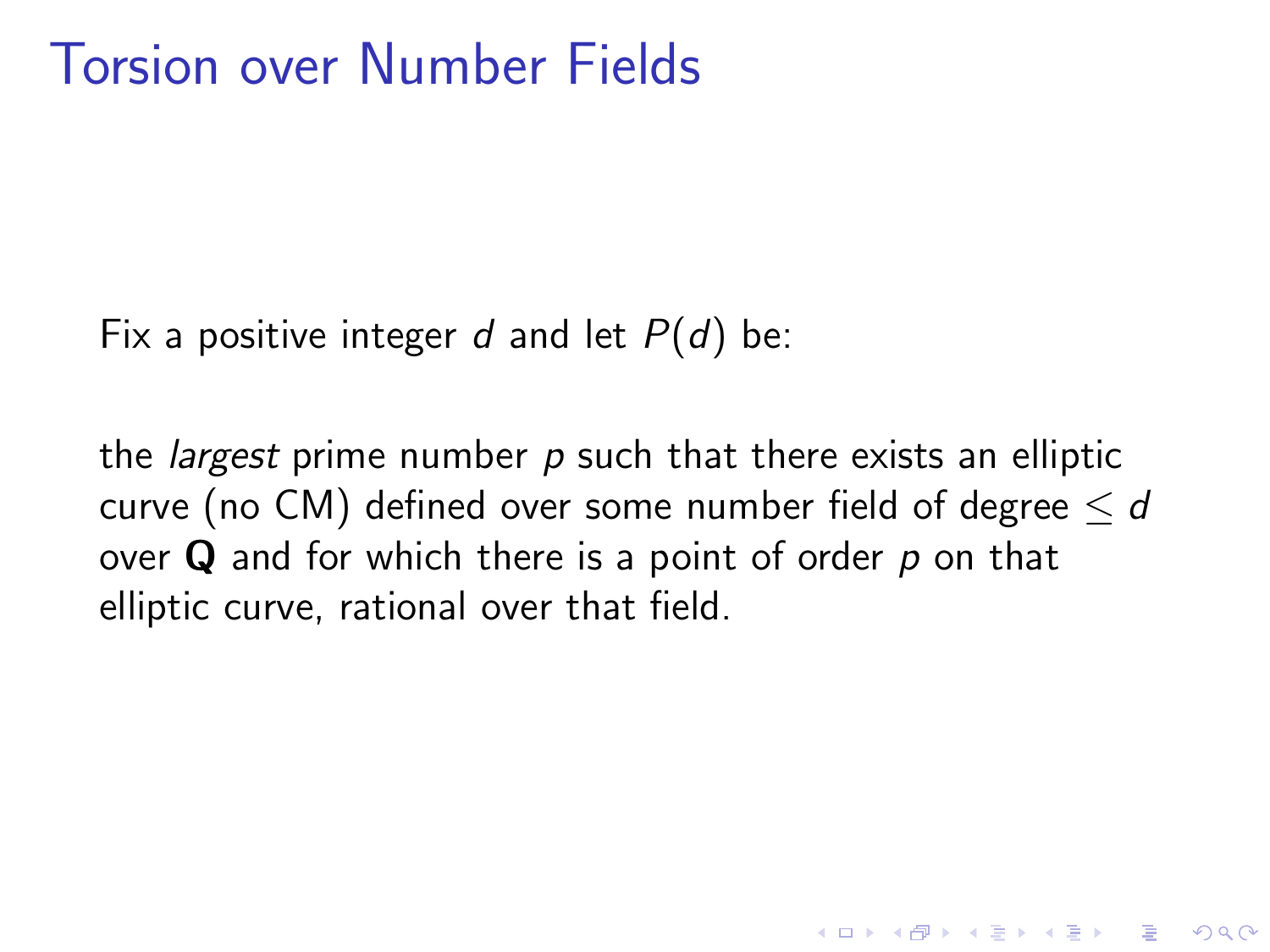#### Bounds for prime torsion

A result of Merel, Oesterlé, Parent :

$$
d^{1/2} << P(d) << 3^d.
$$

It is tempting to conjecture:

$$
P(d) \quad <<_{\epsilon} \quad d^{1/2+\epsilon} \quad (?)
$$

K ロ ▶ K @ ▶ K 할 ▶ K 할 ▶ | 할 | © 9 Q @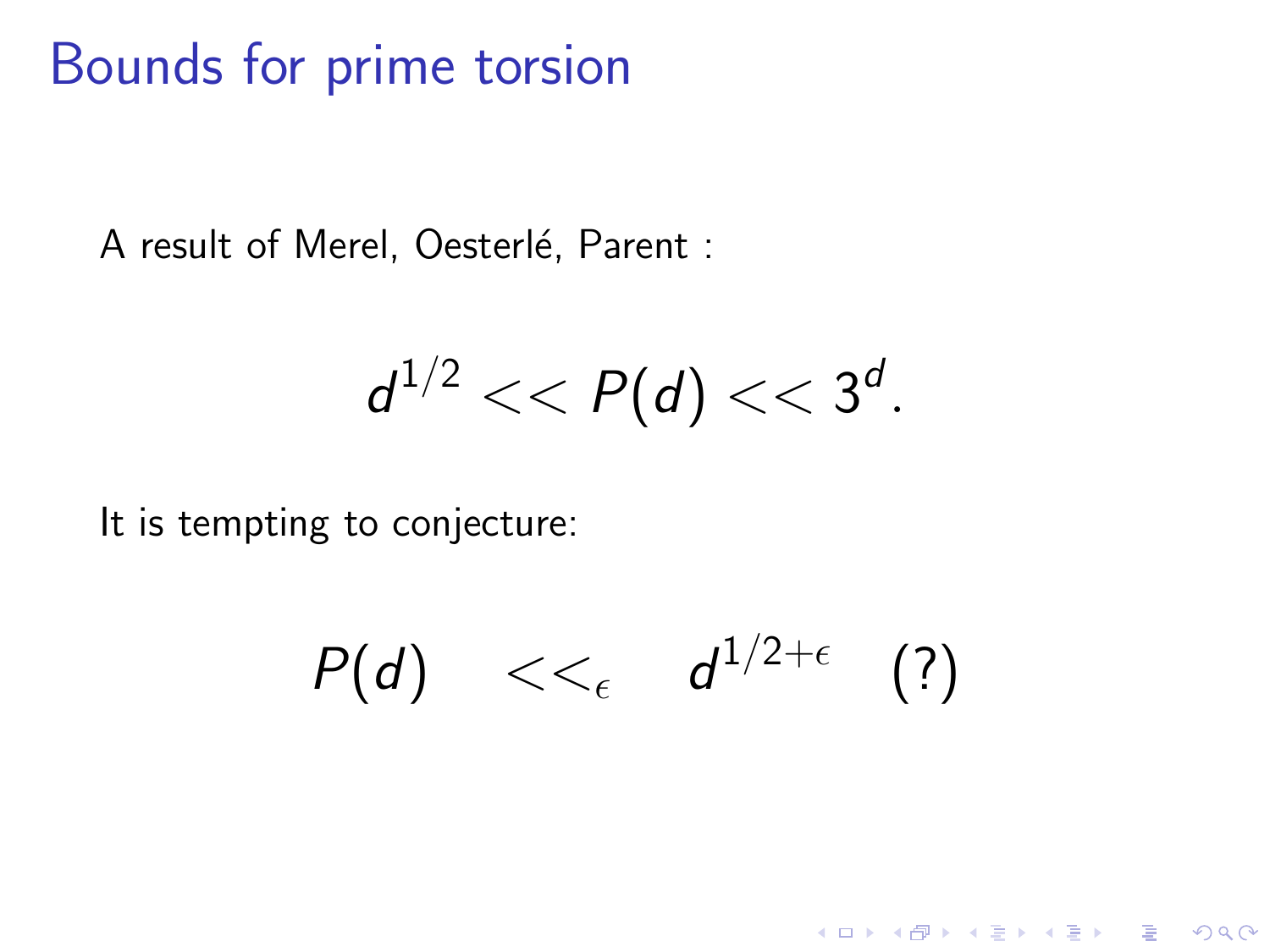Thanks to Maarten Derickx and Mark van Hoej: Here is a log-log plot where the axes are

 $(x, y) = (\log p, \log d),$ 

the data points recording examples of 'lowest' degree d for the corresponding p occurs as prime torsion over a field of degree d (in a non-CM elliptic curve).

**KORKAR KERKER EL VOLO**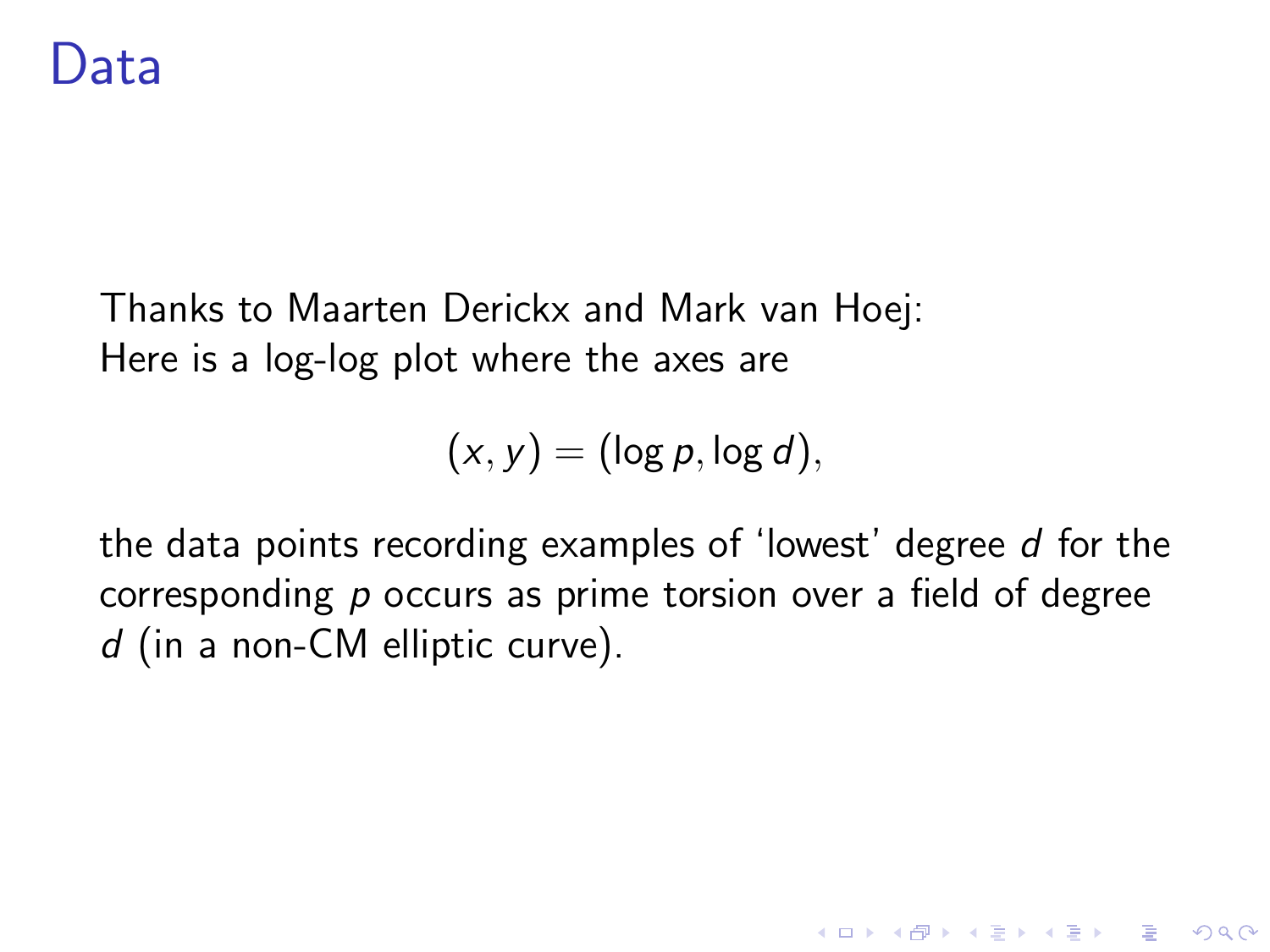# Data of p-torsion in elliptic curves over Number Fields of degree d



Þ  $2Q$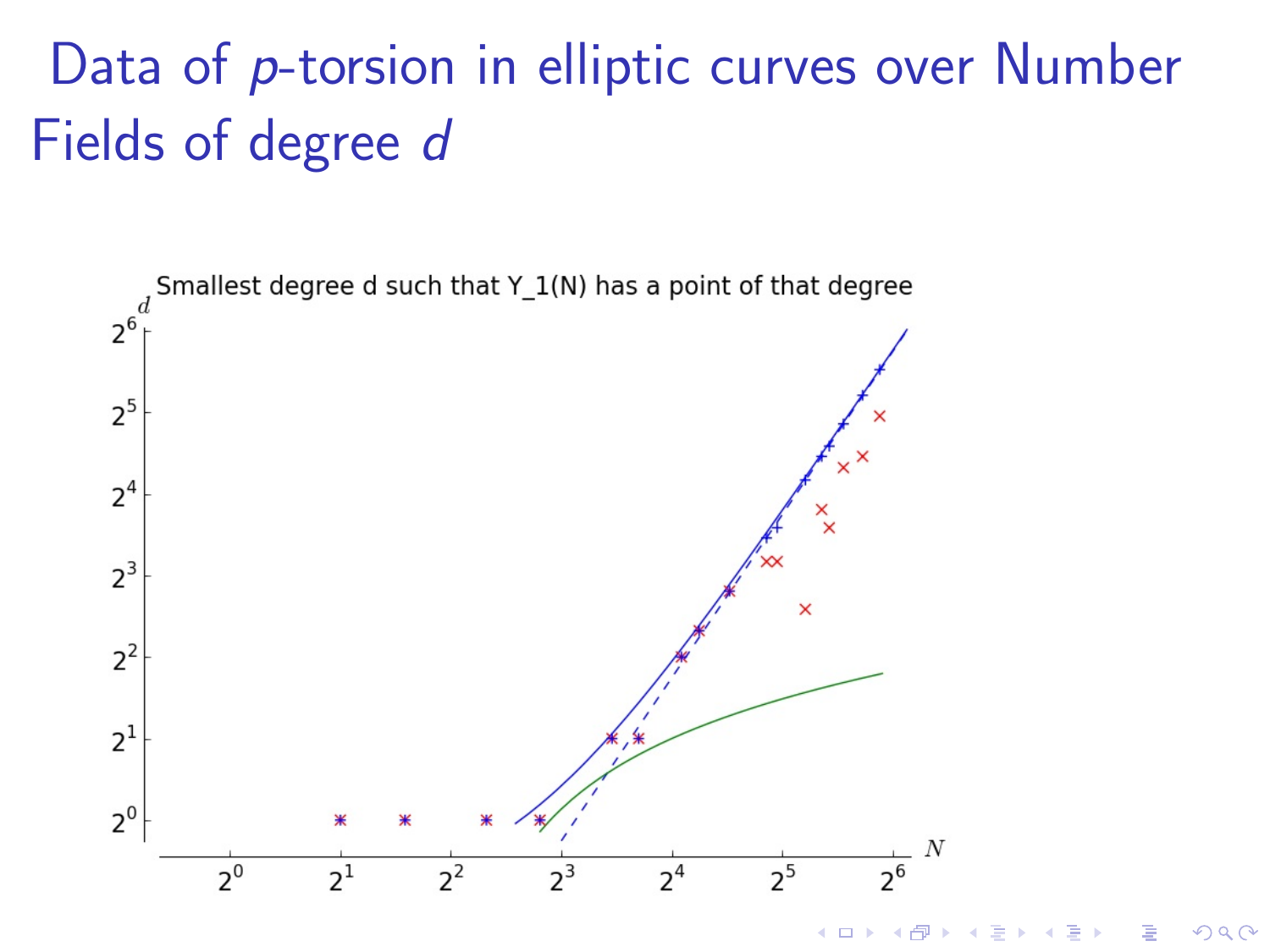# Rationally parametrized families of p-torsion

Let p be a prime number, and  $d \geq 1$ . If there is a **Q**-rational map

$$
f:X_1(\rho)\to {\textbf P}^1
$$

of degree d of the modular curve  $X_1(p)$ , you get a "rationally parametrized family" of elliptic curves defined over fields of degree d possessing rational p-torsion over those fields by systematically taking the inverse image of the Q-rational points of  $\mathsf{P}^1$ .

**KORKAR KERKER EL VOLO**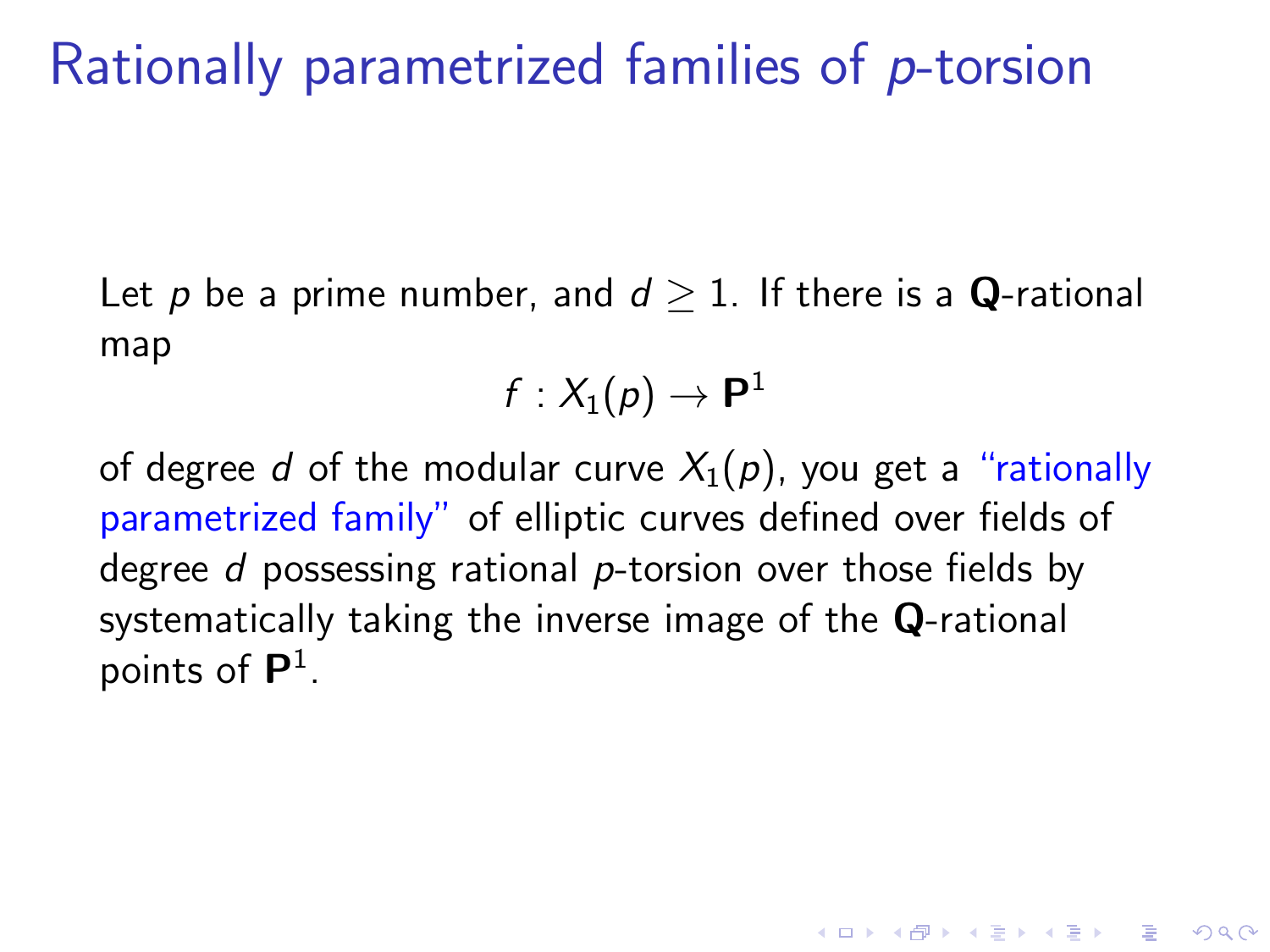Say that a point of order  $p$  on an elliptic curve over a number field of degree d is d-**sporadic** if it doesn't occur as a member of such a family.

There are NO d-sporadic points (of prime order) for  $d = 1, 2$ or  $4$ .

**KORK ERKER ADE YOUR** 

Interesting possibilities for some experimentation here...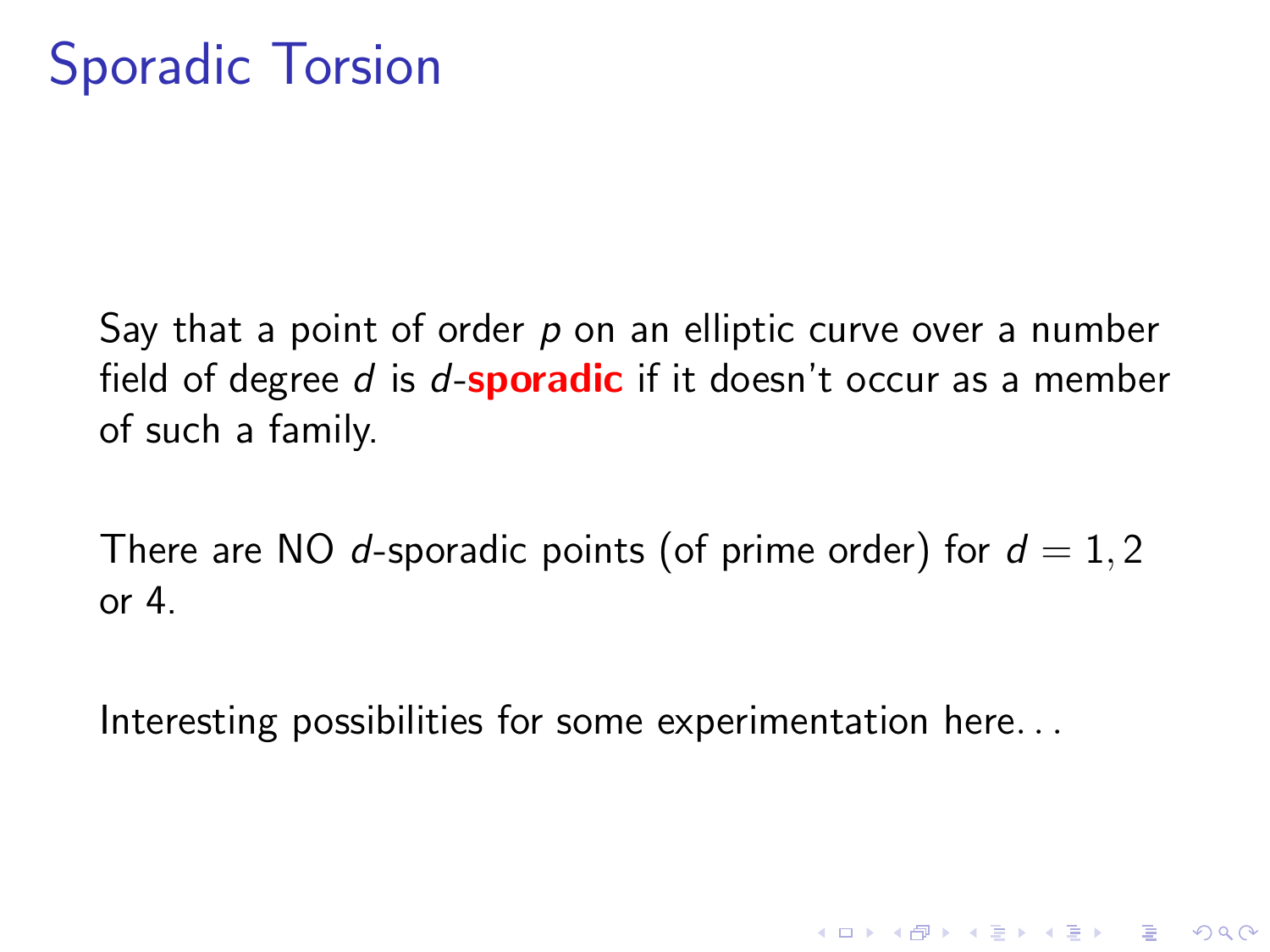### Rank

Let K be a fixed number field and consider the collection of all elliptic curves defined over  $K$ . The most natural 'first question' that is somewhat of a statistical nature that you might ask about Mordell-Weil rank is:

Does  $r(E;K)$  admit a finite upper bound (for fixed K and all elliptic curves over  $K$ )?

Here, far from actually knowing the answer, we don't even seem to enjoy a uniform consensus about guesses for what the truth is here, even for the field Q.

Recent newsbreaking heuristics of J. Park, B. Poonen, J.Voight, and M. M. WoodKID KA KERKER KID KO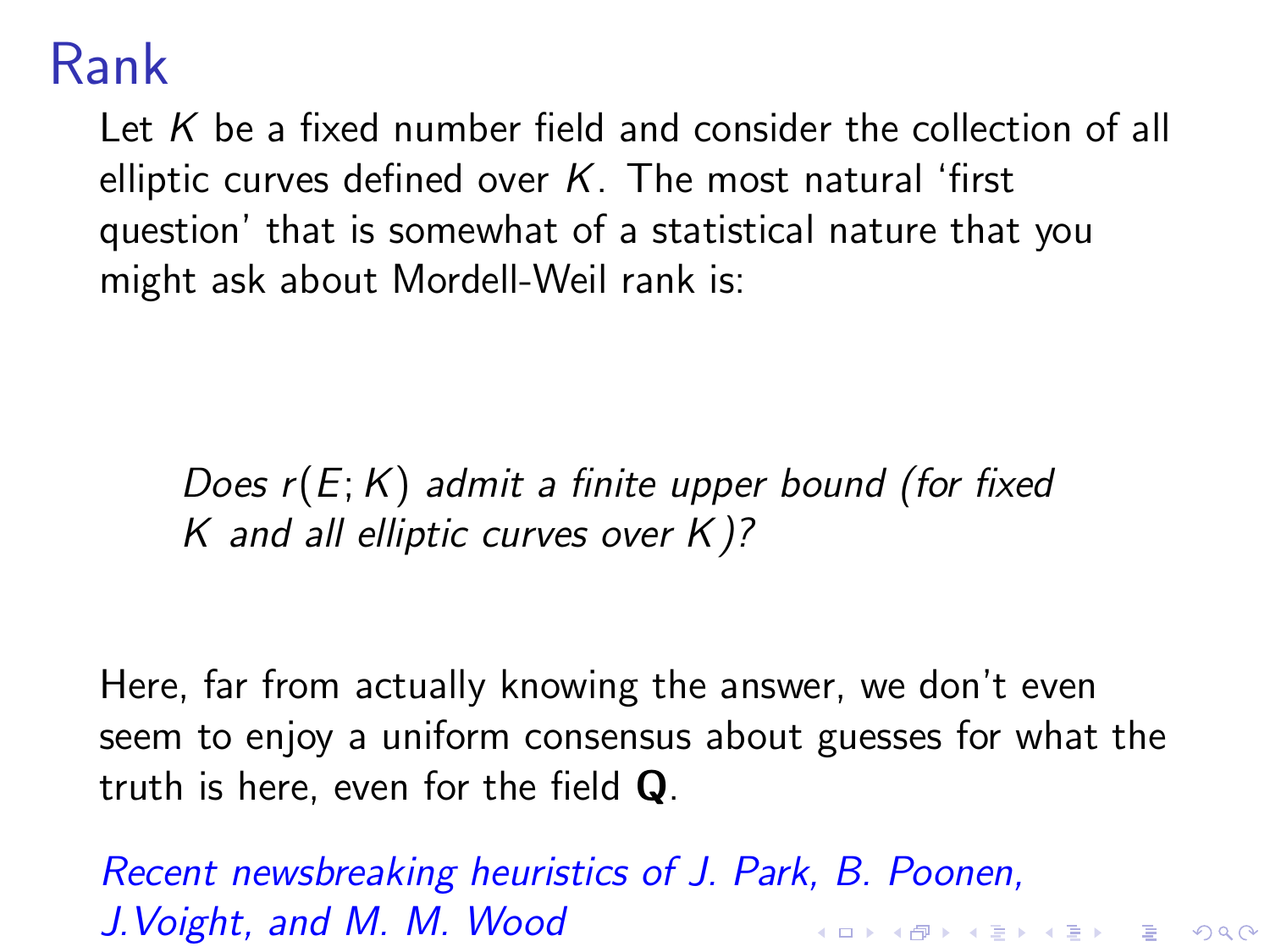# Rank, so far

| rank $\geq$ | year                    | $\text{Author}(s)$  |  |
|-------------|-------------------------|---------------------|--|
| 3           | 1938                    | <b>Billing</b>      |  |
| 4           | 1945                    | Wiman               |  |
| 6, 7        | 1974, 75                | Penney - Pomerance  |  |
| 8           | 1977                    | Grunewald - Zimmert |  |
| g           | 1977                    | Brumer – Kramer     |  |
|             | 12, 14, 15 1982, 86, 92 | Mestre              |  |
| 17          | 1992                    | Nagao               |  |
| 19          | 1992                    | Fermigier           |  |
| 20          | 1993                    | Nagao               |  |
| 21          | 1994                    | Nagao - Kouya       |  |
| 22          | 1997                    | Fermigier           |  |
| 23, 24      | 1998, 2000              | Martin - McMillen   |  |
| 28          | 2006                    | <b>Elkies</b>       |  |

イロト イ御 トイミト イミト ニミー りんぴ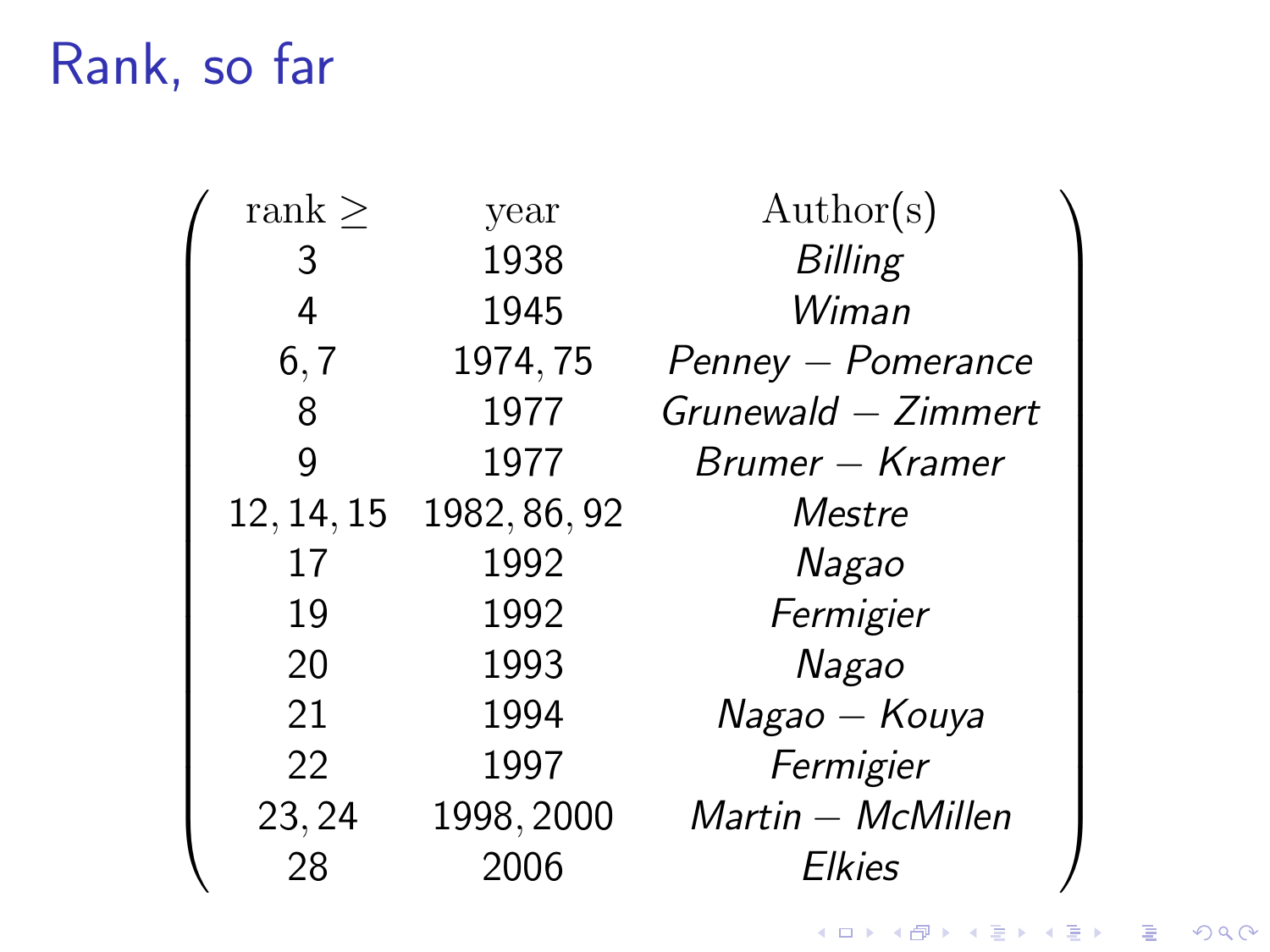### Elkies' elliptic curve

To see what's involved in the last entry (Elkies elliptic curve) of this table:

$$
\mathcal{E}: Y^2 + XY + Y = X^3 - X^2 -
$$

#### 2006776241557552658503320820 9338542750930230312178956502X

34481611795030556467032985690390720374855 944359319180361266008296291939448732243429

 $^{+}$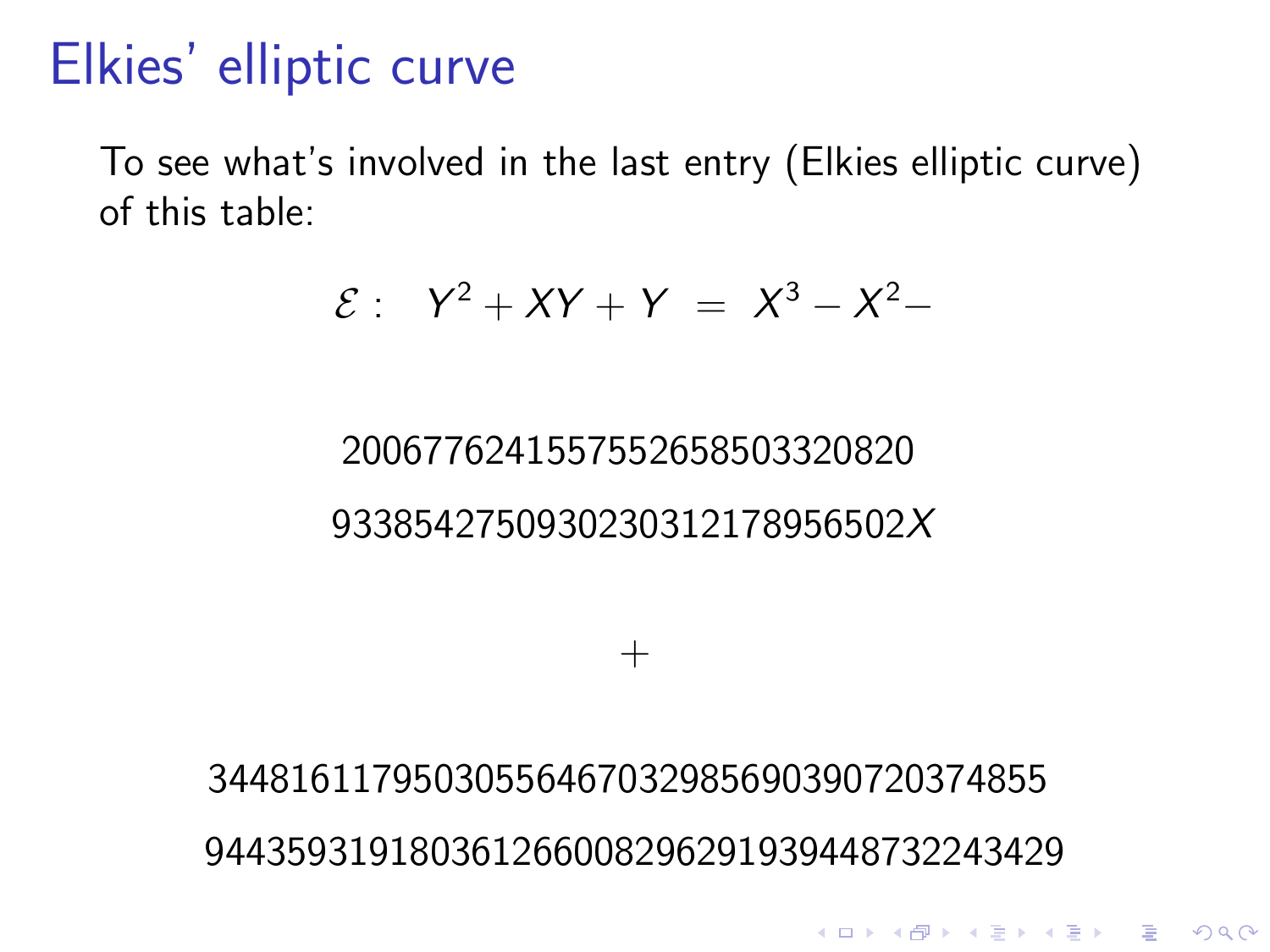What can knowledge of Mordell-Weil ranks of elliptic curves over large fields of algebraic numbers get you?

Let L be a (large) subfield of  $\mathbf{Q}^{\text{alg}}$ , and E an elliptic curve over L.

As Sasha Shlapentokh explained to me:

IF  $\exists$  an elliptic curve E over L such that:  $E(L)$  is finitely generated and of positive rank,

1. then there is a first-order model of  $Z$  in the ring of integers of L (and in all its subrings).

**K ロ ▶ K @ ▶ K 할 X X 할 X → 할 X → 9 Q Q ^** 

So we get first-order undecidability for these.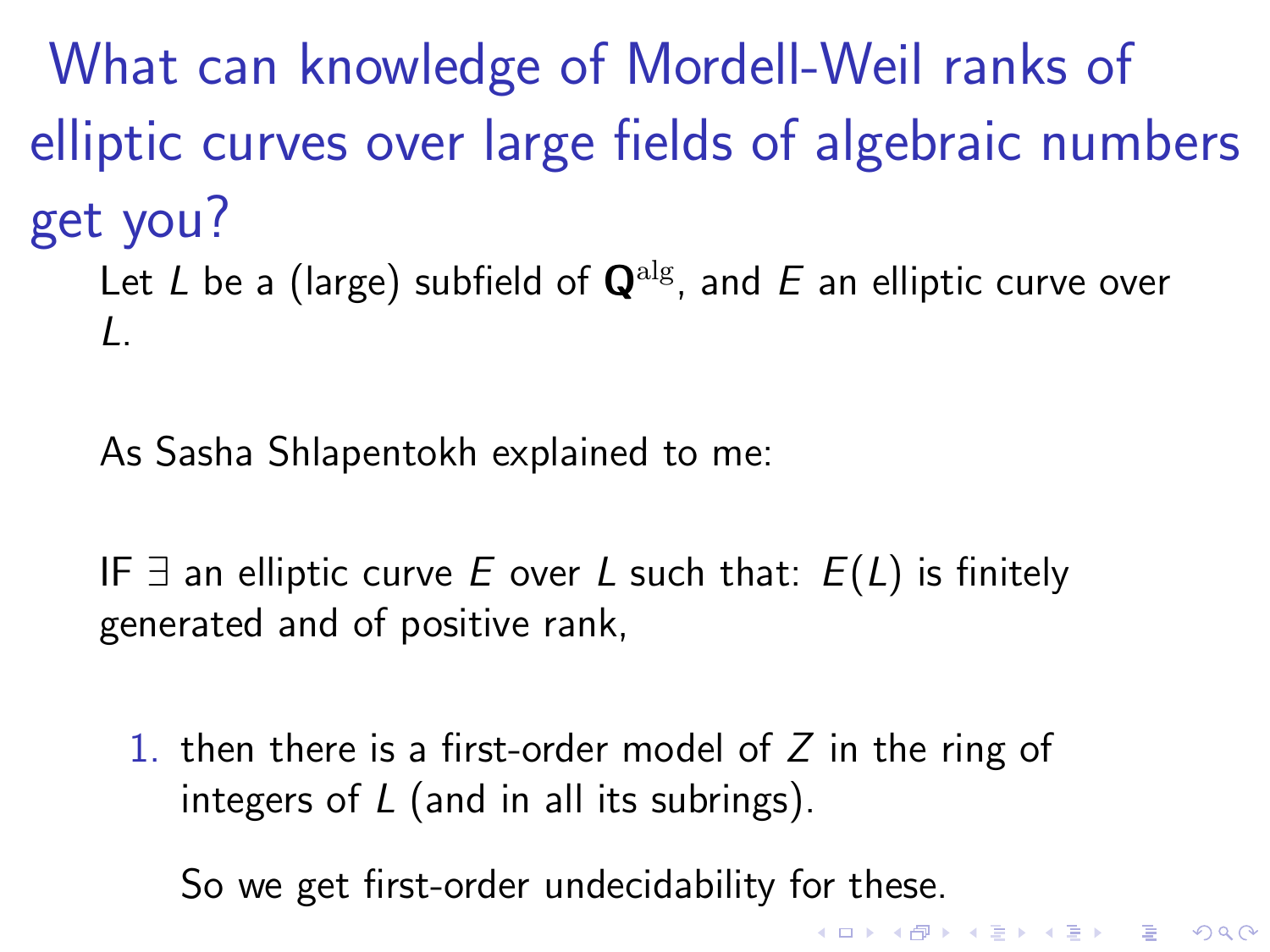### First-order definability of Z

**Theorem (with Karl Rubin):** Let  $E$  be an elliptic curve over Q (for example). Let p be any prime number (or  $\infty$ ).

There are uncountably many subfields  $K$  of the field of algebraic numbers in  $\mathbf{Q}_p$  for which  $E(K)$  is finitely generated.

For these fields,  $Z$  is first order definable over  $K$ .

The first-order theory for any subfield of such fields  $K$ —and for its ring of integers—is undecidable.

4 D > 4 P + 4 B + 4 B + B + 9 Q O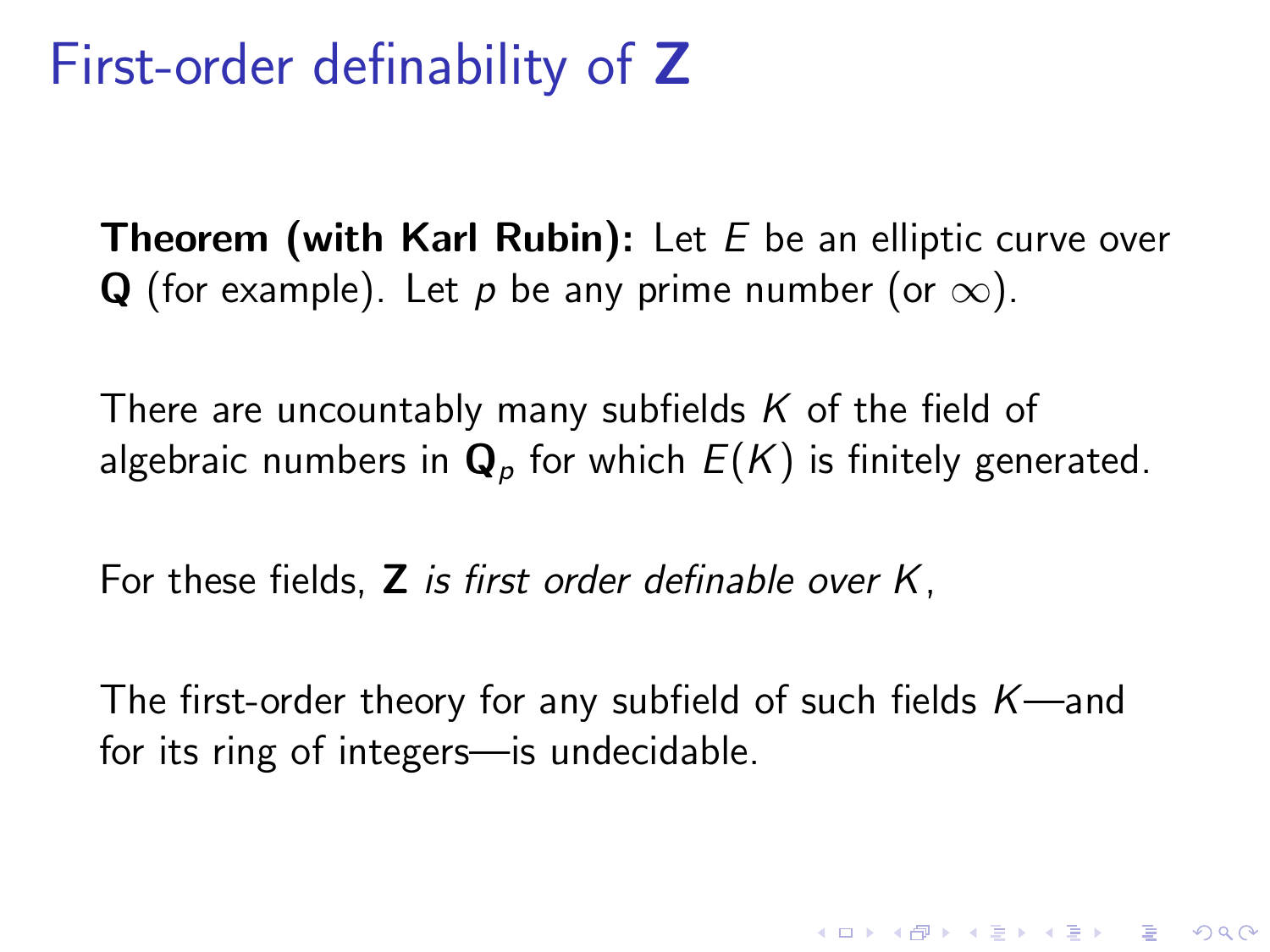## Friday's lecture on diophantine stability

In the next lecture we'll describe the methods we use to get our diophantine-stability theorems. These theorems are very far, though, from the following conjectures:

A Conjecture: Let E be an elliptic curve over a number field K and

 $\ell \gg_{X,K} 0$ .

Then for 100% of the cyclic extensions  $L/K$  of degree  $\ell$  over K we have  $E(L) = E(K)$ . (??)

**KORKAR KERKER EL VOLO** 

More generally: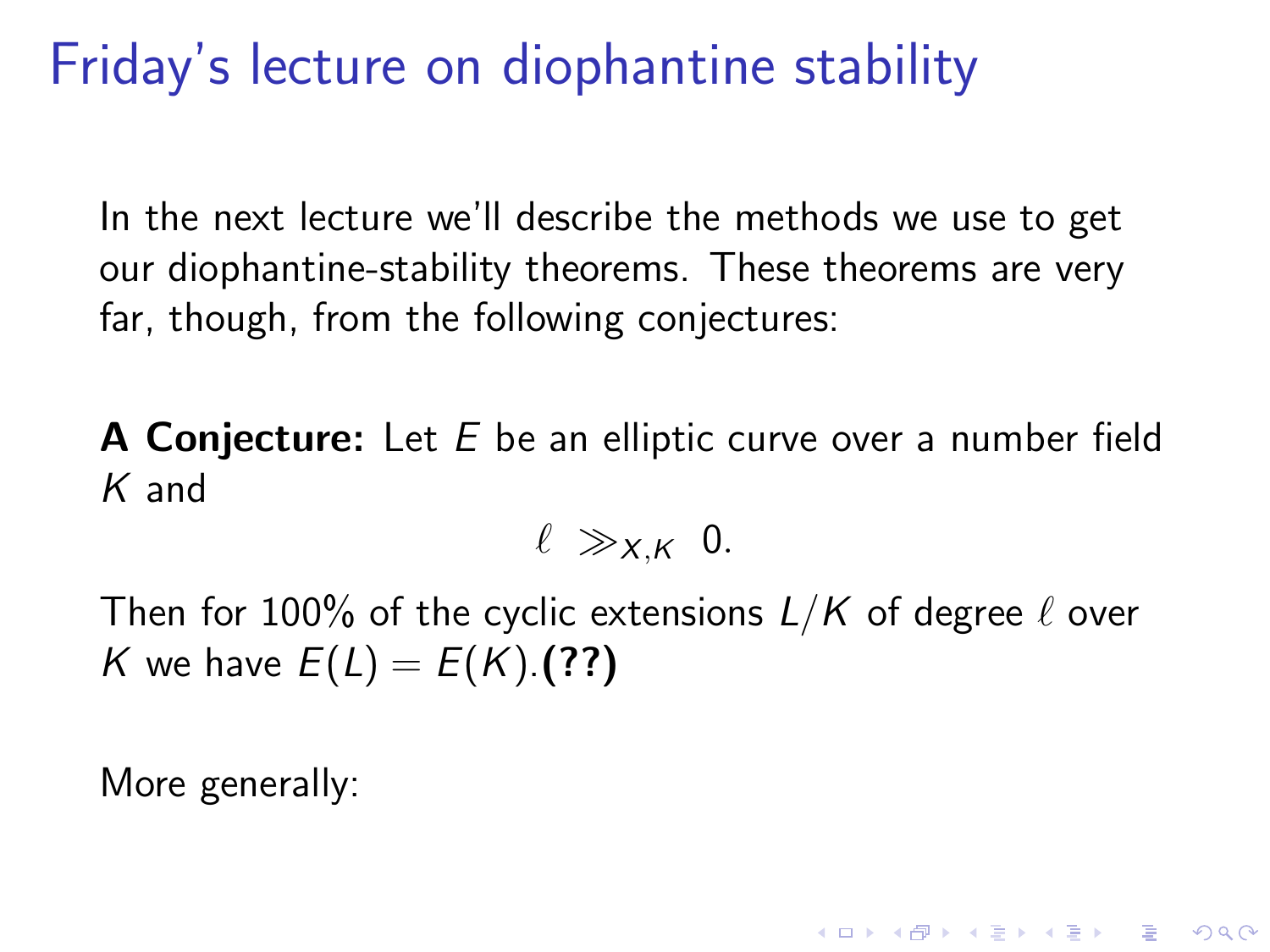## Diophantine stability for curves

**A Conjecture:** Let  $X$  be an irreducible curve of positive genus over a number field  $K$  and

 $\ell \gg_{X,K} 0$ .

Then for 100% of the cyclic extensions  $L/K$  of degree  $\ell$  over K we have  $X(L) = X(K)$ . (??)

**KORK ERKER ADE YOUR**